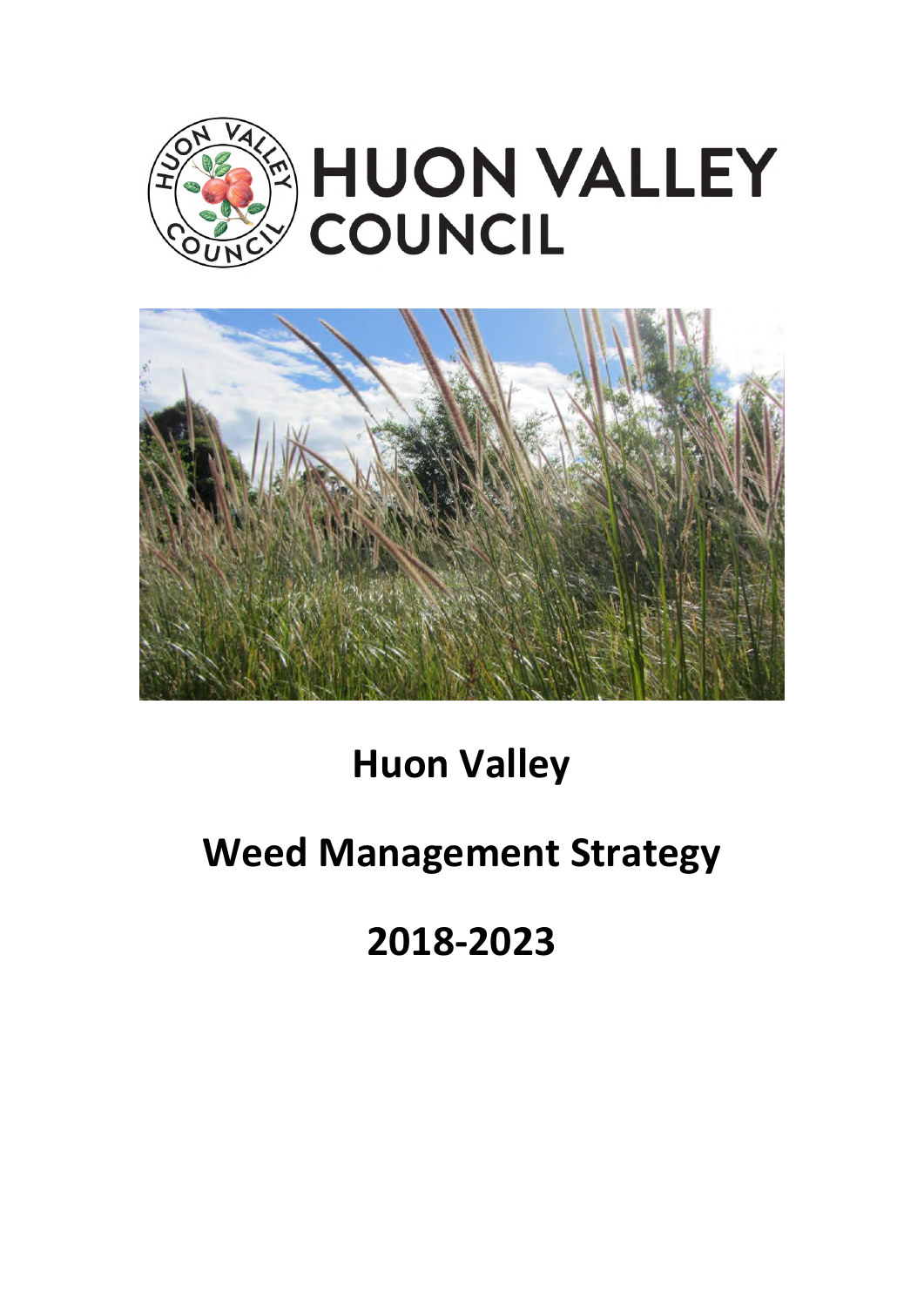| <b>Authority and Other Information</b>              |                                                                                                                    |  |
|-----------------------------------------------------|--------------------------------------------------------------------------------------------------------------------|--|
| Date of approval                                    | 29 August 2018                                                                                                     |  |
| <b>Council resolution</b>                           | 17.017/18                                                                                                          |  |
| Date of commencement                                | September 2018                                                                                                     |  |
| <b>Strategic Plan Reference</b>                     | Strategic Objective 1 - A Great Environment<br>Characteristic 2 – Ecology and Natural Resource<br>Management       |  |
| Date of review                                      | <b>June 2023</b>                                                                                                   |  |
| <b>Previous strategies</b>                          | Huon Valley Weed Management Strategy 2007-2012<br>Huon Valley Weed Management Strategy 2013-2018                   |  |
| <b>Department responsible</b><br>for implementation | Environment & Development; Infrastructure Services                                                                 |  |
| <b>Publication of policy</b>                        | Available for inspection free of charge from the Council's<br>Customer Service Centre and on the Council's website |  |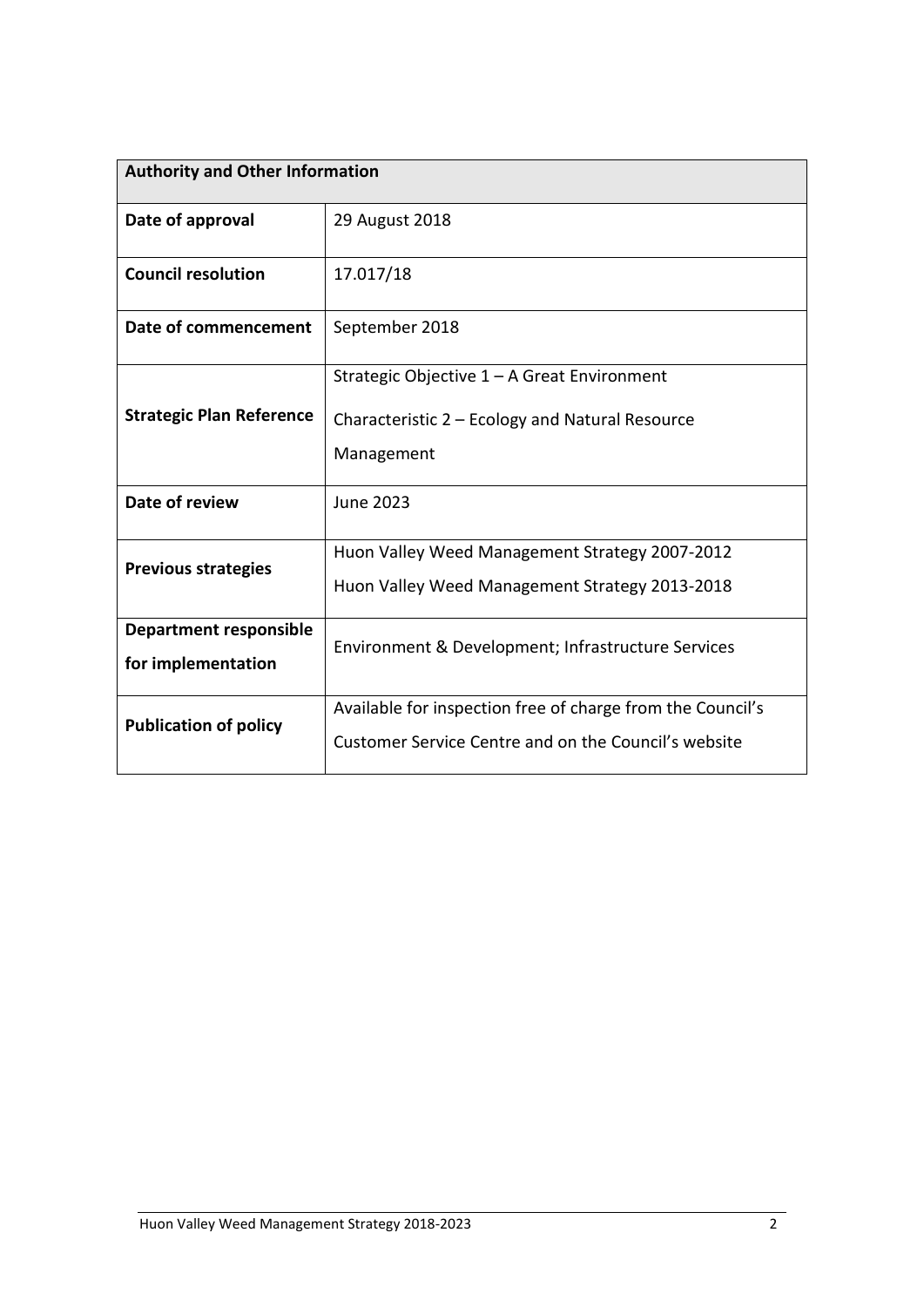# **TABLE OF CONTENTS**

| <b>6. ASSESSMENT OF THE STRATEGY.</b><br>37 |
|---------------------------------------------|
|                                             |
|                                             |
|                                             |
|                                             |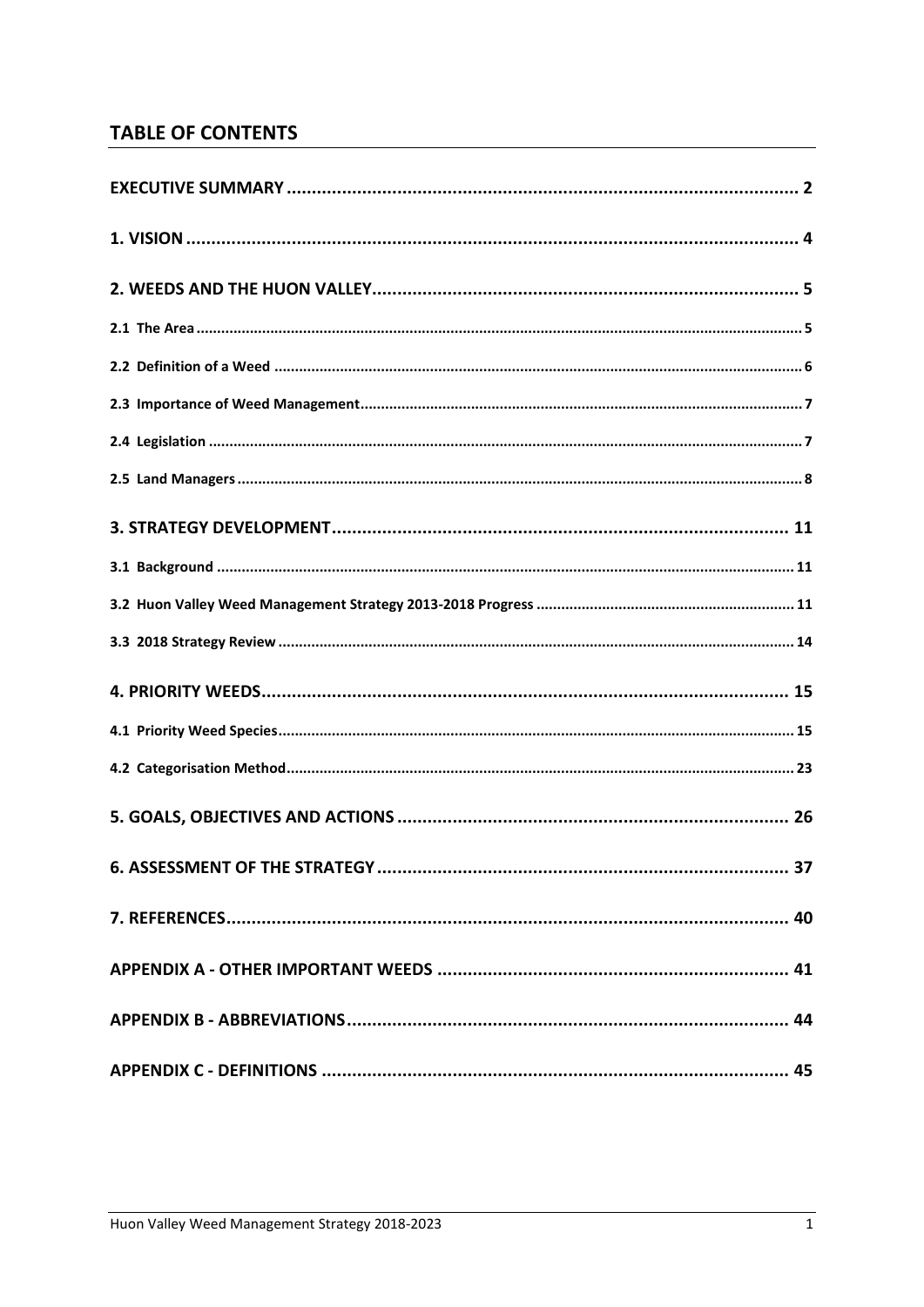## **EXECUTIVE SUMMARY**

The purpose of the Huon Valley Weed Management Strategy ('the Strategy') is to support land managers to develop weed management programs and plans for their land through strategic prioritisation of resources. The Strategy also provides support for land managers to seek funding for additional resources.

The Strategy is integral to meeting Strategic Objective 1 – A Great Environment of the *Huon Valley Council Strategic Plan 2015-2025* and expands on the relevant aspects from the *Huon Valley Council Natural Resource Management (NRM) Strategy 2015* and the *NRM Strategy for Southern Tasmania 2015-2020 (NRM South, 2016).* 

The overarching goals for the Strategy have remained the same since the initial Strategy was developed in 2007 – to 'prevent the establishment of new weeds' and 'reduce the extent of priority weeds' in the Huon Valley. This review has seen the addition of a third goal – to 'reduce the impact of weeds on natural values in the Huon Valley'. This new goal reflects the importance of effectively protecting natural values from the threat of weeds.

Priority weeds are divided into six categories based on their legislative classifications and the species' distribution in the Huon Valley, in that weeds with a limited distribution are categorised as a higher priority. These lists are dynamic and will change as new species and infestations are recorded through the five year period of the Strategy.

It is acknowledged that meeting Targets and delivering against Actions is resource dependent for all land managers. The approach to the Strategy's actions is based on the importance of prioritisation of resources and activities based on high priority species, key sites to protect from the threat of weed infestations and sites and activities that are a high risk of spreading or introducing weeds. These actions cover a range of weed management initiatives from on-ground treatment plans to maintaining networks and raising awareness. There is also a clear distinction between the public land managers, who are tasked with complying with legislation and implementing the Strategy, and private land managers, who are provided with support to comply with legislation and effectively manage weeds on their properties.

The measurable targets for each action allows for the evaluation of the effectiveness of the Strategy at achieving the objectives. New high priority species recorded and considered as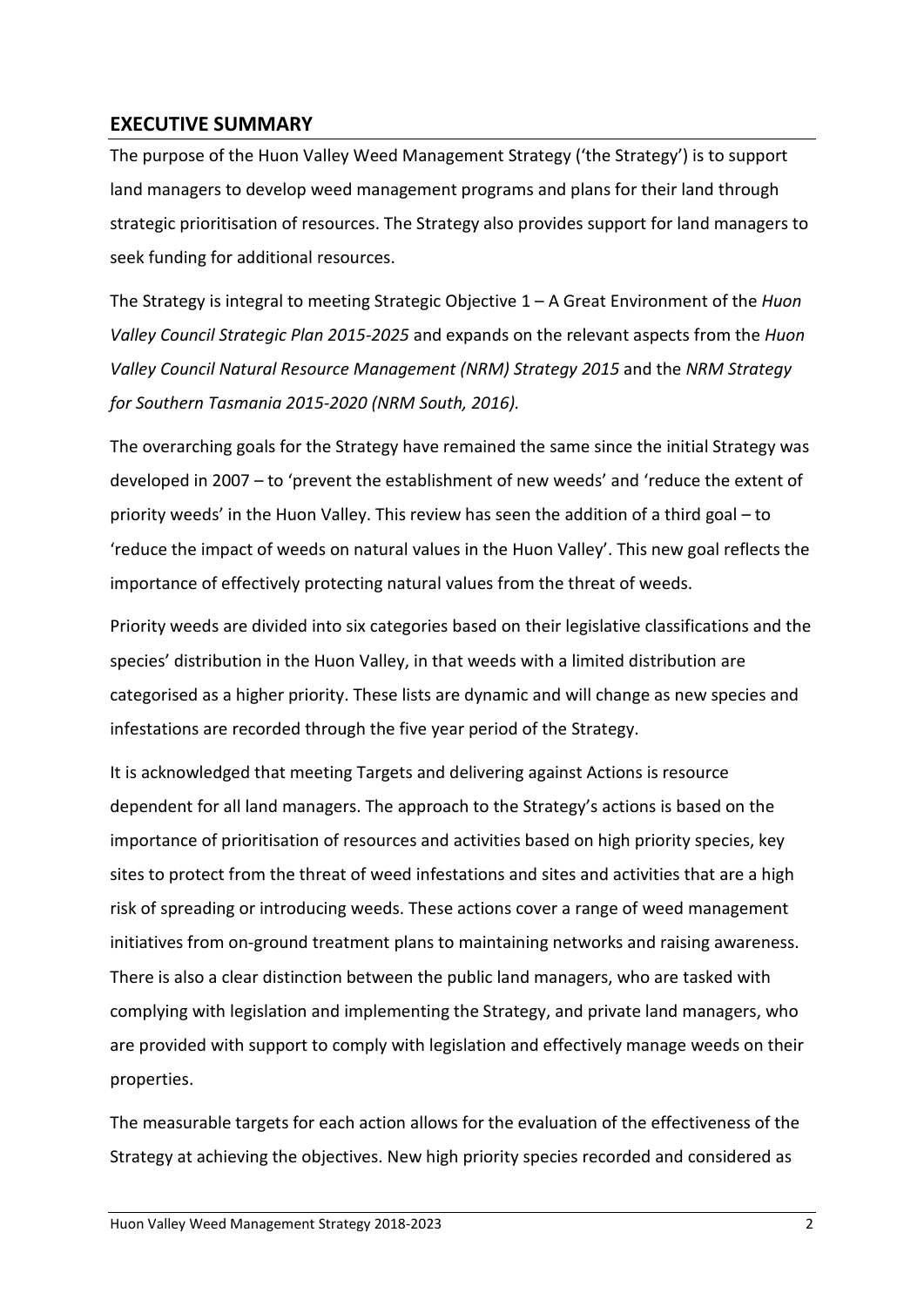established, along with the distribution of recently recorded species, during the five year period of the Strategy will also be utilised to evaluate the effectiveness of the Strategy in meeting the goals.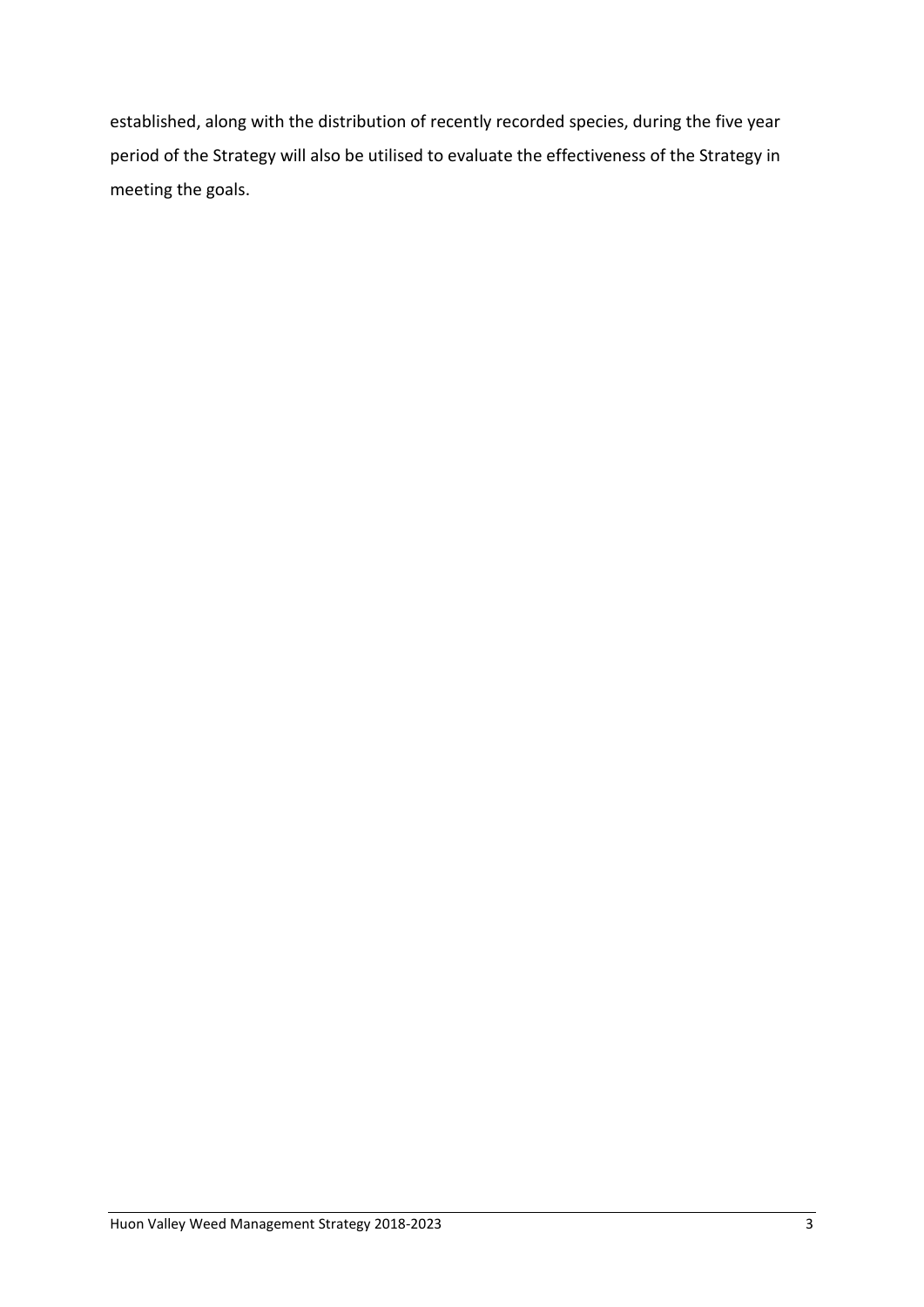The vision for the *Huon Valley Weed Management Strategy* is:

*"The Huon Valley is being protected from the threat of weeds by everyone doing their part in weed management."*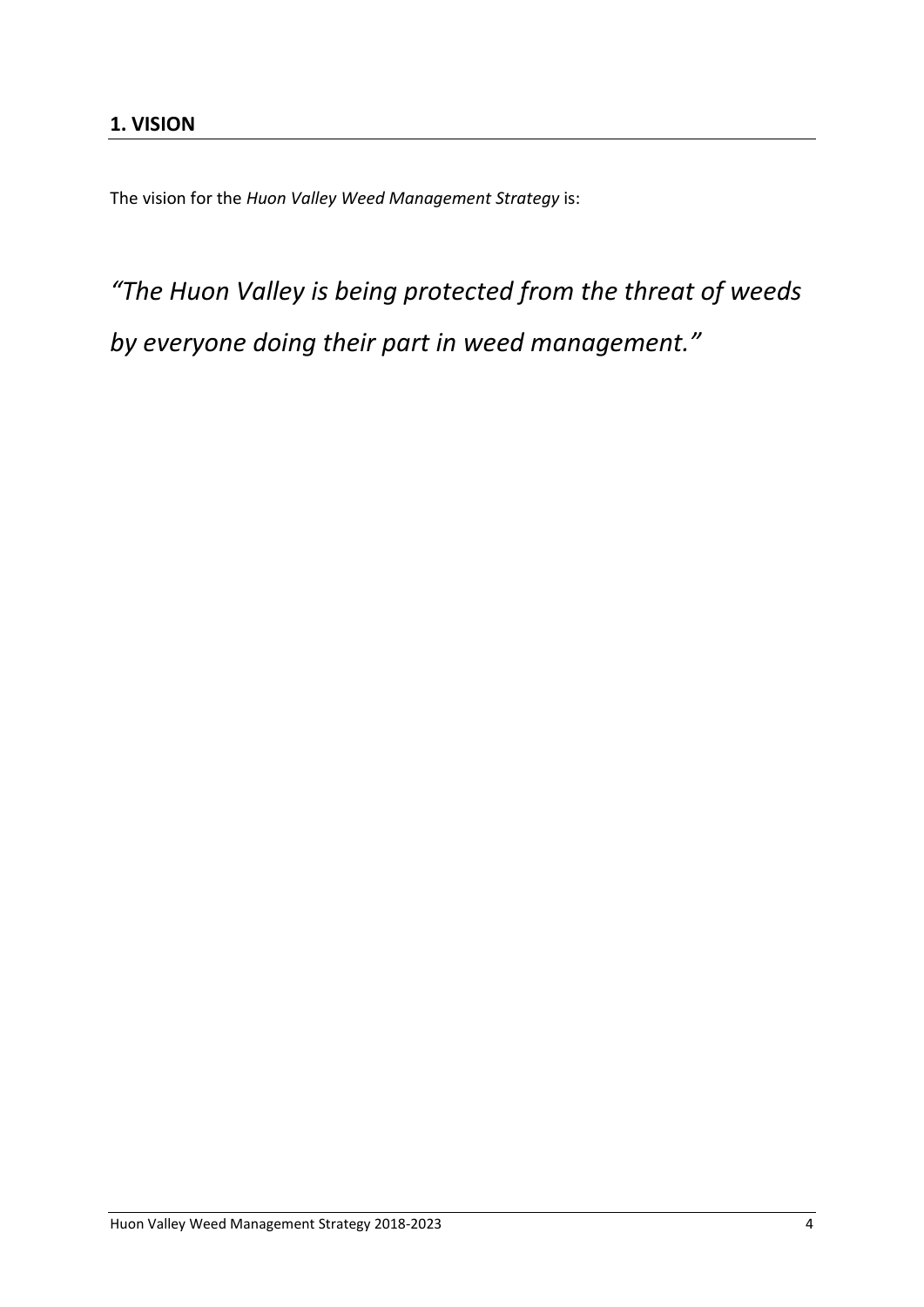### **2. WEEDS AND THE HUON VALLEY**

#### **2.1 The Area**

The Huon Valley is located in southern Tasmania and consists of one local government municipal area: the Huon Valley Council (Map 1). It is home to almost 17,000 people across an area of 5,497 square kilometres, including the south-western section of the Tasmanian Wilderness World Heritage Area (TWWHA). The Huon Valley municipal area is bordered by the Kingborough municipal area to the east and the Derwent Valley municipal area to the north.

The Huon Valley's economic development is closely related to the natural resource base of the area. The five main natural resource-based industries of the Huon Valley are: agriculture (particularly orcharding), aquaculture, fishing, forestry, and tourism.

The Huon Valley has extensive natural heritage reflected by the numerous areas that are formally reserved to protect their conservation and biodiversity values. These include part of the South West National Park, Southport Lagoon Conservation Area, Snug Tiers State Recreation Area, Egg Islands Conservation Area, Ninepin Point Marine Reserve and Hastings Caves State Reserve.

This Strategy covers all of the Huon Valley Council municipal area, including the TWWHA. The Tasmanian Wilderness World Heritage Area Management Plan 2016 (DPIPWE, 2016) also has a strong emphasis on biosecurity to help mitigate the introduction and spread of weeds and management at access points where weeds are most likely to be introduced.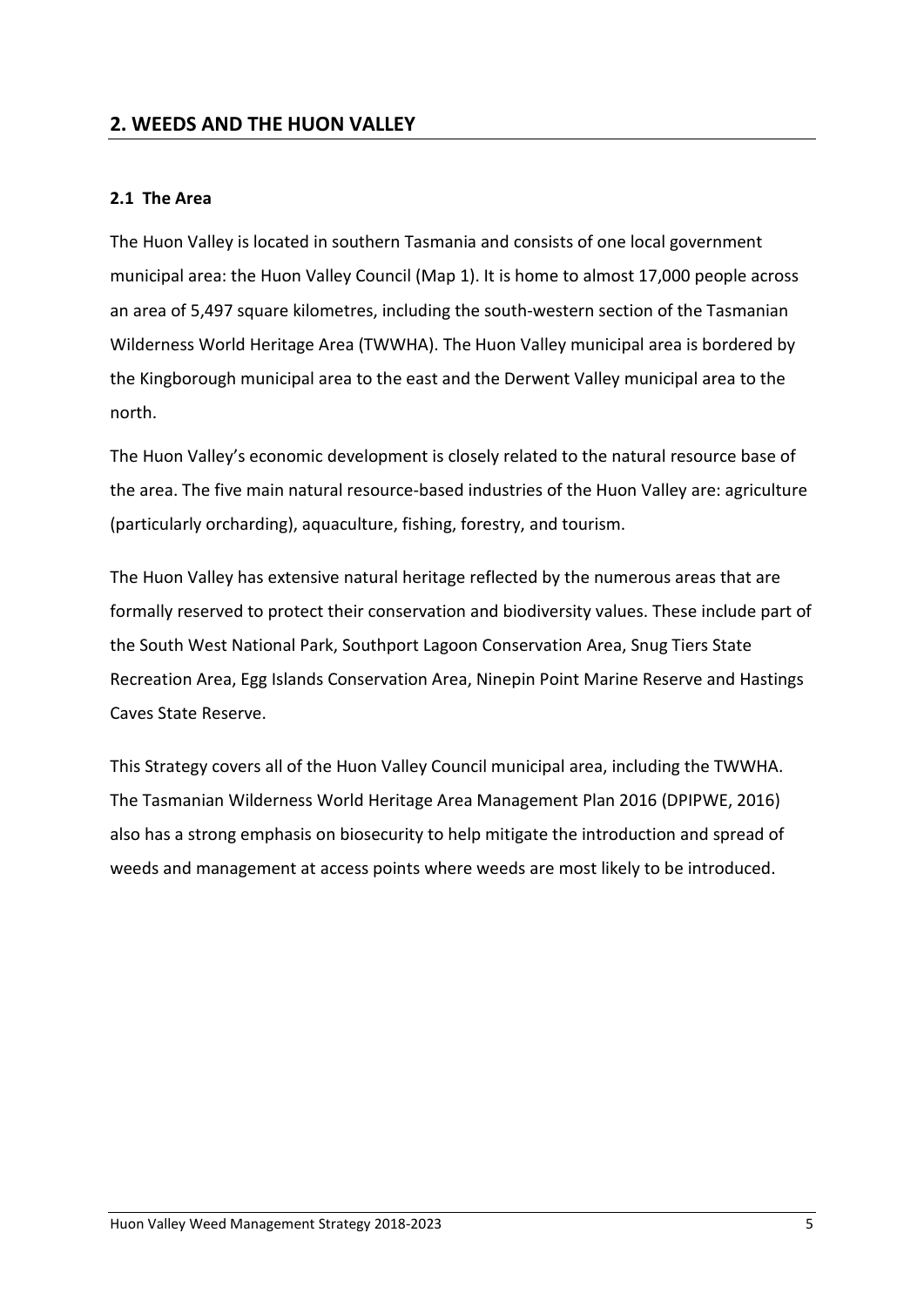

**Map 1 – Locality Map** 

#### **2.2 Definition of a Weed**

A weed is a plant that has, or has the potential to have, detrimental effects on environmental, economic or social values (ARMCANZ, ANZECCF Ministers, 1999). It is simply a plant that is growing where it is not wanted. For instance, grass is valued as part of a lawn, but viewed as a weed in a vegetable garden. Declared weeds are species listed in the *Weed Management Act 1999* as plants that have been identified by DPIPWE as having potentially adverse impacts in Tasmania. Non-declared weeds, while not listed in the Act are still considered to be non-native plants that invade bushland and threaten the natural values through competing for resources and replacing habitat as well as posing a threat to agriculture through competing with preferred species.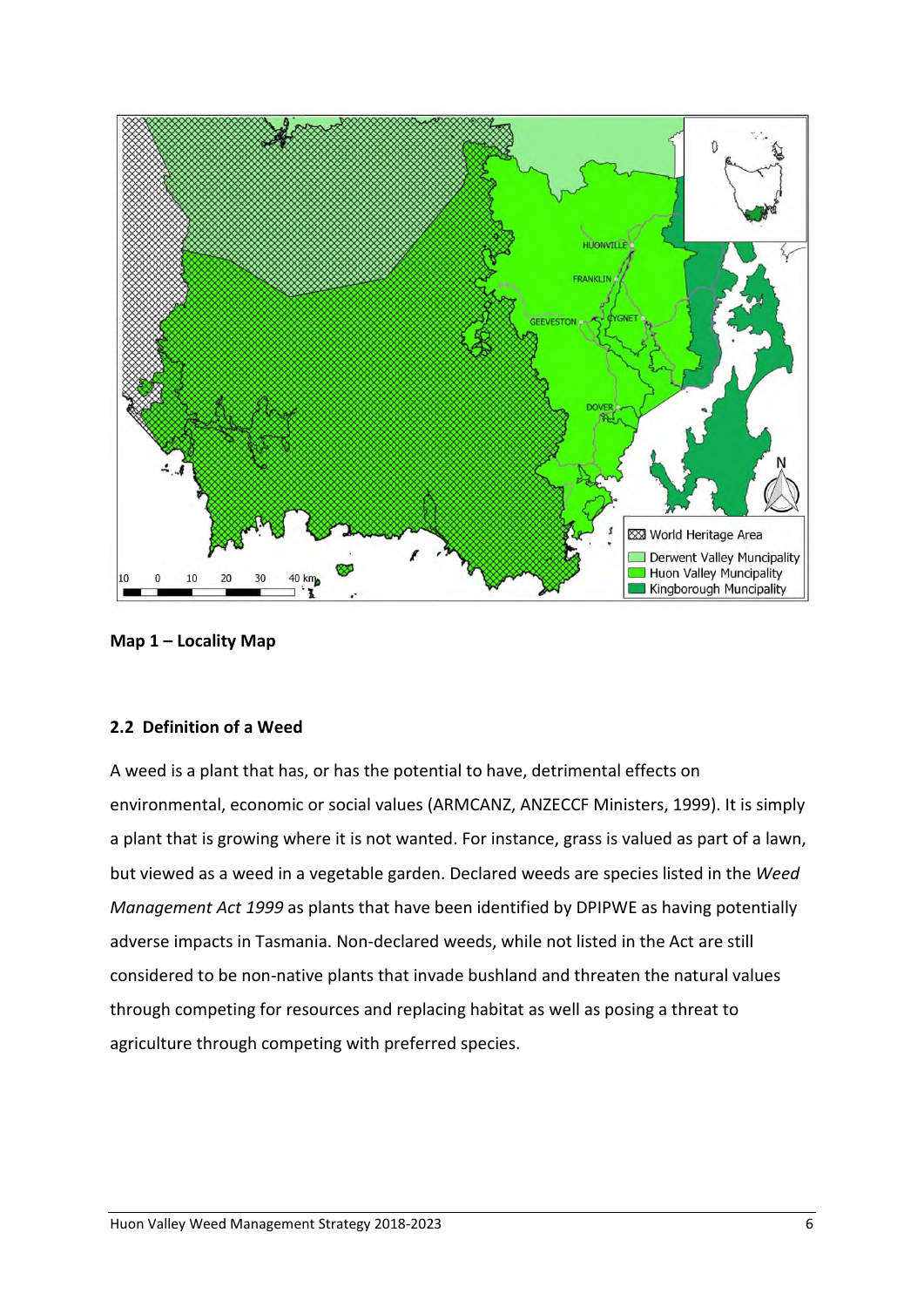#### **2.3 Importance of Weed Management**

Weed management is an integral part of the sustainable management of natural resources and the environment. Effective weed management protects natural values, productive land and industries reliant on a healthy environment. Threats that may lead to the introduction and spread of weeds include climate change, soil disturbance and erosion, lack of weed hygiene (biosecurity) practices, and the failure to treat infestations in a timely manner.

#### **2.4 Legislation**

The *Weed Management Act 1999* (the Act) provides the principal legislative framework for weed management in Tasmania. The purpose of the Act is to provide for the control and eradication of declared weeds and to promote a strategic and sustainable approach to weed management in Tasmania. The Act is administered by Biosecurity Tasmania within the Department of Primary Industries, Parks, Water and Environment (DPIPWE).

There are currently 147 weeds, or groups of weeds, declared under the Act (see the weed index on the DPIPWE website for a full list of declared weed species). These plants have been declared because they have potentially significant adverse impacts on Tasmania's productive capacity, natural or physical resources, genetic diversity or ecological processes.

Twenty-eight declared weed species are known to be present in the Huon Valley municipal area. The exact number of declared weeds present is difficult to determine due to limited or decentralised records and the limited extent of surveys conducted across the municipal area. All Weeds of National Significance (WoNS) are listed as declared weeds in Tasmania and seven species or groups of species have been recorded in the Huon Valley.

Land managers have a legal requirement to control declared weeds on their land. Failure to control declared weeds when required to do so may result in a fine under the Act. It is an offence under the Act to sell, distribute, or transport a declared weed or weed material, including soil contaminated with weed material.

Weed Inspectors authorised to enforce the Act are employed by the Huon Valley Council and are the principal contact to report suspected high priority weed species sightings in the Huon Valley municipal area.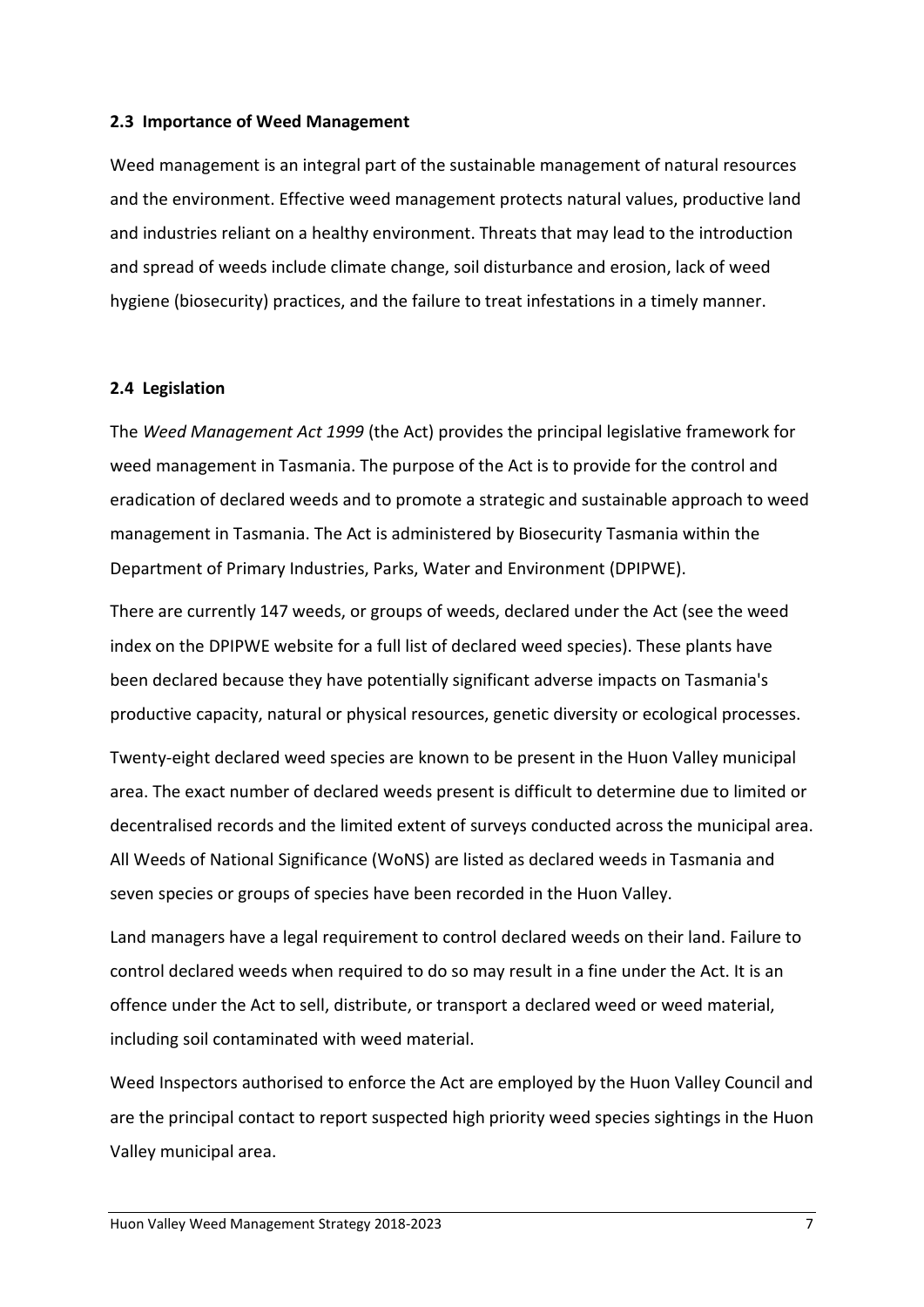Each declared weed has a Statutory Weed Management Plan, which states the management zone in each municipal area in Tasmania:

**Zone A** - the management objective is eradication, that is, complete removal or destruction of the weed infestation (see Table 4 for a list of these weeds recorded in the Huon Valley).

**Zone B** - the management objective is containment; that is, prevention of spread to areas free of the weed, and includes buffer distances from property boundaries, waterways and roads (see Table 5 for a list of these weeds recorded in the Huon Valley).

#### **Other Relevant Legislation**

The Department of Primary Industries, Parks, Water and Environment (DPIPWE) also administer the *Plant Quarantine Act 1997* and the *Seeds Act 1985*. The *Plant Quarantine Act 1997* regulates the importation of plant material, plant products and other material that may carry pests and diseases of plants into Tasmania. The *Seeds Act 1985* regulates the importation of plant seed into Tasmania.

The *Agricultural and Veterinary Chemicals (Control of Use) Regulations 2012* and the *Agricultural and Veterinary Chemicals (Control of Use) Act 1995* detail the legal requirements for the application of a chemical product by aerial or ground spraying.

#### **2.5 Land Managers**

There are four main public land managers that are all responsible for weed management in the Huon Valley and the implementation of the Strategy. In addition, private land managers are also responsible for weed management on their land and require support, advice and capacity building to implement effective weed management practices.

#### **Huon Valley Council (HVC)**

HVC is responsible for weed management on all HVC owned and managed land, including roadsides, parks, Waste Transfer Stations and quarries.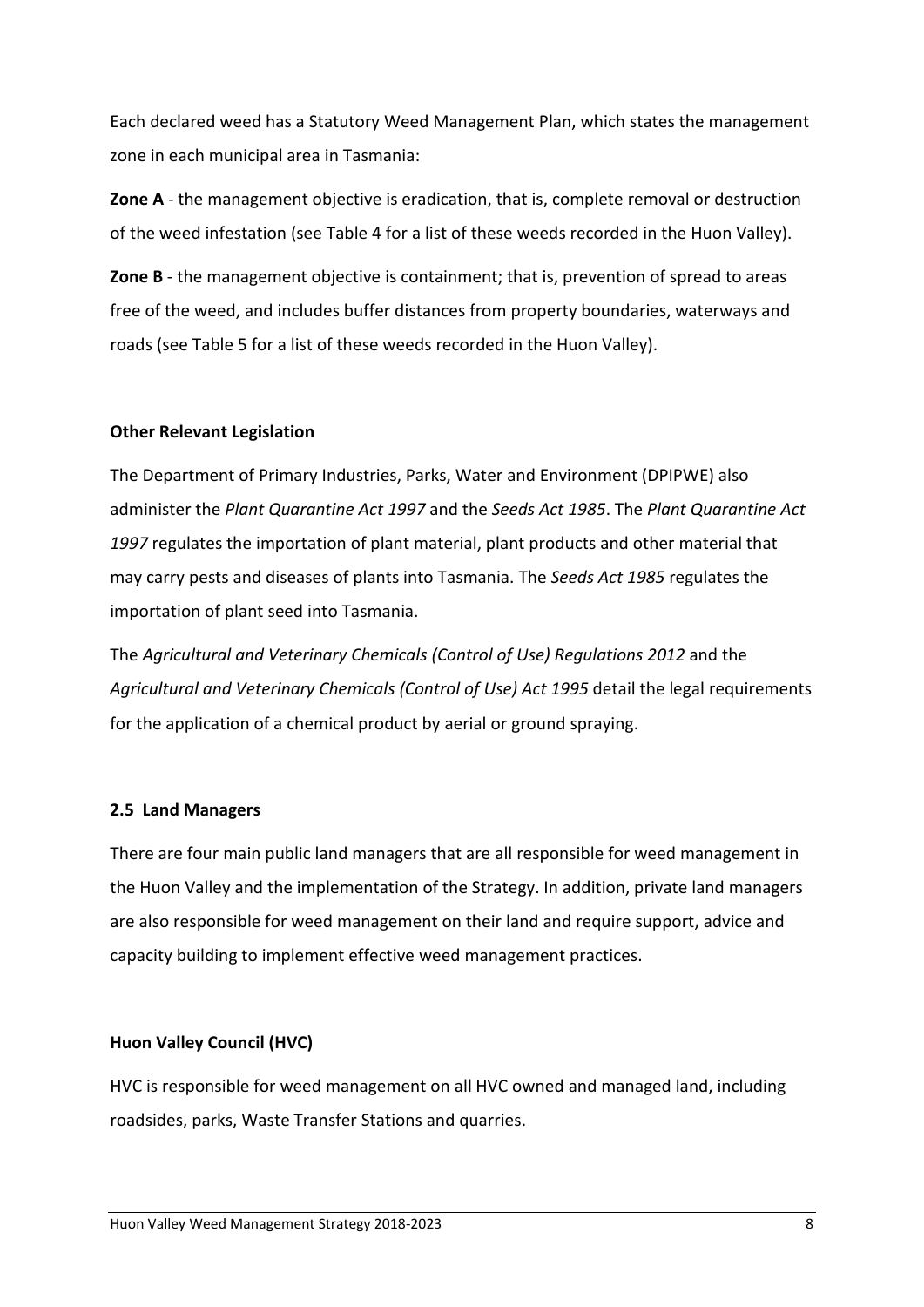HVC has the lead role in the implementation of the Strategy and employs Weed Inspectors authorised to enforce the Act. Weed management is conducted across HVC departments, including a high priority weeds treatment program coordinated by a Weed Inspector and conducted by weed treatment professionals.

#### **Department of State Growth (State Growth)**

State Growth manages the sections of state road that are within the Huon Valley municipal area.

Weeds are managed within the Network Planning area of State Growth through the implementation of the State Roads Weed Strategy and the use of weed treatment professionals.

# **Department of Primary Industries, Parks, Water and Environment's (DPIPWE's) Parks and Wildlife Service (PWS) incorporating Crown Land Service (CLS)**

PWS is responsible for management of state reserves and Tasmanian Wilderness World Heritage Area within the Huon Valley municipal area.

The control of weeds in these areas is undertaken as part of the regular reserve management and is carried out in conjunction with specific management plans for some parks and reserves.

The Tasmanian Wilderness World Heritage Area Weed Buffer Project is a collaborative effort of relevant land managers to protect the TWWHA from the threat of weeds.

CLS is responsible for management of crown reserves, including Future Potential Production Forest, riparian/foreshores and road reserves within the Huon Valley municipal area.

Weeds are often treated under the instruction or guidance of a Weed Inspector and carried out by weed treatment professionals.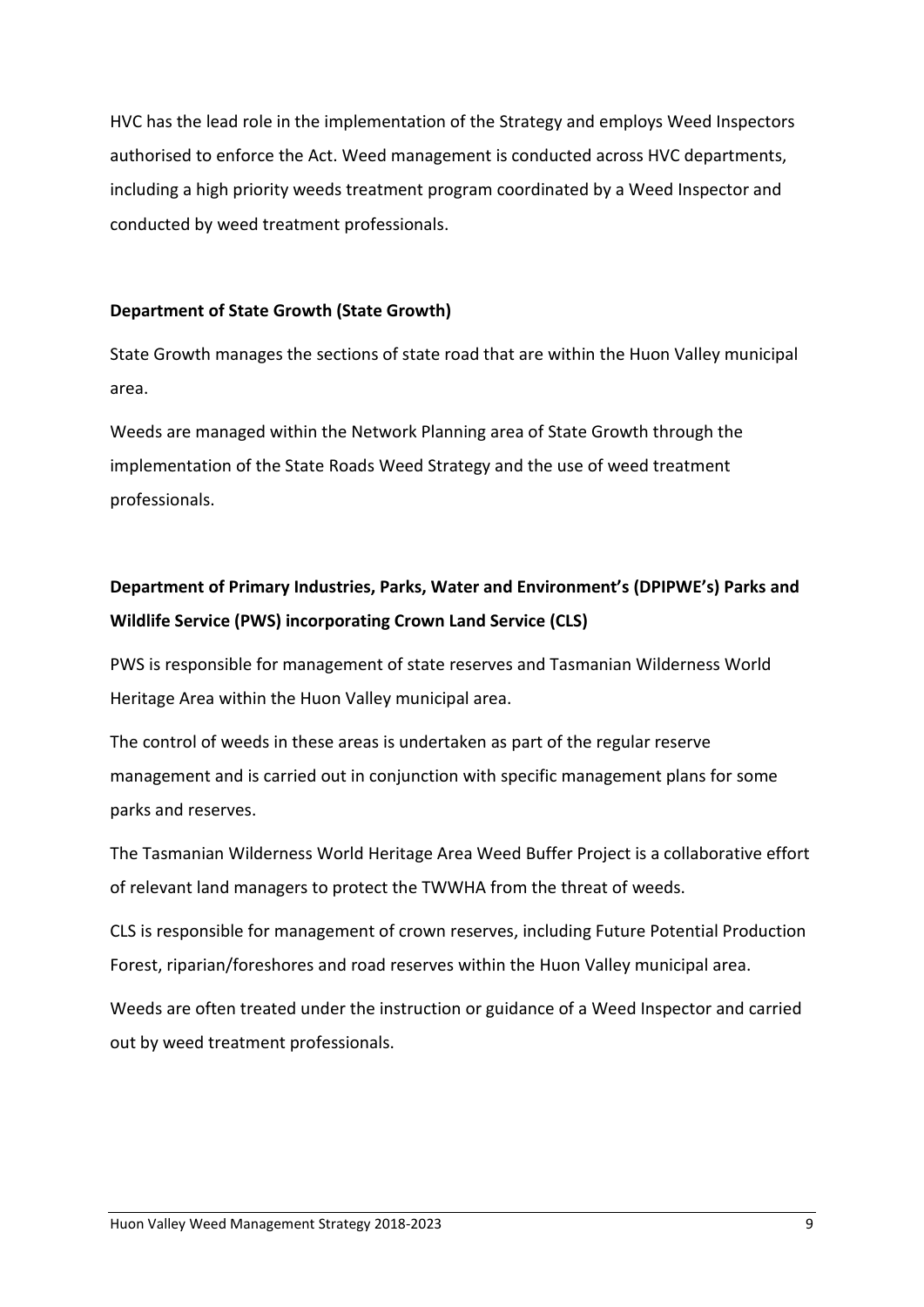#### **Sustainable Timber Tasmania (STT)**

STT (previously known as Forestry Tasmania) manages large areas of state forest (Permanent Timber Production Zone Land) within the Huon Valley municipal area.

Weed control amongst native forest, plantations and along all forestry roads are key responsibilities of this organisation and are managed and carried out by STT staff or weed treatment professionals.

#### **Private Land Managers**

Private land managers include all non-public managers of land, including tenants, property and farm managers. This large and diverse group also have a significant role to play in the management of weeds in the Huon Valley municipal area.

Private land managers must also comply with the Act and often require support and advice to do so effectively. Some private land managers have Weed Management Plans as part of a management plan for a specific species or as part of a Conservation Covenant or Part 5 Agreement.

#### **Other Stakeholders**

A number of other organisations such as TasNetworks and TasWater also have assets and conduct works within the Huon Valley municipal area and therefore have weed management obligations. Other interested parties include NRM South, Inland Fisheries Service (aquatic weeds) and Marine and Safety Tasmania (MAST) (aquatic weeds).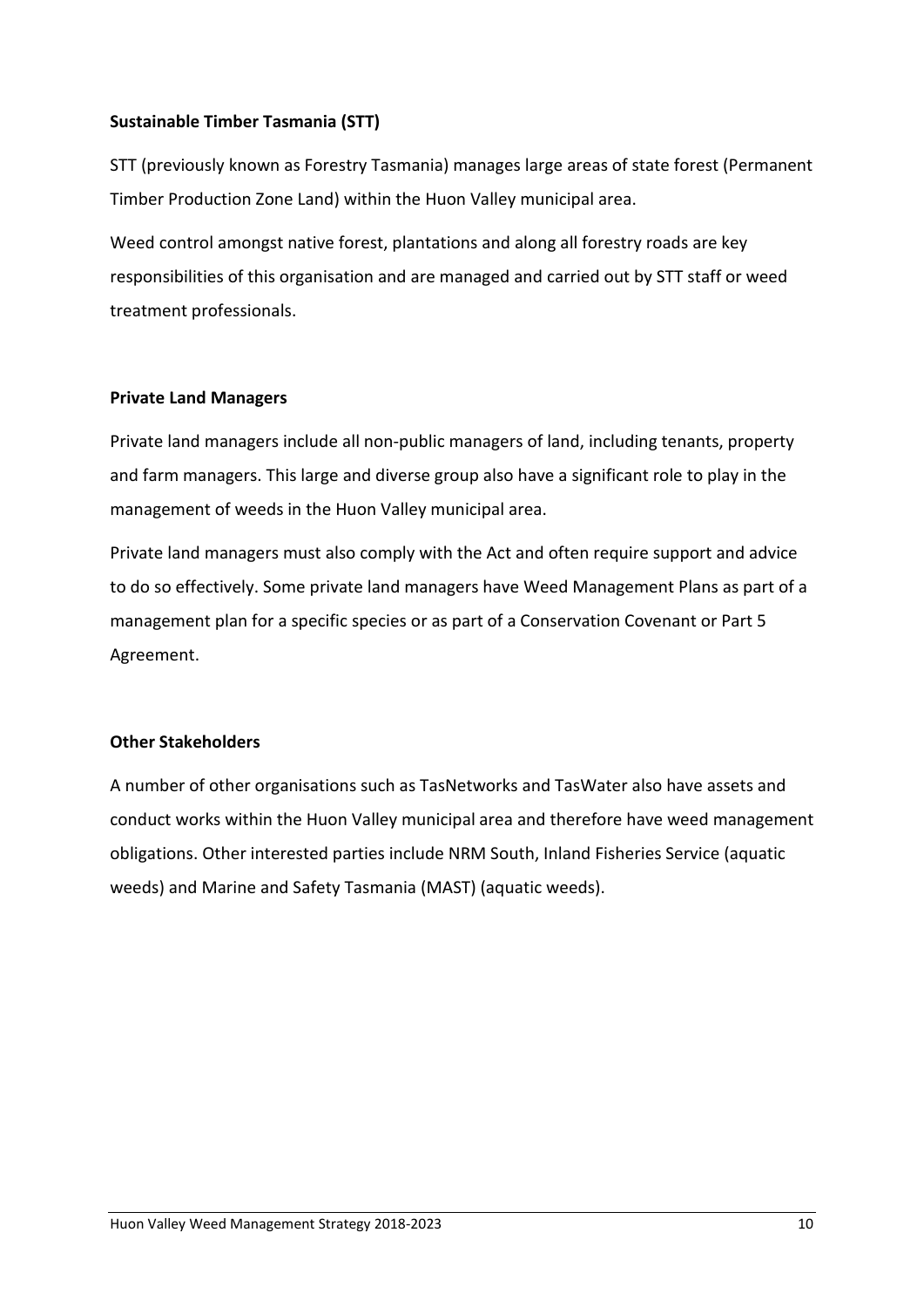### **3. STRATEGY DEVELOPMENT**

#### **3.1 Background**

The purpose of the Strategy is to support land managers to develop weed management programs and plans for their land through prioritisation of resources based on weed species, sites and assets to protect from the threat of weed infestations and sites and activities that are at high risk of spread or introduction.

The initial *Huon Valley Weed Management Strategy 2007–2012* was developed in response to the significant threats posed by weeds, and in recognition that the most practical and effective way to manage a number of these is through coordinated and cooperative effort between land managers.

In 2012, the *Huon Valley Weed Management Strategy 2007–2012* was reviewed and simplified to allow the progress of the strategy to be more easily measured and reviewed. This review formed the *Huon Valley Weed Management Strategy 2013-2018*.

To ensure the Strategy is comprehensive and relevant to land managers' weed management needs, consultation was undertaken as part of the development of all three Strategies.

The Strategy links to the *Huon Valley Council Natural Resource Management (NRM) Strategy 2015* via Objective 3 **'**To manage and reduce existing invasive weeds, pests and diseases in the Huon Valley and to prevent and act on new incursions' and to the *NRM Strategy for Southern Tasmania 2015-2020 (NRM South, 2016)* via Management Target LMT4 'Response to new and existing agricultural and environmental weed, pest and disease incursions is actively coordinated' and Management Target BMT3 'Active monitoring, prevention and control of new and existing invasive species and disease incursions that impact on biodiversity are coordinated'.

#### **3.2 Huon Valley Weed Management Strategy 2013-2018 Progress**

The progress of the strategy over the period of the 2013-2018 is presented below through the results of the Strategy Evaluation Performance Indicators (see Table 1) and key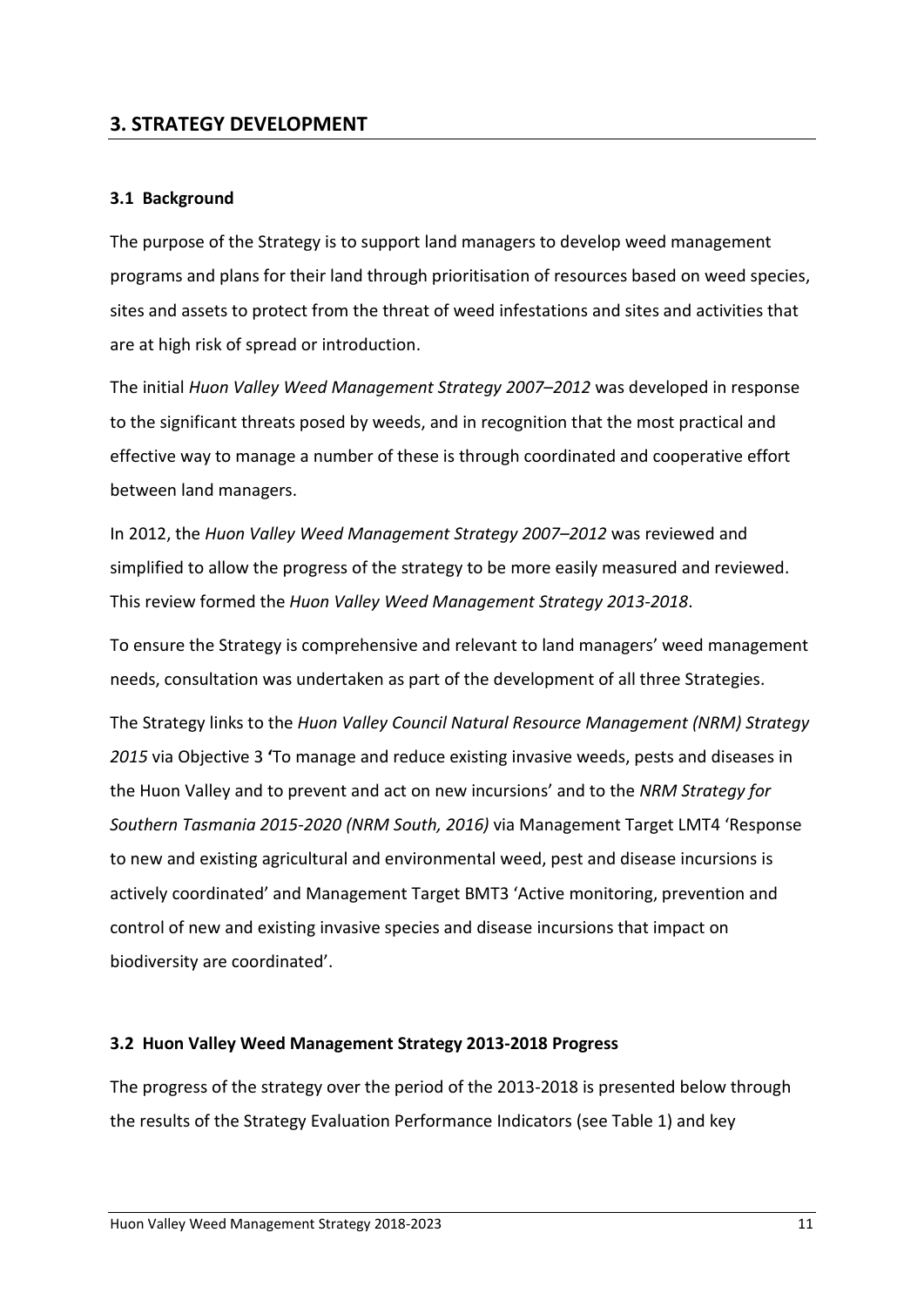achievements. No new priority weed species have been recorded in the Huon Valley since 2013.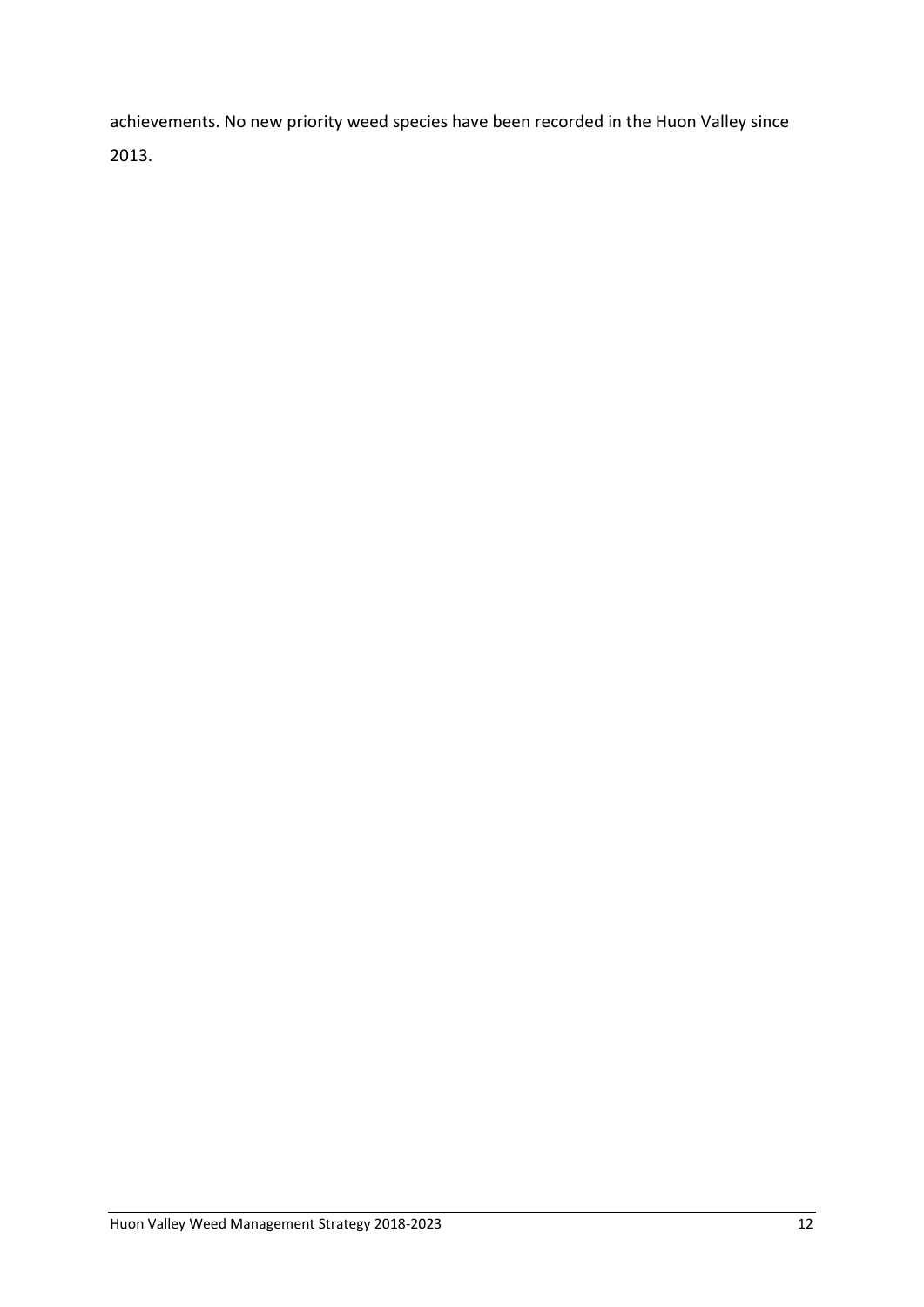#### **Table 1. Strategy Evaluation 2013-2017**

| Code           | Performance                  | <b>Measurement Method</b>      | <b>Timing</b>      | <b>Result</b>  |
|----------------|------------------------------|--------------------------------|--------------------|----------------|
|                | <b>Indicator</b>             |                                |                    |                |
|                | Number of new                | A count of any additional      |                    |                |
| E1             | priority weeds               | declared weed species          | <b>End of 2017</b> | $\Omega$       |
|                | recorded in the              | recorded as present in the     |                    |                |
|                | Huon Valley.                 | Huon Valley after 2012.        |                    |                |
|                |                              | An assessment of any of        |                    |                |
|                | Number of                    | E1 identified declared         |                    |                |
| E <sub>2</sub> | established new              | weed species that would        | End of 2017        | 0              |
|                | priority weeds               | be considered not easy to      |                    |                |
|                |                              | eradicate.                     |                    |                |
|                | Number of                    | Proportion of sites known      |                    |                |
| E <sub>3</sub> | priority weeds               | to be under effective          |                    |                |
|                | eradicated or                | annual control on Watch        | End of 2017        | 58%            |
|                | under effective              | List, Priority 1 and Priority  |                    |                |
|                | annual control.              | 2 weeds.                       |                    |                |
|                |                              | Spatial polygons used to       |                    | 44% increased  |
| E4             | Extent of priority<br>weeds. | assess whether a Watch         |                    | 25% decreased  |
|                |                              | List, Priority 1 or Priority 2 | <b>End of 2017</b> | 18% Controlled |
|                |                              | weed has increased or          |                    |                |
|                |                              | decreased in extent.           |                    | 13% No change  |
|                |                              |                                |                    |                |

Key Strategy achievements 2013-2017:

Weed Management Workshops.

A number of well-received weed management focused workshops were run by the Huon Valley Council that build capacity in Huon Valley land managers to effectively manage weed infestations on their properties.

Weed Notifications.

Positive outcomes from Weed Notifications indicates that most land managers do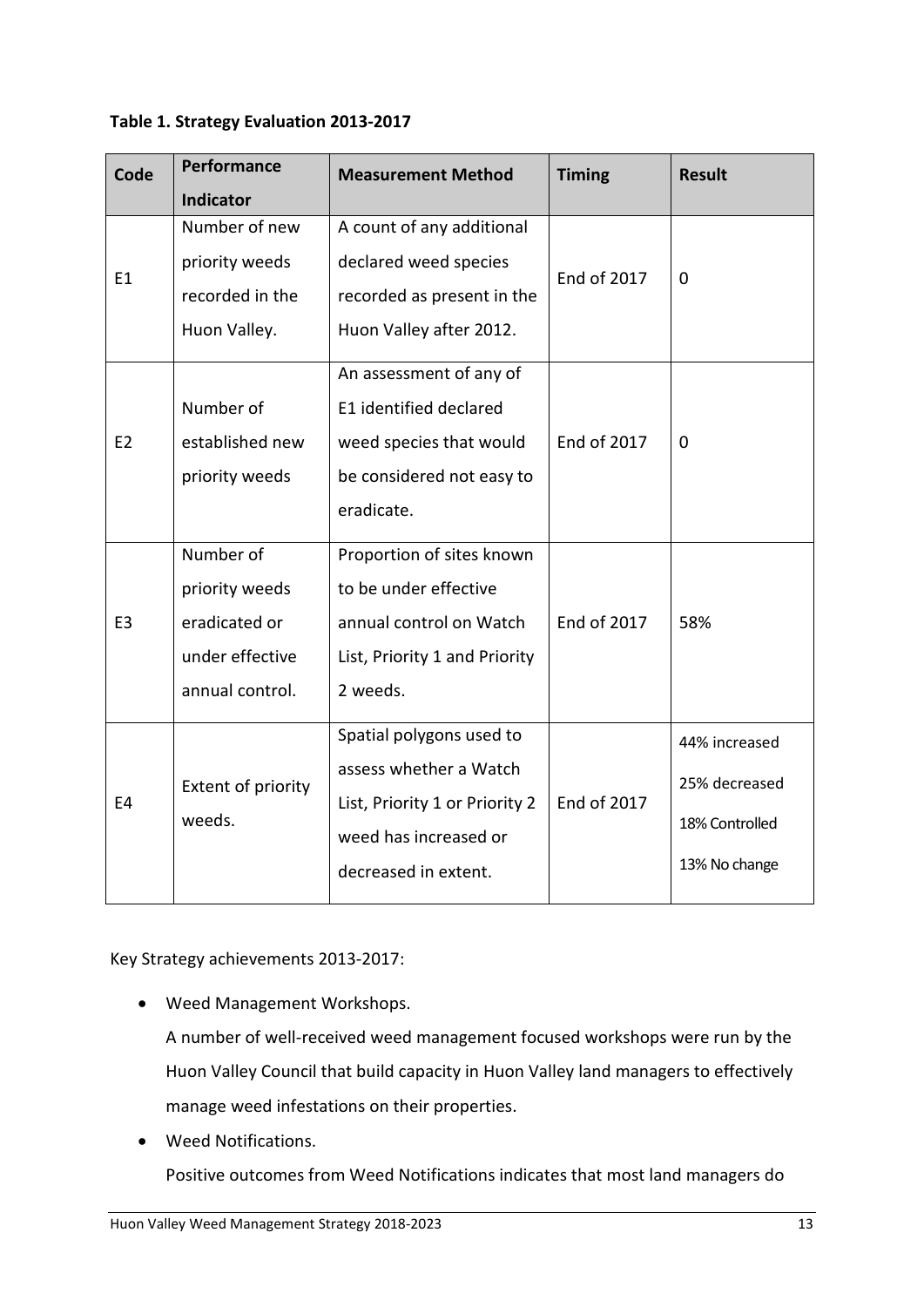take the threats that weeds pose seriously and are willing to comply with weed management requirements when they are informed and supported with effective treatment methods.

- Tasmanian Wilderness World Heritage Area (TWWHA) Weed Buffer Project. A successful cross-tenure initiative to protect the TWWHA commenced in 2016, which gained support and secured resources for the development of action plans and on-ground weed treatment.
- State Roads Weed Strategy.

The recent development and implementation of the State Roads Weed Strategy means that the approach to priority weeds on state roads is now strategic and proactive.

#### **3.3 2018 Strategy Review**

The following process occurred over a period of two years in order to review the Strategy:

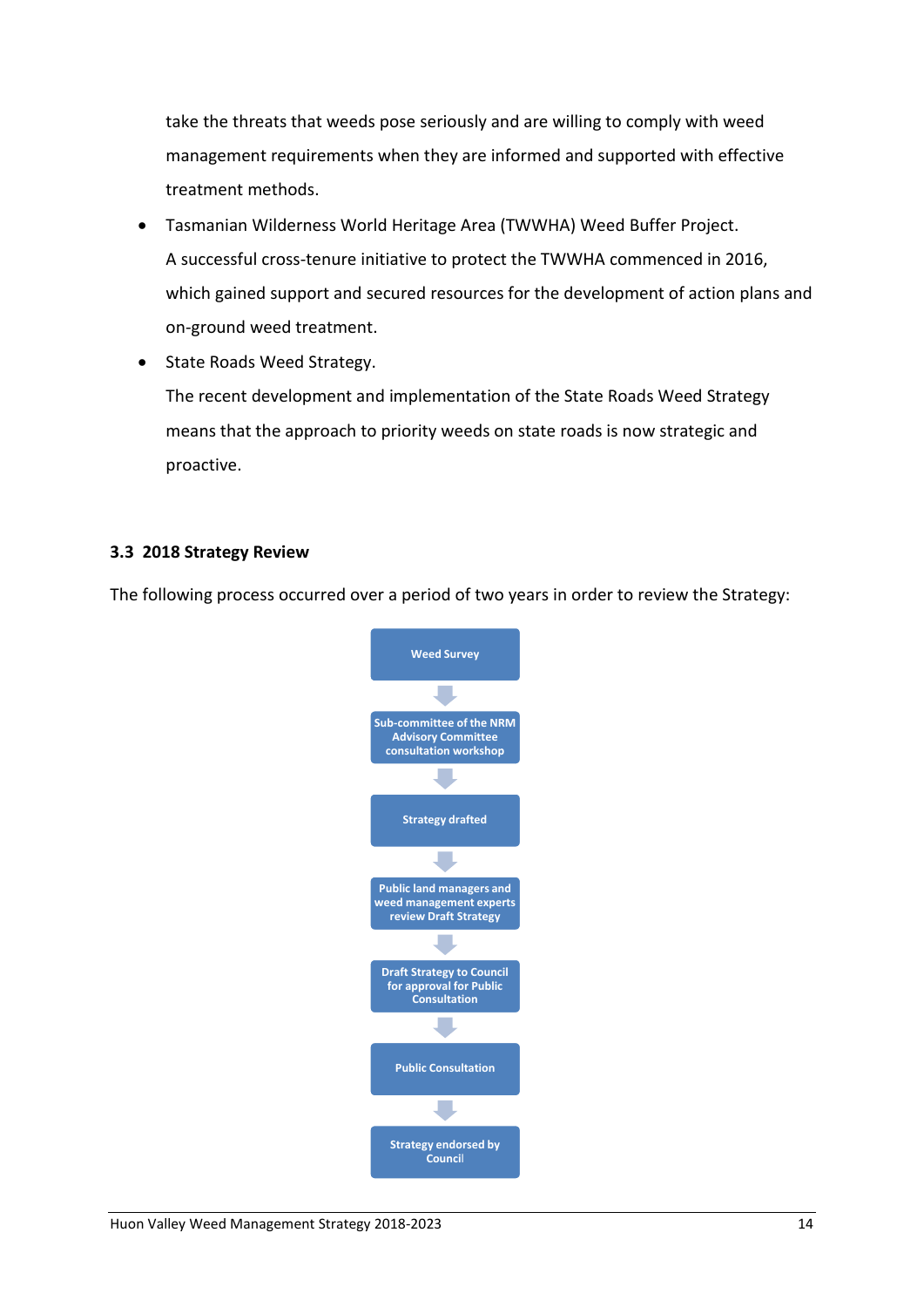#### **4. PRIORITY WEEDS**

These priority weed lists are designed to clarify the highest priority weed species for the Huon Valley municipal area. The priority weeds lists are strongly linked to the legislation classifications. Refer to Section 2.4 for definition of Zone A classification of weed species declared under the Act. The common names of these weed species align with those used by DPIPWE. It is expected that new species will be recorded and that known species will be eradicated over the five year period of the Strategy, therefore these lists are dynamic and will be kept current on the HVC website.

#### **4.1 Priority Weed Species**

The priority weeds were classified into six categories, each with a defined management approach, as described in Table 2 below.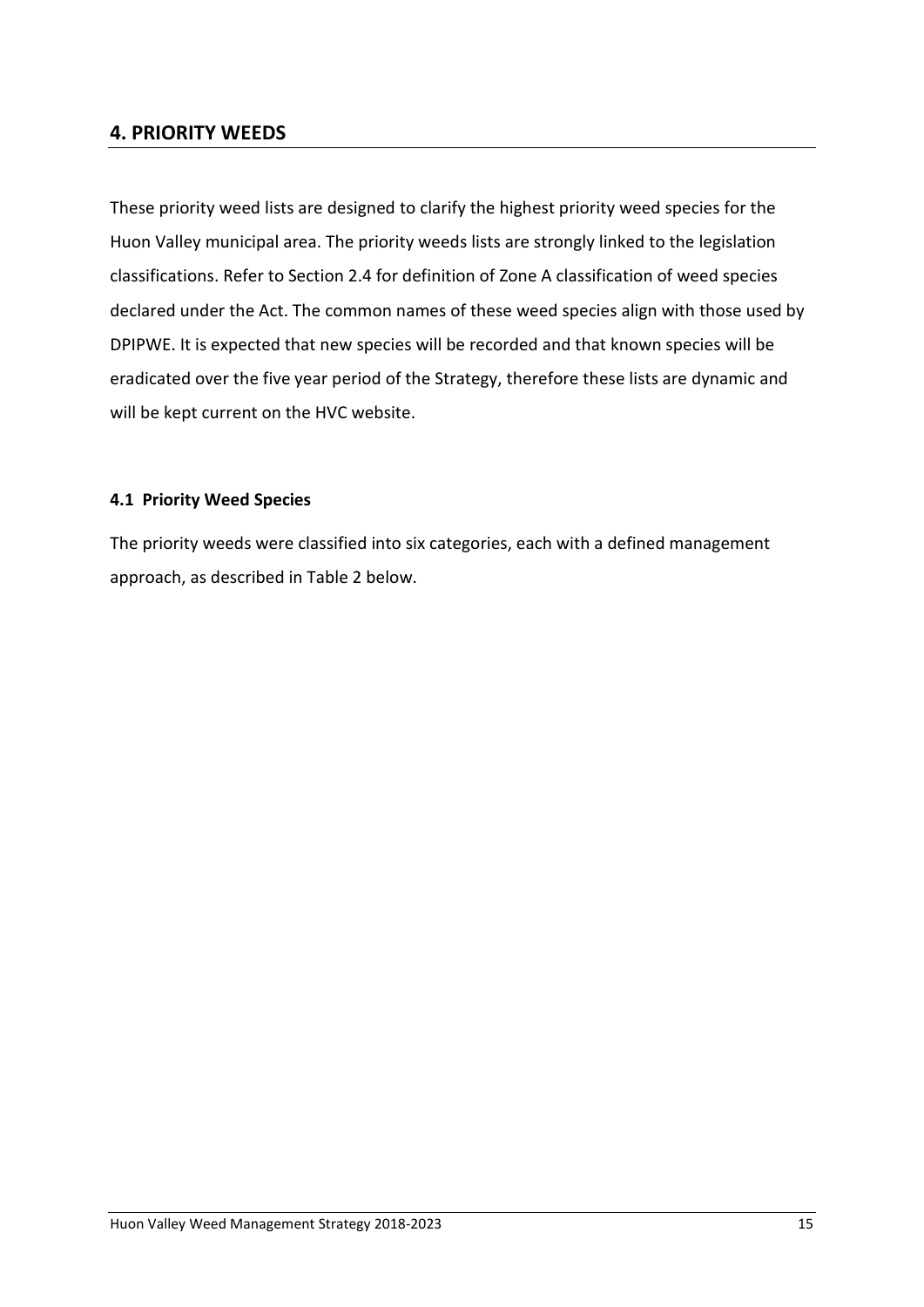**Table 2. Priority Weed Categories and Approach.** Prioritisation and management approach dictate resource allocation to weed management activities.

| <b>Priority</b>       | Category                                                                                                        | Approach                                                                                                                                              | No. of<br><b>Species</b> |
|-----------------------|-----------------------------------------------------------------------------------------------------------------|-------------------------------------------------------------------------------------------------------------------------------------------------------|--------------------------|
|                       | Declared weed species not                                                                                       | Confirm accurate identification.                                                                                                                      |                          |
| Declared<br>Alert     | currently known in the Huon<br>Valley                                                                           | Notify Biosecurity Tasmania. Record.<br>Act to eradicate urgently.                                                                                    | 20<br>(Table 3)          |
| $\mathbf{1}$          | Declared Zone A weed<br>species with limited<br>distribution in the Huon<br>Valley                              | Eradicate over next 10 years.                                                                                                                         | 11<br>(Table 4)          |
| $\overline{2}$        | Declared Zone A weed<br>species with <b>broad</b><br>distribution in the Huon<br>Valley                         | Eradicate over next 20 years.                                                                                                                         | 4<br>(Table 4)           |
| 3                     | Declared Zone B weed<br>species with limited<br>distribution in the Huon<br>Valley                              | Control and contain isolated<br>infestations and where threatening<br>assets or values, over next 20 years.                                           | 3<br>(Table 5)           |
| 4                     | Declared Zone B weed<br>species with broad<br>distribution in the Huon<br>Valley                                | Reduce the extent of isolated<br>infestations over next 20 years.<br>Control and contain over next<br>20 years where threatening assets or<br>values. | 10<br>(Table 5)          |
| Non-declared<br>Alert | Non-declared weed species<br>not currently known, or with<br>limited distribution, in the<br><b>Huon Valley</b> | Notify Biosecurity Tasmania. Assess<br>level of threat and resource<br>availability to record, control and<br>contain infestations. Act accordingly.  | 5<br>(Table 6)           |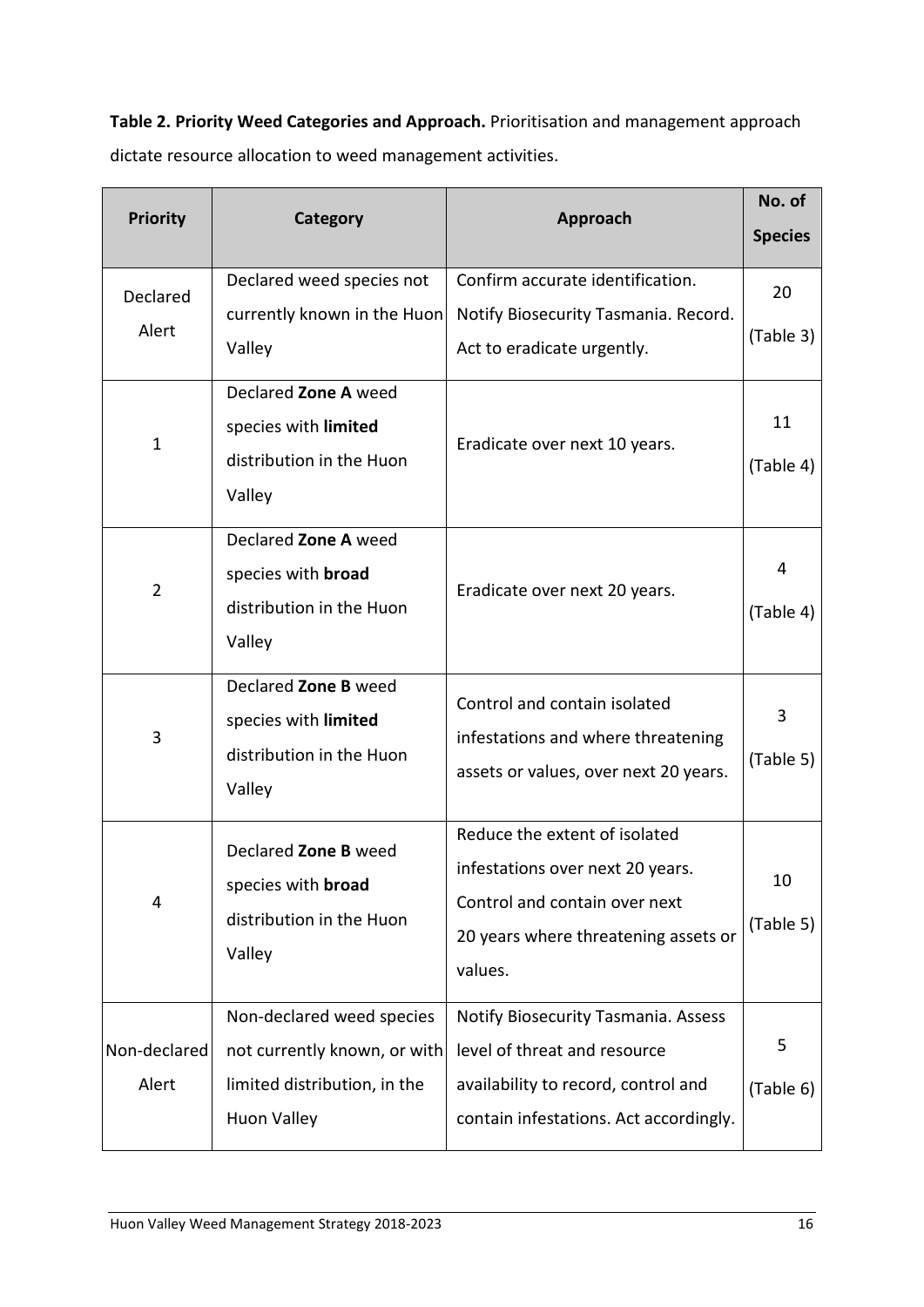**Table 3. Declared Weeds Alert List**. Declared weeds that are not currently known in the Huon Valley, but there is a higher risk for infestations establishing in the region than for other Zone A declared weed species. The aim is to prevent these weeds from establishing in the Huon Valley. For details on the infestations in Kingborough mentioned below refer to the *Weed Management Strategy and Action Plan Kingborough Municipal Area 2017-2027 (Kingborough Council, 2016).* 

| <b>Scientific Name</b> | <b>Common Name</b> | <b>Threat</b>                            |
|------------------------|--------------------|------------------------------------------|
| Amsinckia Species      | fiddleneck         | Infestations recently recorded in the    |
|                        |                    | Kingborough municipal area.              |
| Calluna vulgaris       | heather            | Previously recorded in Mountain River    |
|                        |                    | area. No recent records.                 |
| Cardaria draba         | whiteweed          | Infestations recently recorded in the    |
|                        |                    | Kingborough municipal area.              |
| Carduus nutans         | nodding thistle    | Previously recorded in Dover area. No    |
|                        |                    | recent records.                          |
| Datura spp.            | thornapple         | Previously recorded in Lucaston area. No |
|                        |                    | recent records.                          |
| Equisetum sp.          | horsetail          | Previous unrecorded and unverified       |
|                        |                    | infestations in Cygnet and previously    |
|                        |                    | recorded in the Kingborough municipal    |
|                        |                    | area.                                    |
| Erica arborea          | tree heath         | Previously recorded in Huonville area.   |
|                        |                    | Infestations recently recorded in the    |
|                        |                    | Kingborough municipal area.              |
| Erica baccans          | berry heath        | Previously recorded in Nicholls Rivulet  |
|                        |                    | area. No recent records. Infestations    |
|                        |                    | recently recorded in the Kingborough     |
|                        |                    | municipal area.                          |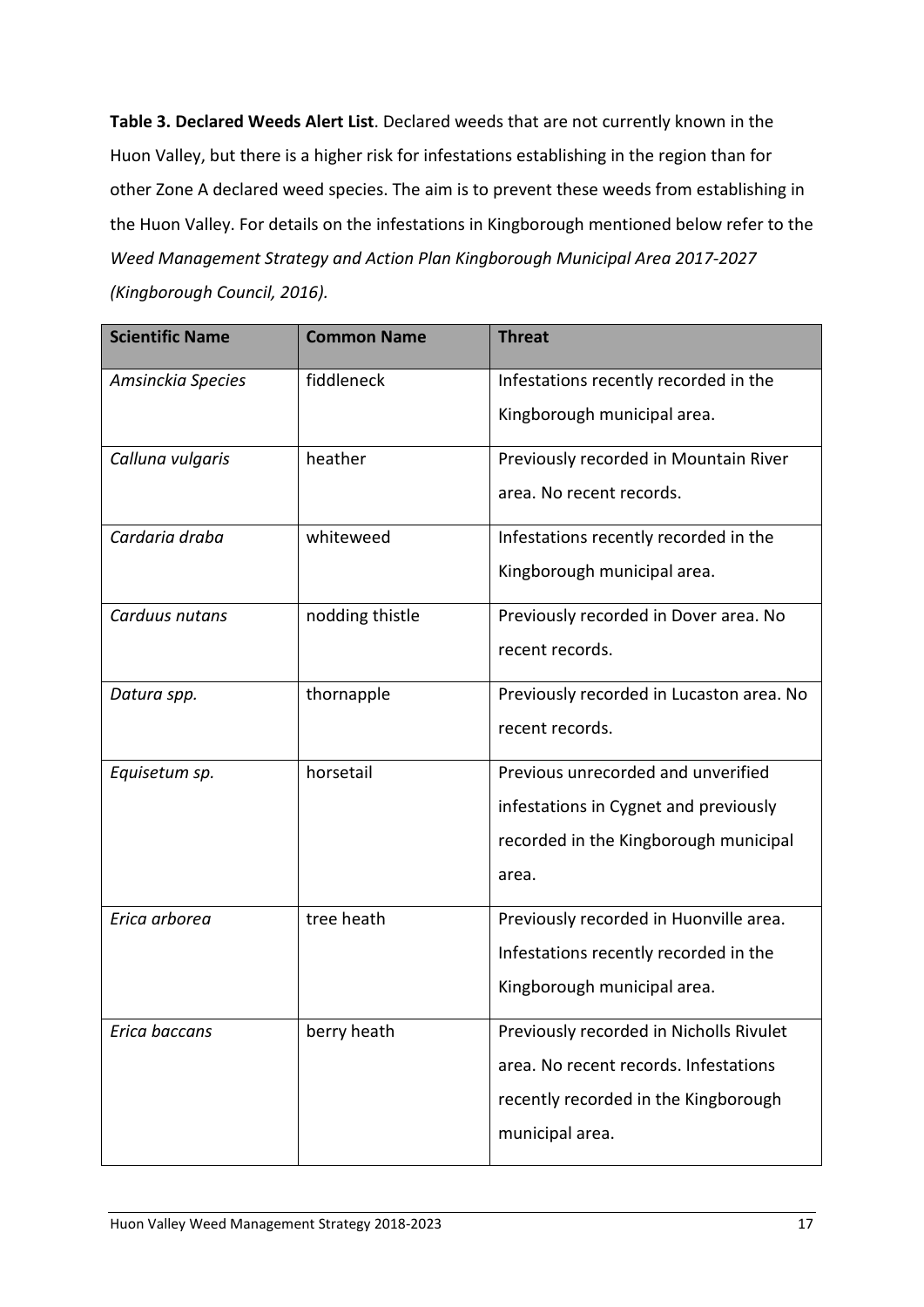| <b>Scientific Name</b> | <b>Common Name</b>    | <b>Threat</b>                             |
|------------------------|-----------------------|-------------------------------------------|
| Erica caffra           | water heath           | Infestations recently recorded in the     |
|                        |                       | Kingborough municipal area.               |
| Erica discolour        | bicolored heath       | Infestations recently recorded in the     |
|                        |                       | Kingborough municipal area.               |
| Erica holosericea      | $\blacksquare$        | Infestations recently recorded in the     |
|                        |                       | Kingborough municipal area.               |
| Hieracium aurantiacum  | orange hawkweed       | Infestations recently recorded in the     |
|                        |                       | Kingborough municipal area.               |
| Lycium ferocissimum    | African boxthorn      | Infestations recently recorded in the     |
|                        |                       | Kingborough municipal area.               |
| Myriophyllum           | parrots feather       | Previously recorded in Petcheys Bay area. |
| aquaticum              |                       | No recent records.                        |
| Nassella leucotricha   | Texas needle grass    | Infestations recently recorded in other   |
|                        |                       | southern municipal areas. High priority   |
|                        |                       | species for Tasmania.                     |
| Nassella neesiana      | Chilean needle grass  | Infestations recently recorded in other   |
|                        |                       | southern municipal areas. High priority   |
|                        |                       | species for Tasmania.                     |
| Nassella tenuissima    | Mexican feather grass | Infestations recently recorded in the     |
|                        |                       | Kingborough municipal area. High          |
|                        |                       | priority species for Tasmania.            |
| Nassella trichotoma    | serrated tussock      | Infestations recently recorded in the     |
|                        |                       | Kingborough municipal area. High          |
|                        |                       | priority species for Tasmania.            |
| Solanum marginatum     | white-edged           | Previously recorded at unknown            |
|                        | nightshade            | locations. No recent records.             |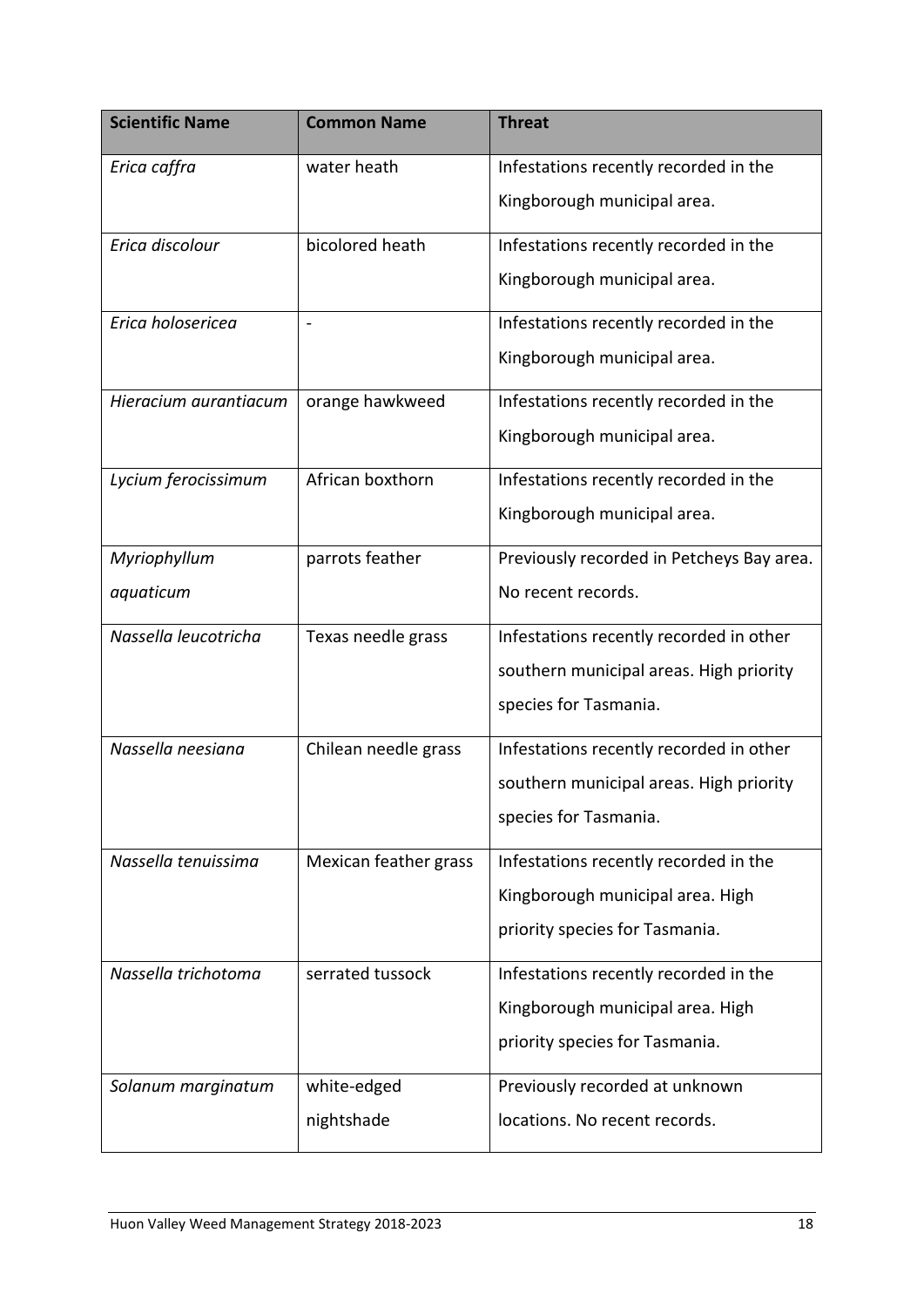| <b>Scientific Name</b> | <b>Common Name</b>  | <b>Threat</b>                         |
|------------------------|---------------------|---------------------------------------|
| Urospermum             | Mediterranean daisy | Infestations recently recorded in the |
| dalechampii            |                     | Kingborough municipal area.           |

See the Department of Primary Industries, Parks, Water and Environment (DPIPWE)'s Weed Index under the Invasive Species section of their website (http://dpipwe.tas.gov.au/invasivespecies/weeds/weeds-index/declared-weeds-index) for a full list of all declared weeds for Tasmania.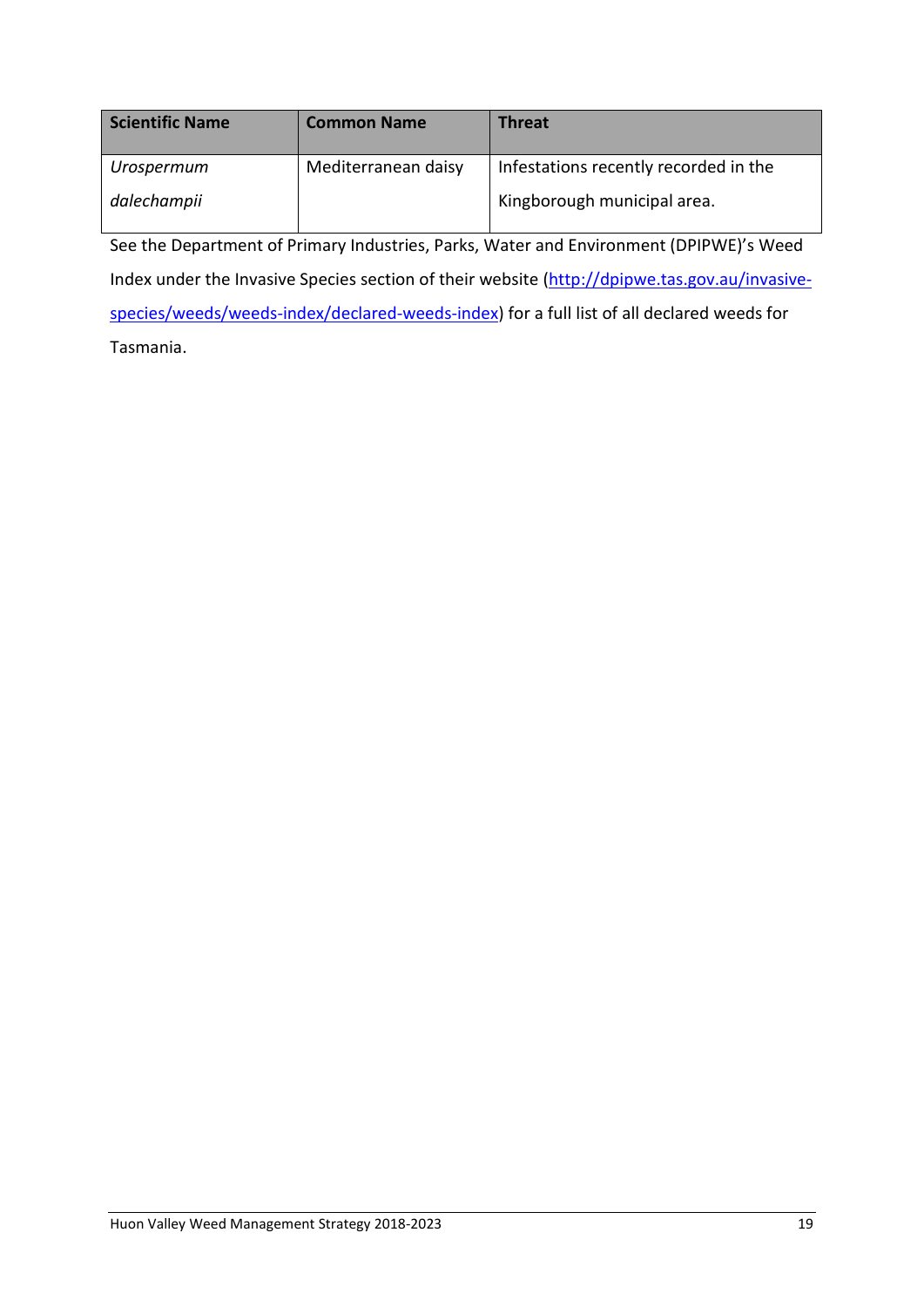**Table 4. Declared Zone A Weeds List.** Declared Zone A weeds recorded in the Huon Valley (priority 1 and 2 weed species). Weed species considered to be of limited distribution in the Huon Valley by DPIPWE and which land managers are required to eradicate under legislation. If there is a priority 1 weed species only located on property managed by a single land manager then that weed species is the highest priority for that land manager.

| <b>Scientific Name</b>                               | <b>Common Name</b>                         |
|------------------------------------------------------|--------------------------------------------|
| <b>Priority 1 Weed Species</b>                       |                                            |
| Asparagus asparagoides*                              | bridal creeper                             |
| Berberis darwinii                                    | Darwin's barberry                          |
| Coprosma robusta                                     | karamu                                     |
| Cyperus esculentus                                   | yellow nut grass / sedge                   |
| Echium plantagineum                                  | Paterson's curse                           |
| Eragostis curvula                                    | African lovegrass                          |
| Hypericum perforatum                                 | perforated St John's wort                  |
| Hypericum tetrapterum                                | square-stemmed St John's wort              |
| Marrumbium vulgare                                   | horehound                                  |
| Opuntia spp. (excluding Opuntia ficus-<br>$indica)*$ | Opuntioid cacti                            |
| Rorippa sylvestris                                   | creeping yellowcress                       |
| <b>Priority 2 Weed Species</b>                       |                                            |
| Carex flagellifera                                   | New Zealand sedge                          |
| Cortaderia spp.                                      | pampas grass                               |
| Cenchrus macrourus                                   | African feathergrass                       |
| Salix alba, S. cinerea, S. Xrubens, S.               | seeding willow species (white willow, grey |
| purpurea*                                            | willow, basket willow, purple osier)       |

\* Weeds of National Significance (WoNS).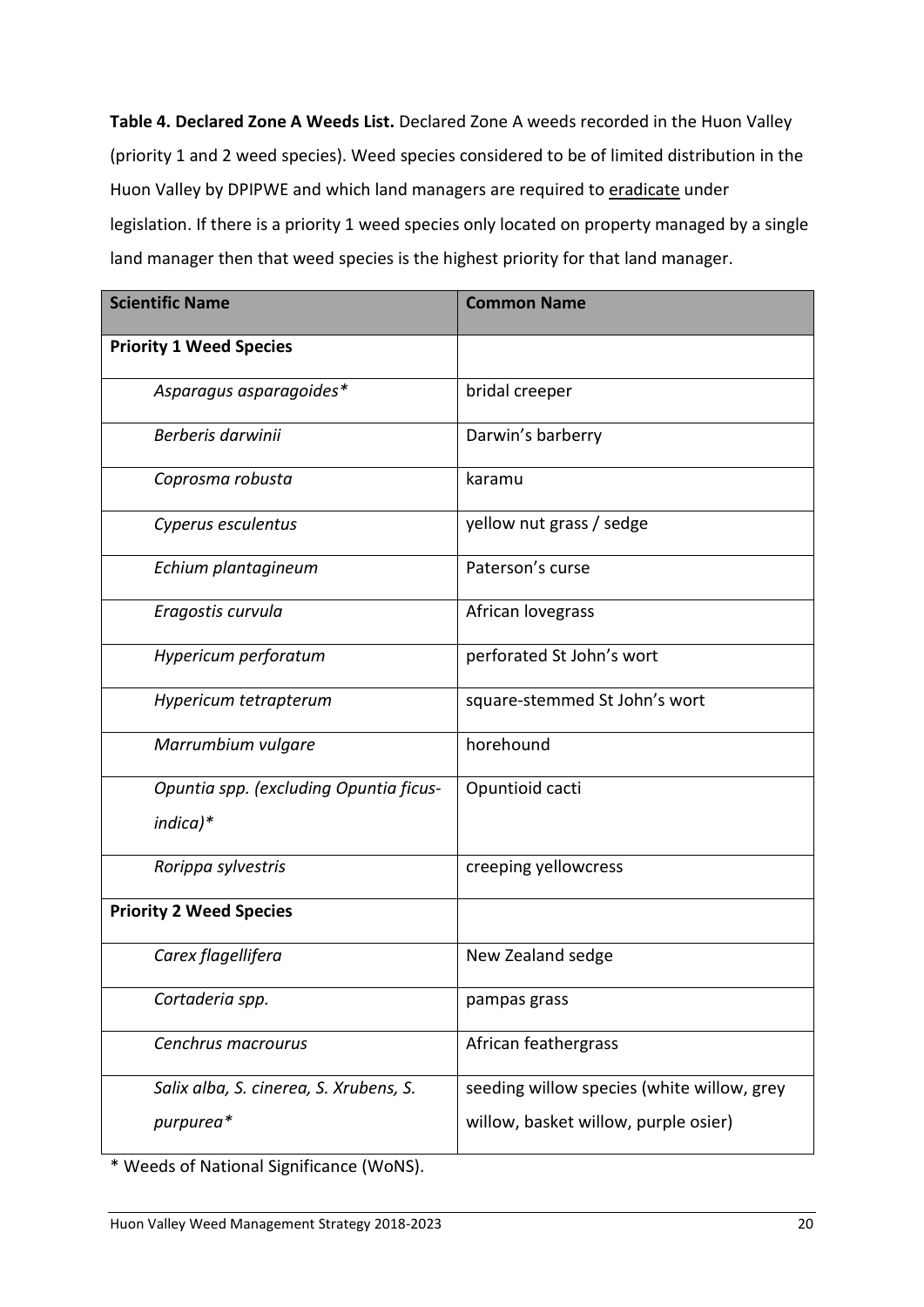**Table 5. Declared Zone B Weeds List.** Declared Zone B weeds recorded in the Huon Valley (priority 3 and 4 weed species). Weed species considered to have a widespread distribution in the Huon Valley by DPIPWE and which land managers are required to contain from spreading under legislation.

| <b>Scientific Name</b>         | <b>Common Name</b>  | Buffer (m) <sup>#</sup> |
|--------------------------------|---------------------|-------------------------|
| <b>Priority 3 Weed Species</b> |                     |                         |
| Chrysanthemoides               | boneseed            | 10                      |
| monilifera subsp.              |                     |                         |
| Monilifera*                    |                     |                         |
| Leycesteria formosa            | Elisha's tears      | 10                      |
| Senecio jacobaea               | ragwort             | 50                      |
| <b>Priority 4 Weed Species</b> |                     |                         |
| Carduus spp.                   | slender thistles    | 50                      |
| Cirsium arvense                | Californian thistle | 10                      |
| Cytisus scoparius*             | English broom       | 10                      |
| Erica lusitanica               | Spanish heath       | 50                      |
| Foeniculum vulgare             | fennel              | 50                      |
| Genista monspessulana*         | Montpellier broom   | 10                      |
| Ilex aquifolium                | holly               | 50                      |
| Rubus fruticosus aggregate*    | blackberry          | 10                      |
| Salix fragilis*                | crack willow        | 50                      |
| Ulex europaeus                 | gorse               | 10                      |

\* Weeds of National Significance (WoNS).

# Distance of buffer from property boundaries and waterways where this weed species should be controlled as stated in the Statutory Weed Management Plan for this species.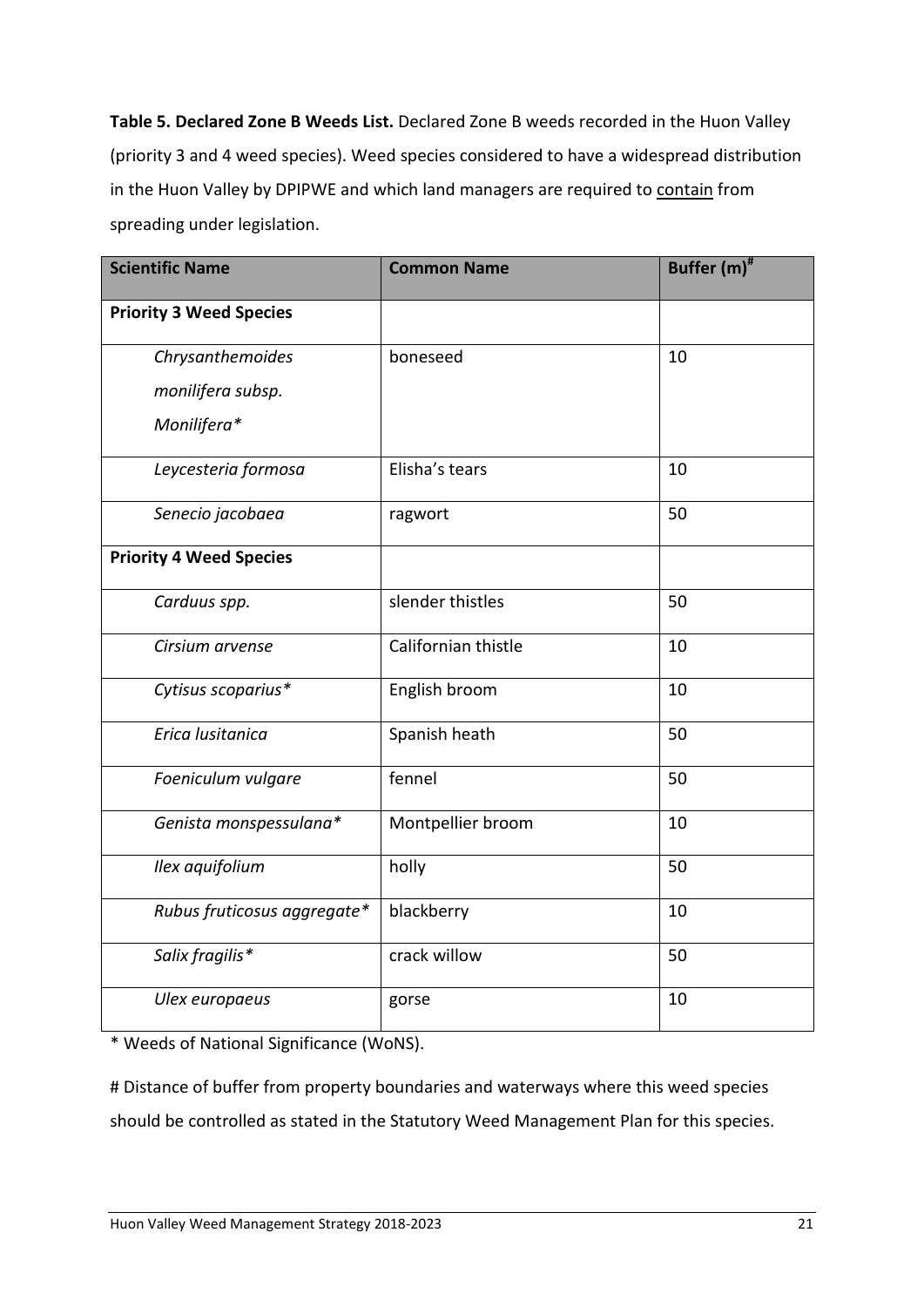**Table 6. Non-declared Weeds Alert List.** There are a number of highly invasive plant species that are not currently known to be present in the Huon Valley, but to which we need to remain alert. This list includes weeds that are not declared (listed under legislation) and therefore there is no head of power for a Weed Inspector to require eradication or containment measures to be taken, but there is a risk of infestations establishing or of small infestations present to become widespread. New species may be introduced to Tasmania during the five year period of the Strategy that are considered a high level threat by invasive species professionals. The same approach will be taken for those new species.

| <b>Scientific Name</b> | <b>Common Name</b> | <b>Threat</b>                    |
|------------------------|--------------------|----------------------------------|
| Euphorbia paralias     | sea spurge         | Previously recorded in           |
|                        |                    | <b>Franklin and Cockle Creek</b> |
|                        |                    | areas.                           |
| Kunzea spp. (except    | kunzea             | Increased threat with            |
| ambigua)               |                    | increased climatic warming.      |
| Juncus acutus^         | spiny rush         | Degrading estuaries in other     |
|                        |                    | parts of Tasmania.               |
| Spartina anglica       | ricegrass          | High invasive potential.         |
|                        |                    | Poisonous.                       |
|                        |                    |                                  |
| Spartium junceum       | Spanish broom      | High invasive potential.         |
|                        |                    | Recorded in other parts of       |
|                        |                    | Tasmania.                        |

^Not to be confused with the native and very widespread species Australian native sea rush (*Juncus kraussii*).

#### **Other Important Weeds**

A number of species, not declared under the Act, are considered a threat to the Huon Valley. These plants have been listed in this strategy as 'Other Important Weeds' (Appendix A).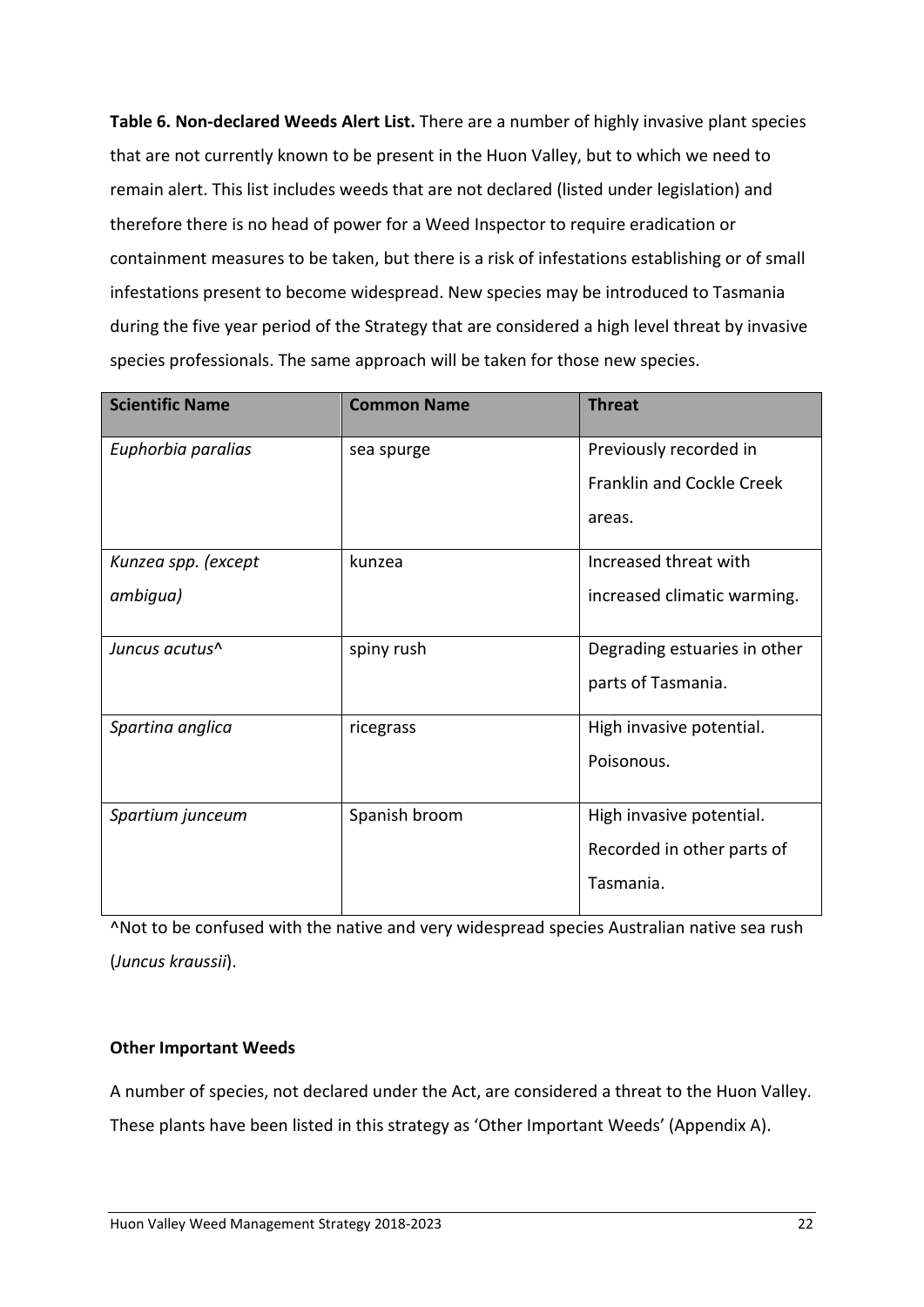These are not declared (listed under legislation) and therefore there is no head of power for a Weed Inspector to require eradication or containment measures to be taken. However, they are considered a threat to natural values in the Huon Valley (eg, by outcompeting native vegetation species and/or replacing habitat), and can also be a threat to agriculture (eg, by competing with preferred species and/or reducing pasture). Also see the Department of Primary Industries, Parks, Water and Environment (DPIPWE)'s Common Environmental Weeds List (non-declared weeds) under their Invasive Species section of their website (http://dpipwe.tas.gov.au/invasive-species/weeds/environmental-weeds/commonenvironmental-weeds) for more information.

The approach for 'Other Important Weeds' is to eradicate or contain them to protect key sites, such as important natural values (ie, threatened vegetation communities or threatened species).

#### **4.2 Categorisation Method**

Weed species were prioritised using the criteria described in Table 7 below.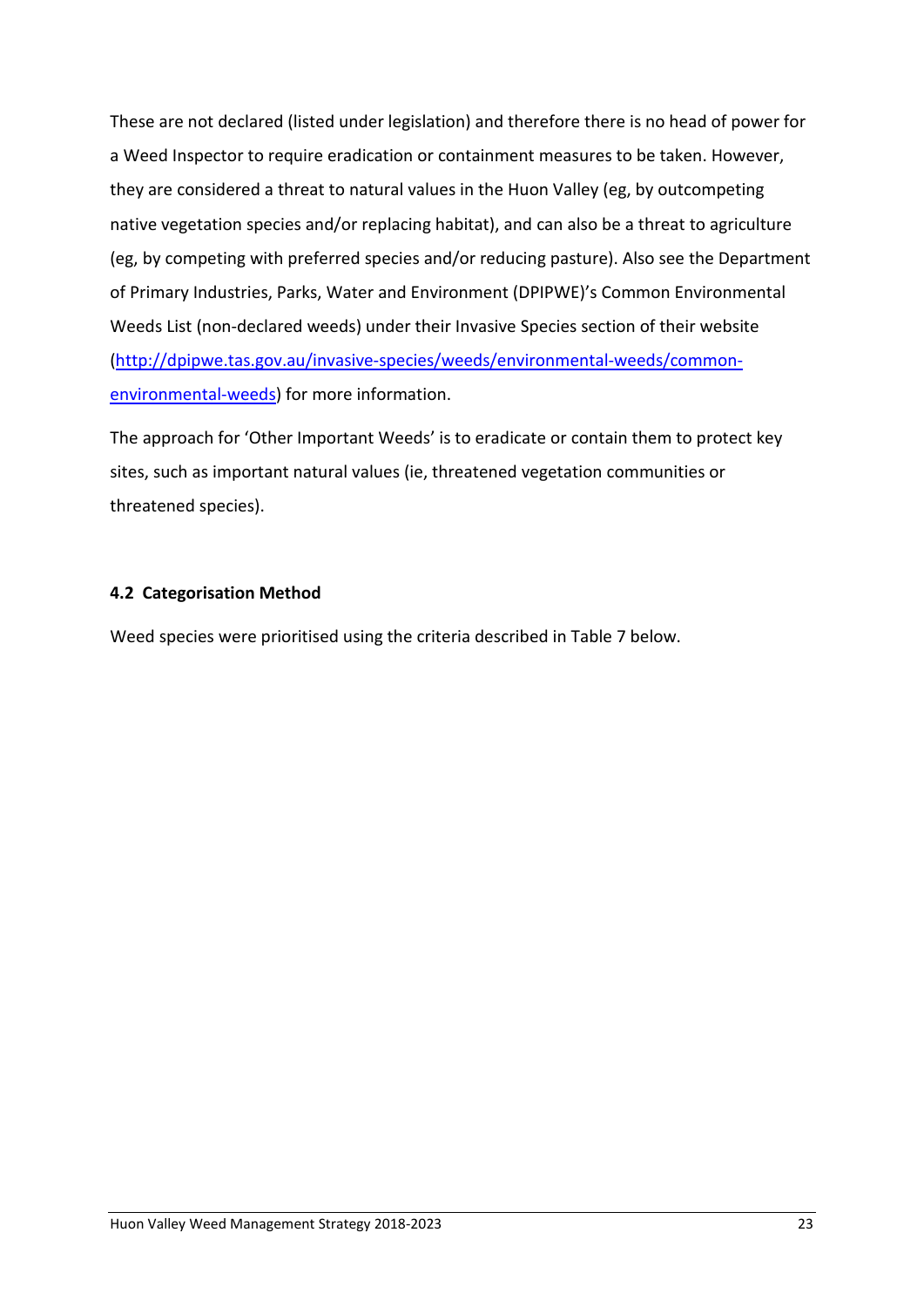**Table 7. Categorisation Method.** Description of the method employed to categorise weed species in order of priority.

| <b>Prioritisation</b> | <b>Description of Criteria</b>        | <b>Species Priority Categorisation</b>     |
|-----------------------|---------------------------------------|--------------------------------------------|
| <b>Criteria</b>       |                                       |                                            |
| Legislative           | Determined by DPIPWE and              | Declared Alert List - Table 3<br>$\bullet$ |
| status                | considers potential significant       | Zone A List (priority 1 & 2)-              |
|                       | adverse impact on Tasmania's          | Table 4                                    |
|                       | productive capacity, natural or       | Zone B List (priority 3 & 4)-              |
|                       | physical resources, genetic diversity | Table 5                                    |
|                       | or ecological processes.              |                                            |
|                       | Species with management objective     | Declared Alert List - Table 3              |
|                       | in Statutory Weed Management          | Zone A List (priority $1 & 2$ )-           |
|                       | Plan: eradicate                       | Table 4                                    |
|                       |                                       |                                            |
|                       | Species with management objective     | Zone B List (priority 3 & 4)-<br>$\bullet$ |
|                       | in Statutory Weed Management          | Table 5                                    |
|                       | Plan: contain                         |                                            |
| Known                 | Species with 'limited' known          | Priority 1 (Zone A) - Table 4              |
| distribution          | infestation distribution within       | Priority 3 (Zone B) - Table 5              |
|                       | <b>Statutory Weed Management Plan</b> |                                            |
|                       | management objective.                 |                                            |
|                       | Species with 'broad' known            | Priority 2 (Zone A) - Table 4              |
|                       | infestation distribution within       | Priority 4 (Zone B) - Table 5              |
|                       | <b>Statutory Weed Management Plan</b> |                                            |
|                       | management objective.                 |                                            |
| Invasive              | Declared species that are             | Declared Alert List - Table 3<br>$\bullet$ |
| potential /           | considered a threat of being          |                                            |
| threat                | introduced into, and establishing in, |                                            |
|                       | the Huon Valley.                      |                                            |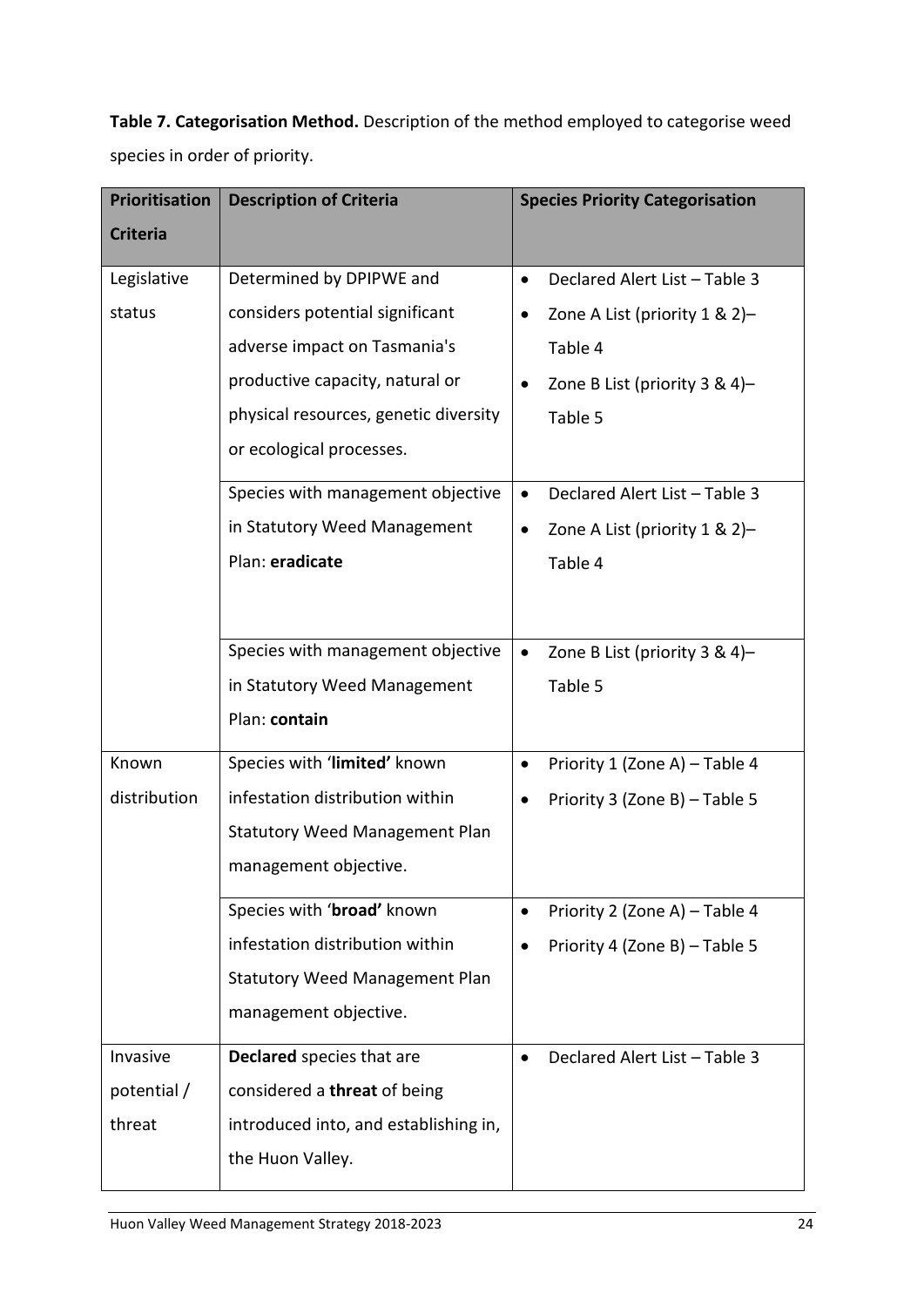| <b>Prioritisation</b><br><b>Criteria</b> | <b>Description of Criteria</b>                                                                                                  | <b>Species Priority Categorisation</b> |
|------------------------------------------|---------------------------------------------------------------------------------------------------------------------------------|----------------------------------------|
|                                          | Non-declared species that are<br>considered a high threat of being<br>introduced into, and establishing in,<br>the Huon Valley. | Non-declared Alert List - Table 6      |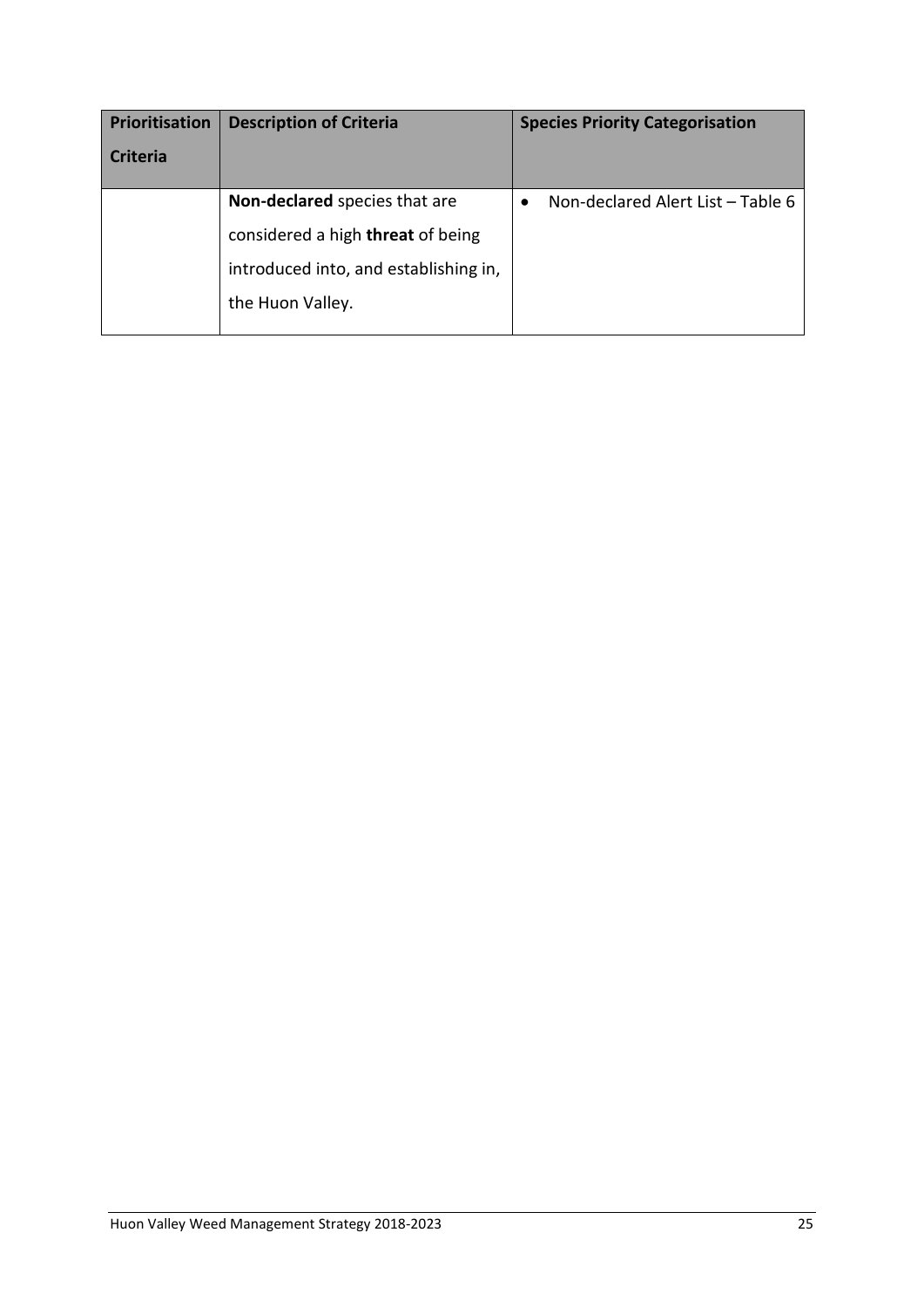## **5. GOALS, OBJECTIVES AND ACTIONS**

This section consists of three overarching goals, six objectives and 22 associated actions. While some actions may contribute to multiple objectives they have been grouped with the most relevant objective. Responsible parties are listed in bold in the targets and when timing is relevant it is stated in the target, otherwise the target is to be reached within the 5-year period of the Strategy. While the actions achieved over the period of the Strategy are resource dependent, in turn, these actions and targets provide a guide to the prioritisation of resources that are available for weed management.

#### **Goals**

The overarching goals for weed management in the Strategy are to:

- **Goal 1** Prevent the establishment of new weeds in the Huon Valley.
- **Goal 2** Reduce the extent of priority weeds in the Huon Valley.
- **Goal 3** Reduce the impact of weeds on natural values in the Huon Valley.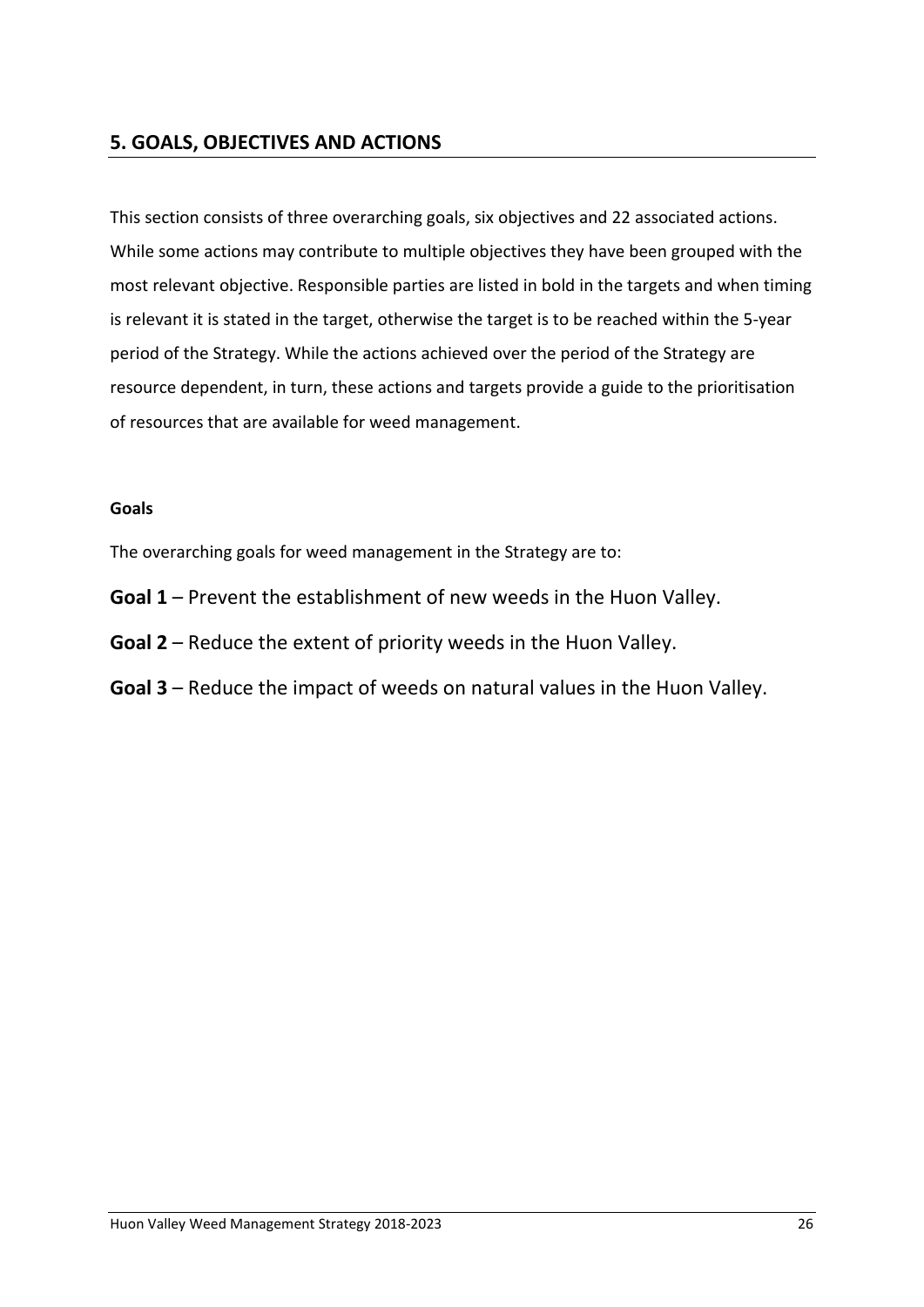# **Objective 1** - Public land managers progress the Strategy.

| <b>Action</b><br># | <b>Action</b>                                                                                                                               | <b>Target</b>                                                                                                                                                                                                                                                                                                                                                                                                                                                                                                                                                                                          |  |  |
|--------------------|---------------------------------------------------------------------------------------------------------------------------------------------|--------------------------------------------------------------------------------------------------------------------------------------------------------------------------------------------------------------------------------------------------------------------------------------------------------------------------------------------------------------------------------------------------------------------------------------------------------------------------------------------------------------------------------------------------------------------------------------------------------|--|--|
| 1.1                | Allocate suitable levels of<br>resourcing (financial and<br>human) to the<br>implementation of this<br>strategy by public land<br>managers. | Improved resourcing by public land managers to<br>$\bullet$<br>implement this strategy.<br>All public land managers employ personnel<br>responsible for weed management.                                                                                                                                                                                                                                                                                                                                                                                                                               |  |  |
| 1.2                | Develop/update and<br>implement action plans<br>for all priority 1 weed<br>species.                                                         | Development of action plan for each priority 1<br>$\bullet$<br>species is coordinated by Weed Inspector.<br>Implementation of action plan for each priority 1<br>species is coordinated with relevant land<br>managers by Weed Inspector, including:<br>Annual contact by Weed Inspector with land<br>O<br>managers with priority 1 species to<br>determine progress/effectiveness of<br>treatment and weed hygiene measures.<br>Weed hygiene measures in place for all works<br>$\circ$<br>on sites with priority 1 weed species and<br>audited by Weed Inspector regularly for<br>duration of works. |  |  |
| 1.3                | Update species priority<br>lists as required.                                                                                               | Species priority lists are kept current by Weed<br>Inspector and available to land managers (eg, HVC<br>website).                                                                                                                                                                                                                                                                                                                                                                                                                                                                                      |  |  |
| 1.4                | Provide annual report on<br>implementation of<br>strategy to key decision<br>makers.                                                        | Report against Strategy implementation is tabled<br>at HVC Council meeting annually.<br>Weed management strategy and program<br>overview is presented at a HVC Councillor<br>workshop in 2019 and 2022.                                                                                                                                                                                                                                                                                                                                                                                                |  |  |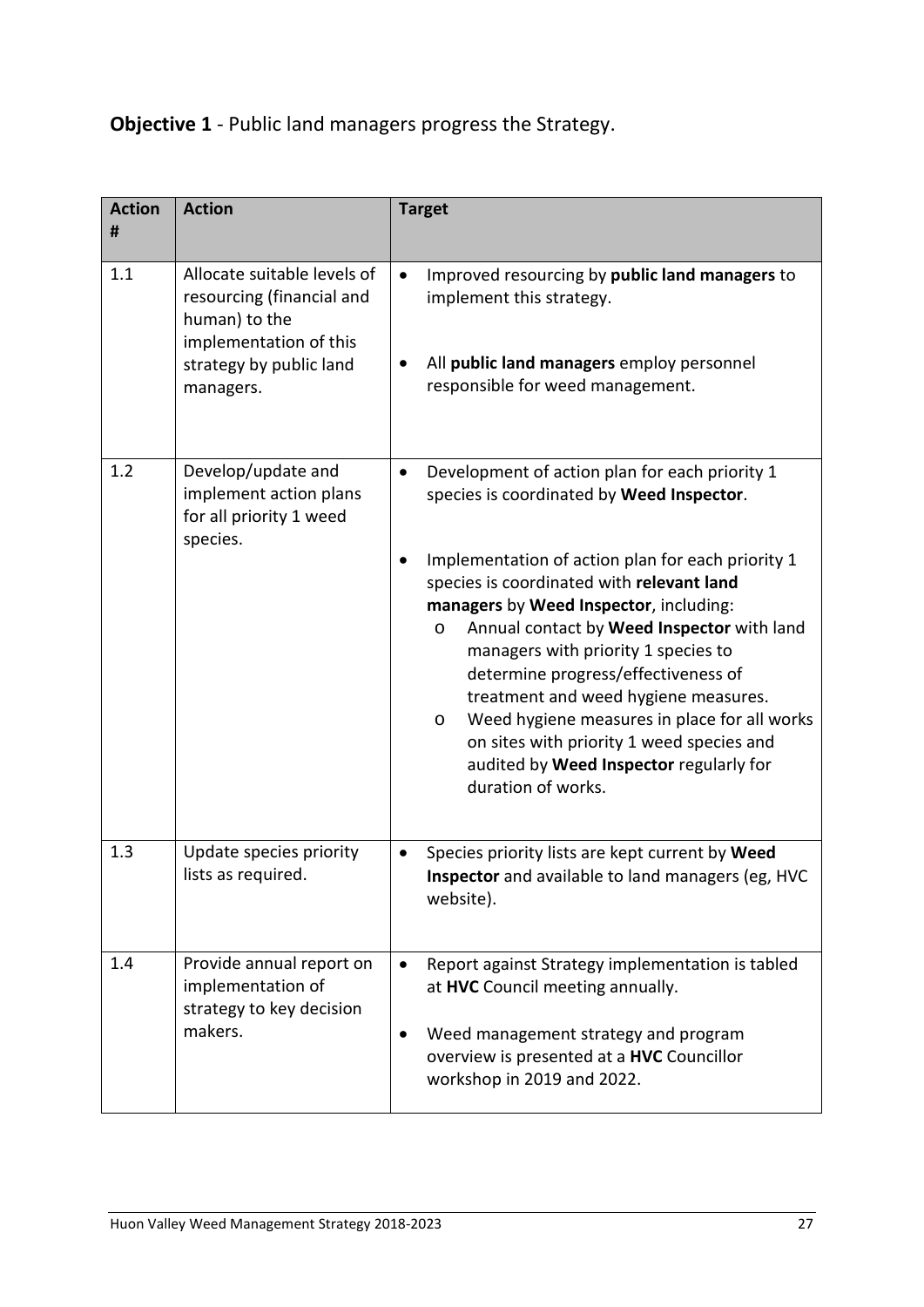**Objective 2** – Appropriately prioritise and conduct weed management activities.

| <b>Action</b> | <b>Action</b>                                                       | <b>Target</b>                                                                                                                                                                                                                                                                                                                                                                                     |  |
|---------------|---------------------------------------------------------------------|---------------------------------------------------------------------------------------------------------------------------------------------------------------------------------------------------------------------------------------------------------------------------------------------------------------------------------------------------------------------------------------------------|--|
| #             |                                                                     |                                                                                                                                                                                                                                                                                                                                                                                                   |  |
| 2.1           | Strategically prioritise<br>resources for annual<br>weed treatment. | Annual weed treatment programs by public land<br>$\bullet$<br>managers strategically prioritise:<br>high priority species (Zone A),<br>$\circ$<br>follow up of previous treatment work (eg,<br>$\circ$<br>infestation treated last season,<br>containment lines),<br>outliers of Zone B species,<br>$\circ$<br>key sites (eg, TWHHA), and<br>$\circ$<br>monitoring of high risk sites.<br>$\circ$ |  |
|               |                                                                     | Containment zones and lines are established by<br>Weed Inspector for relevant priority species and<br>communicated to relevant land managers.                                                                                                                                                                                                                                                     |  |
|               |                                                                     | Containment zones and lines for relevant priority<br>species reduced annually through effective<br>treatment by public land managers.                                                                                                                                                                                                                                                             |  |
| 2.2           | Define and protect key<br>sites from weed<br>incursions.            | Criteria developed by public land managers for what<br>$\bullet$<br>constitutes a 'key site' (eg, significant natural asset<br>protection).                                                                                                                                                                                                                                                       |  |
|               |                                                                     | Annual weed treatment programs by public land<br>managers strategically prioritise key sites.                                                                                                                                                                                                                                                                                                     |  |
|               |                                                                     | Suitable and effective weed hygiene equipment and<br>tools are provided by public land managers for use<br>when conducting works on or near key sites.                                                                                                                                                                                                                                            |  |
|               |                                                                     | Cooperative Weed Management Agreements for<br>initial and follow up weed treatment work are<br>utilised by public land managers when appropriate.                                                                                                                                                                                                                                                 |  |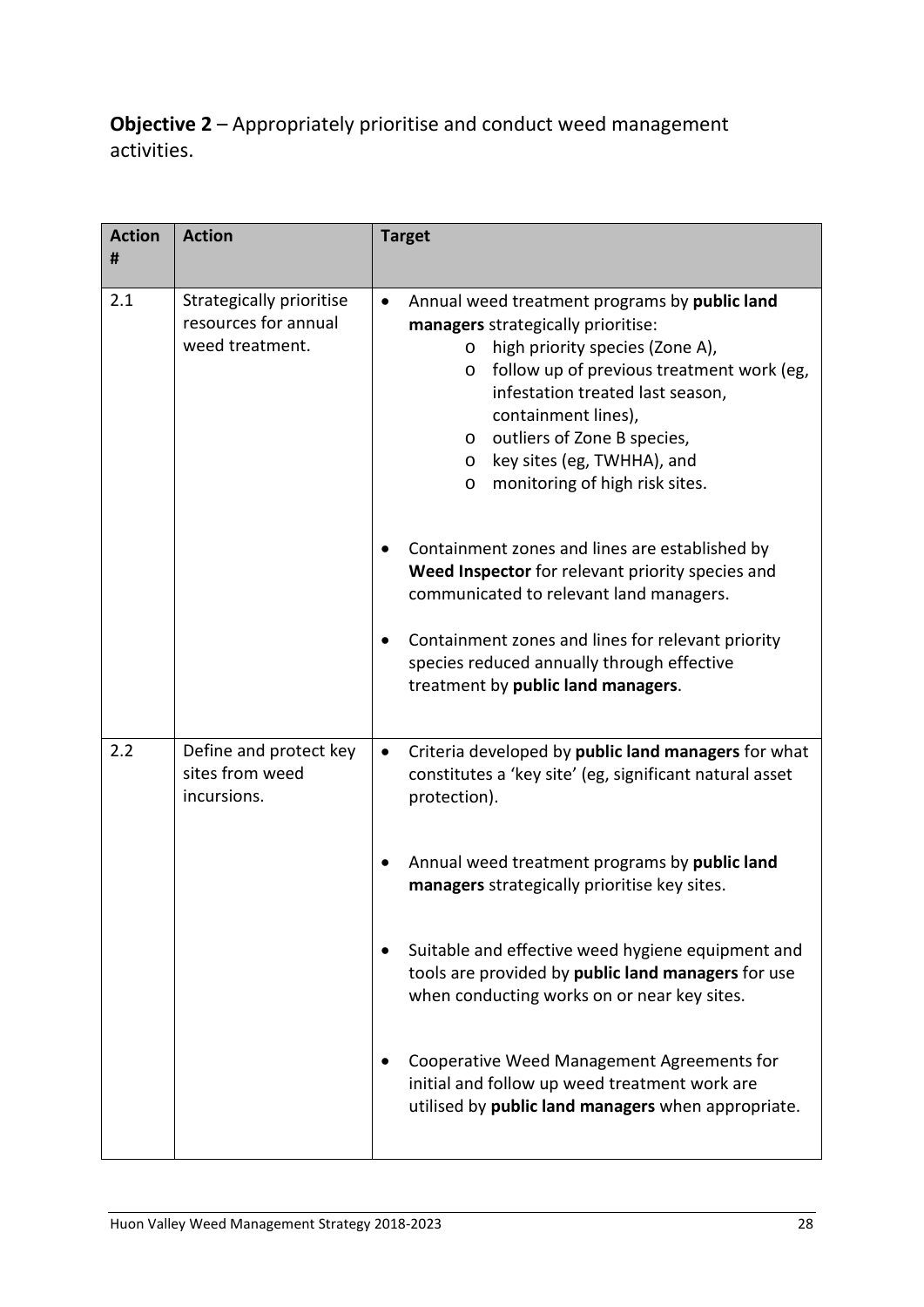| <b>Action</b><br># | <b>Action</b>                                                                                         | <b>Target</b>                                                                                                                                                                                                                                                                                                                         |
|--------------------|-------------------------------------------------------------------------------------------------------|---------------------------------------------------------------------------------------------------------------------------------------------------------------------------------------------------------------------------------------------------------------------------------------------------------------------------------------|
| 2.3                | Identify and effectively<br>manage sites and<br>activities at high risk for<br>spread or introduction | Criteria to identify high risk sites and activities are<br>$\bullet$<br>developed by Weed Inspector.                                                                                                                                                                                                                                  |
|                    | of weeds.                                                                                             | Weed inspections of high risk sites are conducted (at<br>$\bullet$<br>least) biennially by Weed Inspector.                                                                                                                                                                                                                            |
|                    |                                                                                                       | 5 high risk activities or projects by public land<br>managers or other stakeholders (eg, TasNetworks)<br>identified by Weed Inspector and weed<br>management and hygiene measures in place for<br>these are assessed against compliance with the Act<br>and impacts on natural values (eg, sufficient<br>rehabilitation carried out). |
|                    |                                                                                                       | Declared weeds are treated annually in operational<br>$\bullet$<br>quarries (including when used to store fill) by public<br>land managers.                                                                                                                                                                                           |
|                    |                                                                                                       | 3 methods to reduce risk of weed spread due to<br>green waste are implemented at each HVC Waste<br>Transfer Station.                                                                                                                                                                                                                  |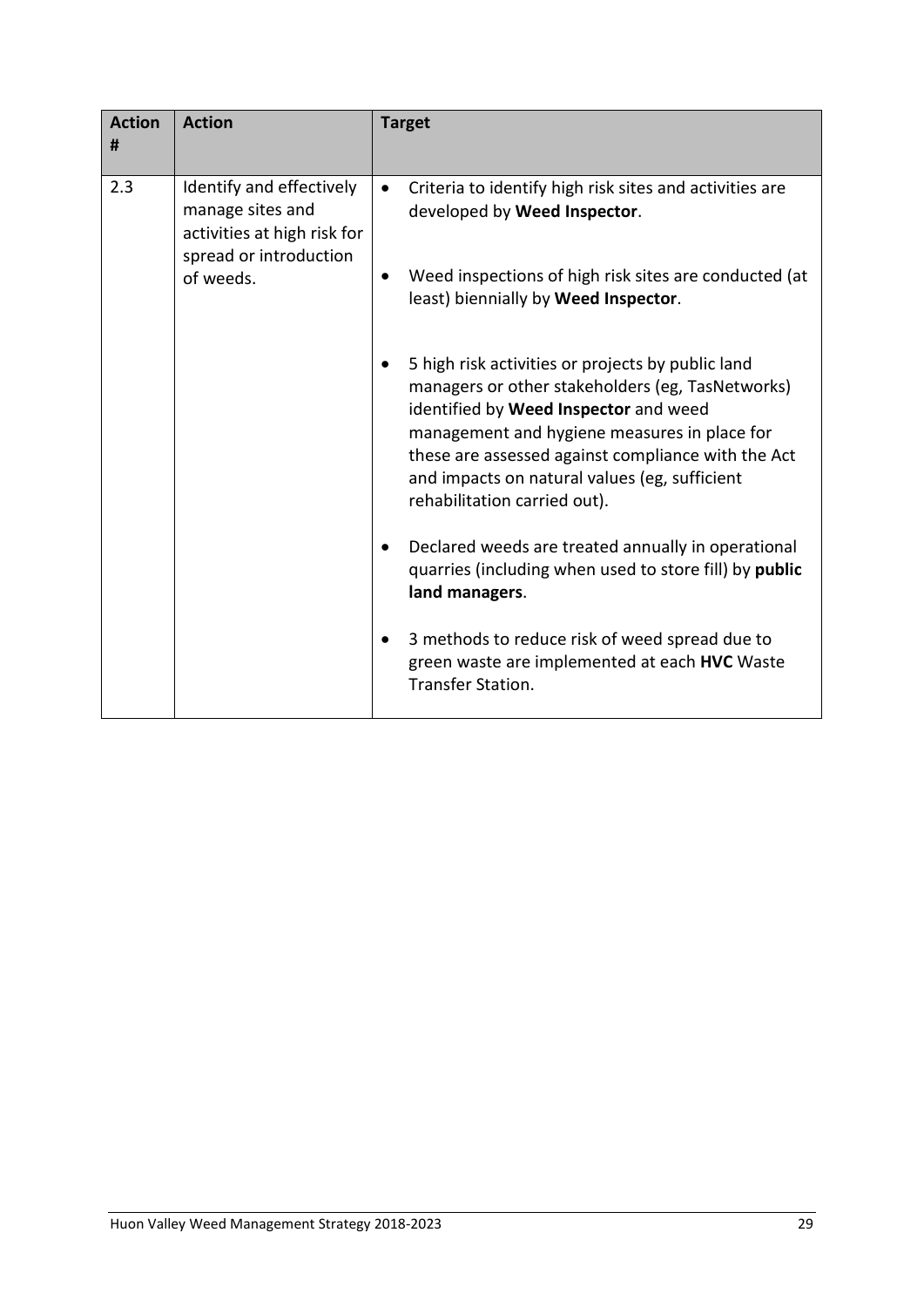| <b>Action</b><br># | <b>Action</b>                                                                                                                            | <b>Target</b>                                                                                                                                                                                                    |
|--------------------|------------------------------------------------------------------------------------------------------------------------------------------|------------------------------------------------------------------------------------------------------------------------------------------------------------------------------------------------------------------|
| 2.4                | Adhere to the<br>Tasmanian Weed and<br>Disease Planning and<br>Hygiene Guidelines for<br>machinery, vehicle and<br>equipment hygiene for | Suitable and effective weed hygiene equipment and<br>$\bullet$<br>tools are provided by public land managers for use<br>when conducting works (particularly on or near key<br>sites).                            |
|                    | works and recreational<br>activities.                                                                                                    | Key personnel are provided with biennial training by<br>public land managers in weed hygiene principles and<br>measures.                                                                                         |
|                    |                                                                                                                                          | <b>Public land managers' Safe Operating Procedures for</b><br>weed hygiene measures are implemented for:<br>sites with priority 1 weed species,<br>$\circ$<br>key sites, and<br>$\circ$<br>high risk sites.<br>O |
|                    |                                                                                                                                          | Current biosecurity infrastructure for recreational<br>areas is maintained in working order by relevant<br>land managers.                                                                                        |
|                    |                                                                                                                                          | New biosecurity infrastructure for recreational areas<br>is installed when required (eg, new entrances to<br>TWWHA) by relevant land managers.                                                                   |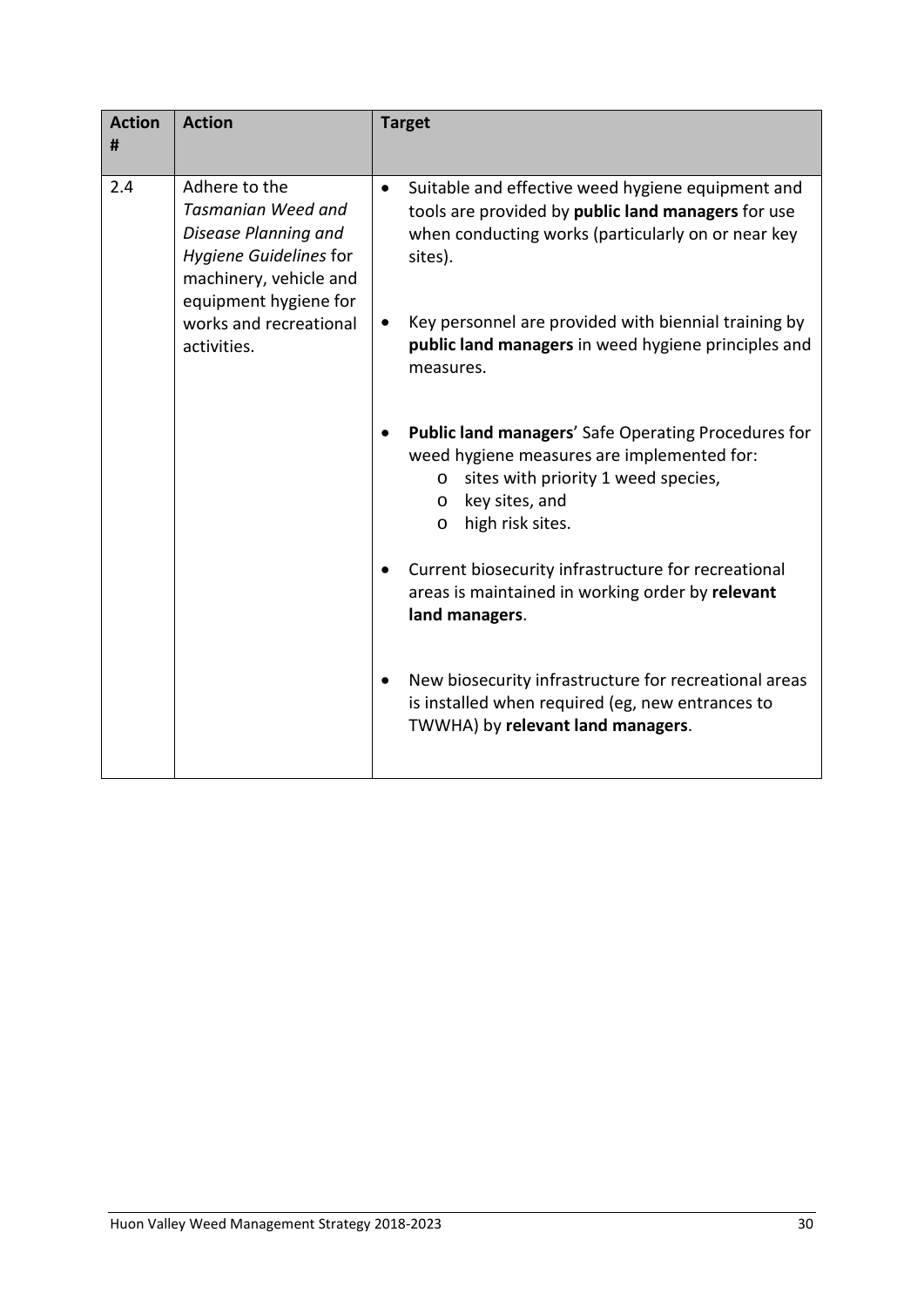| <b>Action</b> | <b>Action</b>                                                                                                                                             | <b>Target</b>                                                                                                                                                                                                                                                                                                                                                                                                                                                                                                                                                                                                                                                                                                                                                                             |  |  |
|---------------|-----------------------------------------------------------------------------------------------------------------------------------------------------------|-------------------------------------------------------------------------------------------------------------------------------------------------------------------------------------------------------------------------------------------------------------------------------------------------------------------------------------------------------------------------------------------------------------------------------------------------------------------------------------------------------------------------------------------------------------------------------------------------------------------------------------------------------------------------------------------------------------------------------------------------------------------------------------------|--|--|
| #             |                                                                                                                                                           |                                                                                                                                                                                                                                                                                                                                                                                                                                                                                                                                                                                                                                                                                                                                                                                           |  |  |
| 2.5           | Liaise between public<br>land managers to<br>support and coordinate<br>weed management.                                                                   | Annual (at least) contact is made between public<br>$\bullet$<br>land managers, regarding:<br>o the alignment of treatment program plans,<br>o priority species actions, changes to prioritisation<br>categories, infestations locations, effective<br>control methods,<br>o key sites (cross tenure approach required),<br>o resourcing,<br>o weed hygiene equipment, tools, training and<br>SOPs, current practices,<br>o progress of Strategy actions,<br>o containment zones/lines,<br>o high risk sites/activities,<br>o data collection (method and surveys conducted),<br>monitoring, management and communication,<br>o learnings on species impacts on natural values,<br>and<br>o Cooperative Weed Management Agreements.<br>Networks are maintained by public land managers to |  |  |
|               |                                                                                                                                                           | support weed species identification.                                                                                                                                                                                                                                                                                                                                                                                                                                                                                                                                                                                                                                                                                                                                                      |  |  |
| 2.6           | Locally manage<br>selected weeds where<br>they have the potential<br>to spread into the<br><b>Tasmanian Wilderness</b><br>World Heritage Area<br>(TWWHA). | All relevant land managers are treating selected<br>$\bullet$<br>weeds as part of the TWWHA weed buffer initiative.<br><b>Public land managers' Safe Operating Procedures for</b><br>weed hygiene measures are implemented for<br>TWWHA sites and TWWHA weed buffer zone.                                                                                                                                                                                                                                                                                                                                                                                                                                                                                                                 |  |  |
| 2.7           | Provide support to<br>volunteers conducting<br>weed management<br>activities on public<br>land.                                                           | Weed treatment equipment is available from<br>$\bullet$<br>relevant public land managers for volunteer groups.                                                                                                                                                                                                                                                                                                                                                                                                                                                                                                                                                                                                                                                                            |  |  |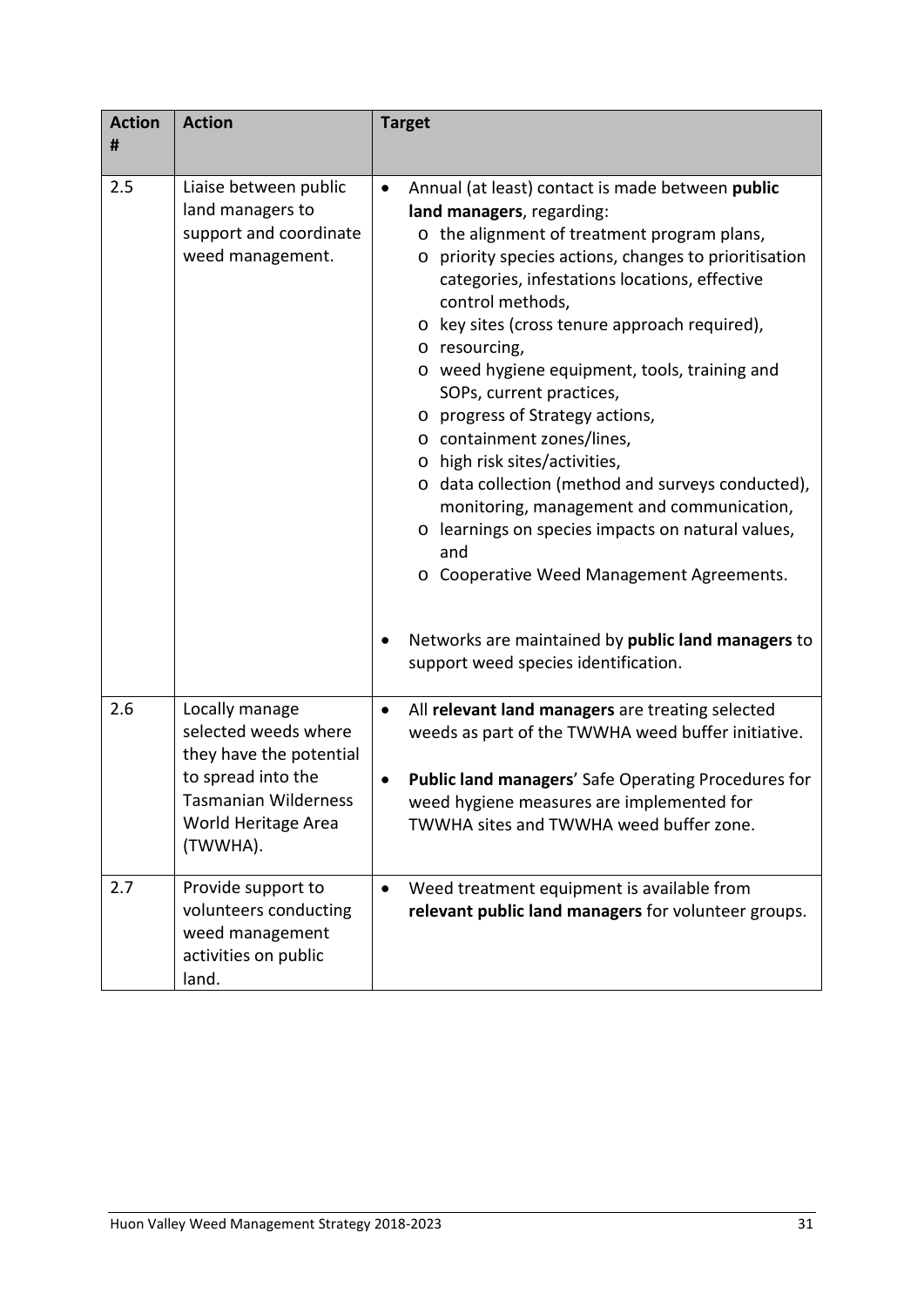# **Objective 3** – Enforce the *Weed Management Act 1999* (the Act).

| <b>Action</b><br># | <b>Action</b>                               | <b>Target</b>                                                                                                                                                                                                                                         |
|--------------------|---------------------------------------------|-------------------------------------------------------------------------------------------------------------------------------------------------------------------------------------------------------------------------------------------------------|
| 3.1                | Enforce the Weed<br>Management Act 1999.    | 90% of weed notifications to private and public<br>$\bullet$<br>land managers from Weed Inspector result in<br>treatment outcomes within 42 days (and<br>requirement notice action taken when treatment<br>not conducted within specified timeframe). |
|                    |                                             | Annual follow-up inspections are conducted by<br>Weed Inspector for 75% of sites where<br>Requirement Notice action taken in previous 24<br>month period.                                                                                             |
|                    |                                             | Weed hygiene measures are in place for all works<br>on sites with priority 1 weed species and are<br>audited by Weed Inspector regularly for duration<br>of works.                                                                                    |
|                    |                                             | Weed inspections of high risk sites are conducted<br>(at least) biennially by Weed Inspector.                                                                                                                                                         |
| 3.2                | Authorise Weed Inspectors<br>under the Act. | At least one Weed Inspector is authorised at HVC<br>$\bullet$<br>to enforce the Act.                                                                                                                                                                  |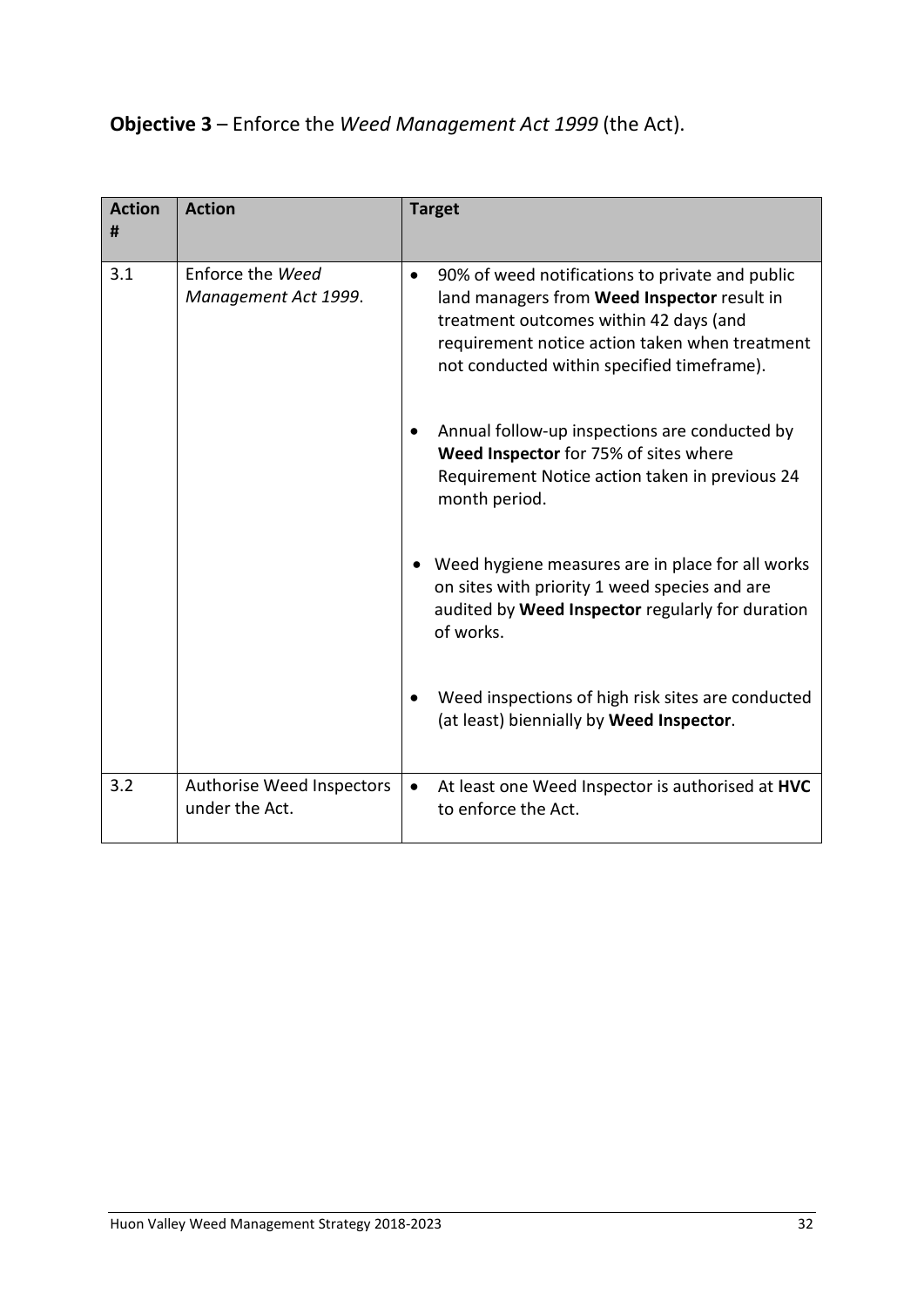**Objective 4** – Map, effectively manage data and increase knowledge of extent of weeds.

| <b>Action</b> | <b>Action</b>                                                                                                                         | <b>Target</b>                                                                                                                                                                                                                                                                                                                                                                                                                                                                                                                                                    |
|---------------|---------------------------------------------------------------------------------------------------------------------------------------|------------------------------------------------------------------------------------------------------------------------------------------------------------------------------------------------------------------------------------------------------------------------------------------------------------------------------------------------------------------------------------------------------------------------------------------------------------------------------------------------------------------------------------------------------------------|
| #             |                                                                                                                                       |                                                                                                                                                                                                                                                                                                                                                                                                                                                                                                                                                                  |
| 4.1           | Establish and maintain<br>effective data<br>collection, monitoring<br>and management tools<br>and processes for weed<br>infestations. | Annual contact is made between public land<br>$\bullet$<br>managers, regarding their data collection,<br>monitoring and management tools and processes<br>for weed infestations.                                                                                                                                                                                                                                                                                                                                                                                 |
| 4.2           | Continue to collect<br>weed infestation data.                                                                                         | Weed surveys of roadsides in the Huon Valley<br>$\bullet$<br>municipal area are conducted by relevant public<br>land managers to identify opportunities to:<br>locate Zone A weed infestations;<br>$\circ$<br>control outliers/isolated infestations<br>$\circ$<br>(particularly of Zone B species);<br>determine currently unknown extent of P2-4<br>$\circ$<br>species;<br>define containment lines for relevant priority<br>$\circ$<br>species (eg, boneseed) and reduce area<br>annually; and<br>identify relatively weed free zones for<br>O<br>protection. |
| 4.3           | Map and communicate<br>weed infestation data.                                                                                         | Data on (at least) Zone A weeds is uploaded by<br>$\bullet$<br>public land managers onto Natural Values Atlas<br>(NVA) annually.<br>Annual (at least) contact is made between public<br>land managers, regarding new Zone A weed<br>infestations.<br>Annual contact is made between public land<br>managers, regarding how they communicate weed<br>infestation maps/data and associated actions to<br>relevant stakeholders.                                                                                                                                    |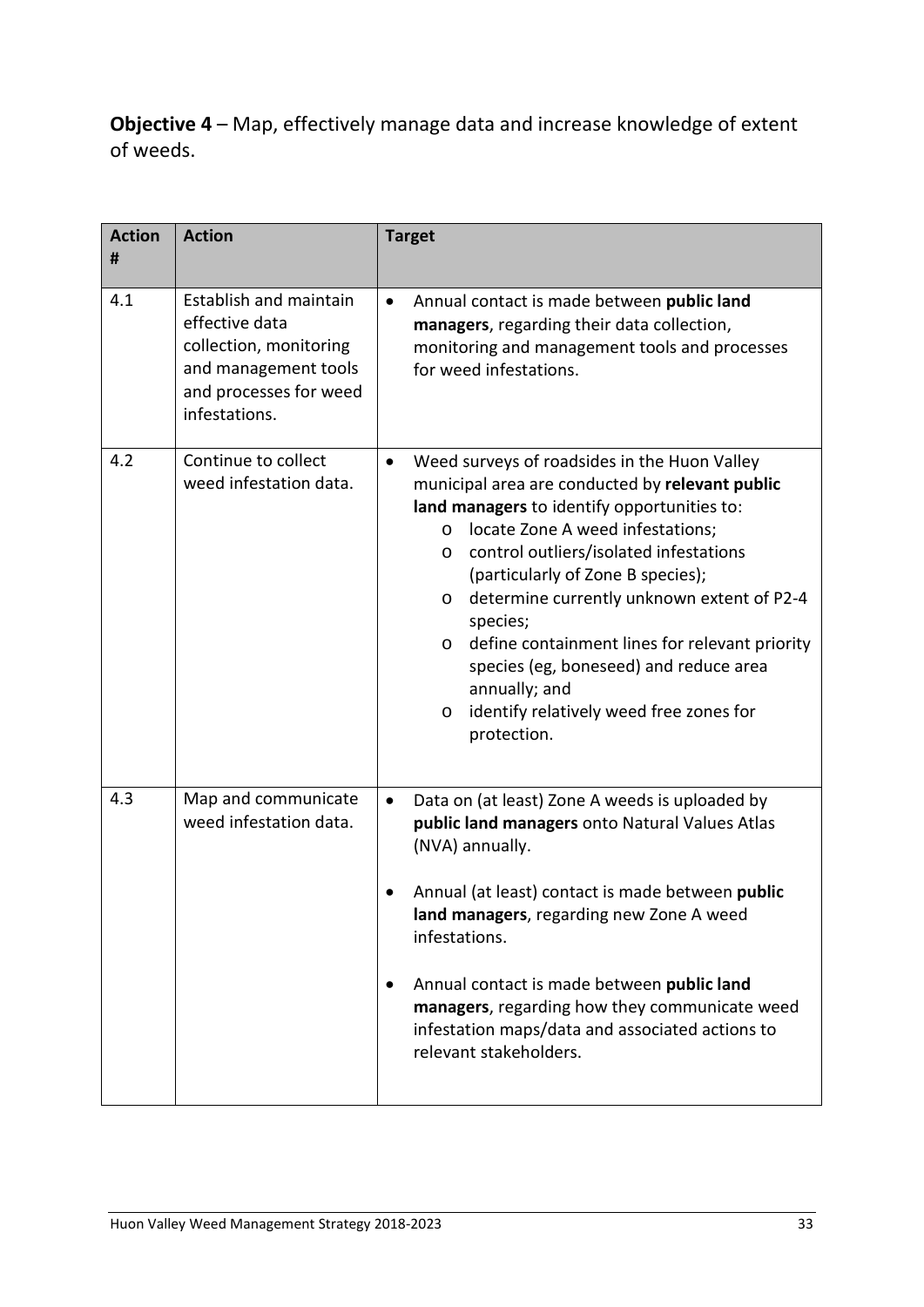# **Objective 5** – Raise awareness about weed management.

| <b>Action</b><br># | <b>Action</b>                                                                                                                                       | <b>Target</b>                                                                                                                                                                                                                                                                                                                                                                                                                                                                                                                                                                        |
|--------------------|-----------------------------------------------------------------------------------------------------------------------------------------------------|--------------------------------------------------------------------------------------------------------------------------------------------------------------------------------------------------------------------------------------------------------------------------------------------------------------------------------------------------------------------------------------------------------------------------------------------------------------------------------------------------------------------------------------------------------------------------------------|
| 5.1                | Support and<br>enable/encourage land<br>managers and community<br>groups in weed species<br>identification and notification<br>to a Weed Inspector. | HVC webpage 'Weeds and the Huon Valley' is<br>$\bullet$<br>maintained, including updating of priority<br>weed species lists and identification support.<br>Weed management focused workshop,<br>٠<br>including weed identification as a topic, is held<br>annually by Weed Inspector.<br>Volunteers conducting weed management<br>$\bullet$<br>activities on public land are provided with<br>weed species identification information by<br>Weed Inspector to assist in locating priority<br>weeds.<br>Weed identification skills are expanded within<br>HVC beyond Weed Inspectors. |
| 5.2                | Promote land manager<br>responsibilities under the<br>Act.                                                                                          | Weed management focused workshop,<br>$\bullet$<br>including legislation as a topic, is held annually<br>by Weed Inspector.<br>HVC webpage 'Weeds and the Huon Valley' is<br>actively maintained (at least) annually,<br>including legislative responsibilities for land<br>managers and best methods of disposal of<br>weed materials to reduce spread.                                                                                                                                                                                                                              |
|                    |                                                                                                                                                     | New Residents Welcome Packs sent out by<br>٠<br><b>HVC</b> include information on weed<br>management, including legislation.                                                                                                                                                                                                                                                                                                                                                                                                                                                         |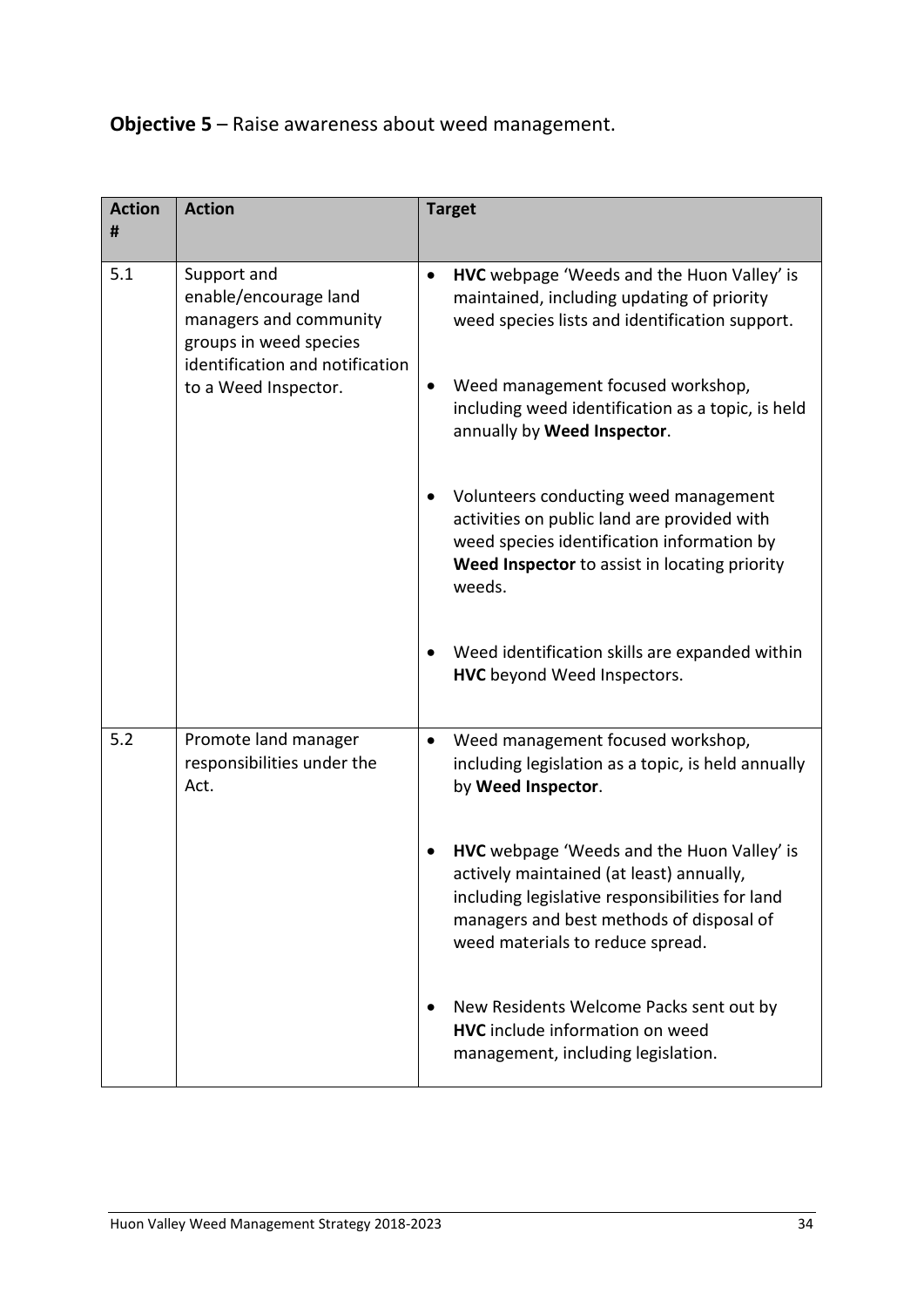| <b>Action</b> | <b>Action</b>                                                                            | <b>Target</b>                                                                                                                                                                              |  |
|---------------|------------------------------------------------------------------------------------------|--------------------------------------------------------------------------------------------------------------------------------------------------------------------------------------------|--|
| #             |                                                                                          |                                                                                                                                                                                            |  |
| 5.3           | Promote strategic weed<br>management planning and<br>prioritisation to land<br>managers. | Weed Management Planning Guidelines and<br>$\bullet$<br>plan template is available to land managers on<br>HVC website.                                                                     |  |
|               |                                                                                          | HVC webpage 'Weeds and the Huon Valley' is<br>actively maintained (at least) annually,<br>including strategic weed management planning<br>support and current priority weed species lists. |  |
|               |                                                                                          | Weed management focused workshop,<br>including strategic weed management planning<br>as a topic, is held annually by Weed Inspector.                                                       |  |
| 5.4           | Promote effective weed<br>treatment method options to<br>land managers.                  | Weed management focused workshop,<br>$\bullet$<br>including effective weed treatment method<br>options as a topic, is held annually by Weed<br>Inspector.                                  |  |
|               |                                                                                          | <b>HVC</b> webpage 'Weeds and the Huon Valley' is<br>actively maintained (at least) annually,<br>including links to treatment method options.                                              |  |
| 5.5           | Promote weed hygiene<br>(prevention of spread of<br>weeds) measures to land<br>managers. | Weed management focused workshop,<br>including weed hygiene as a topic, is held<br>annually by Weed Inspector.                                                                             |  |
|               |                                                                                          | Simple weed hygiene practices are promoted<br>annually by Weed Inspector to land managers,<br>particularly for high risk activities (eg, hay<br>cutting and carting, farm tours).          |  |
|               |                                                                                          | Machinery hygiene and clean-down<br>procedures are promoted to private machinery<br>operators by Weed Inspector.                                                                           |  |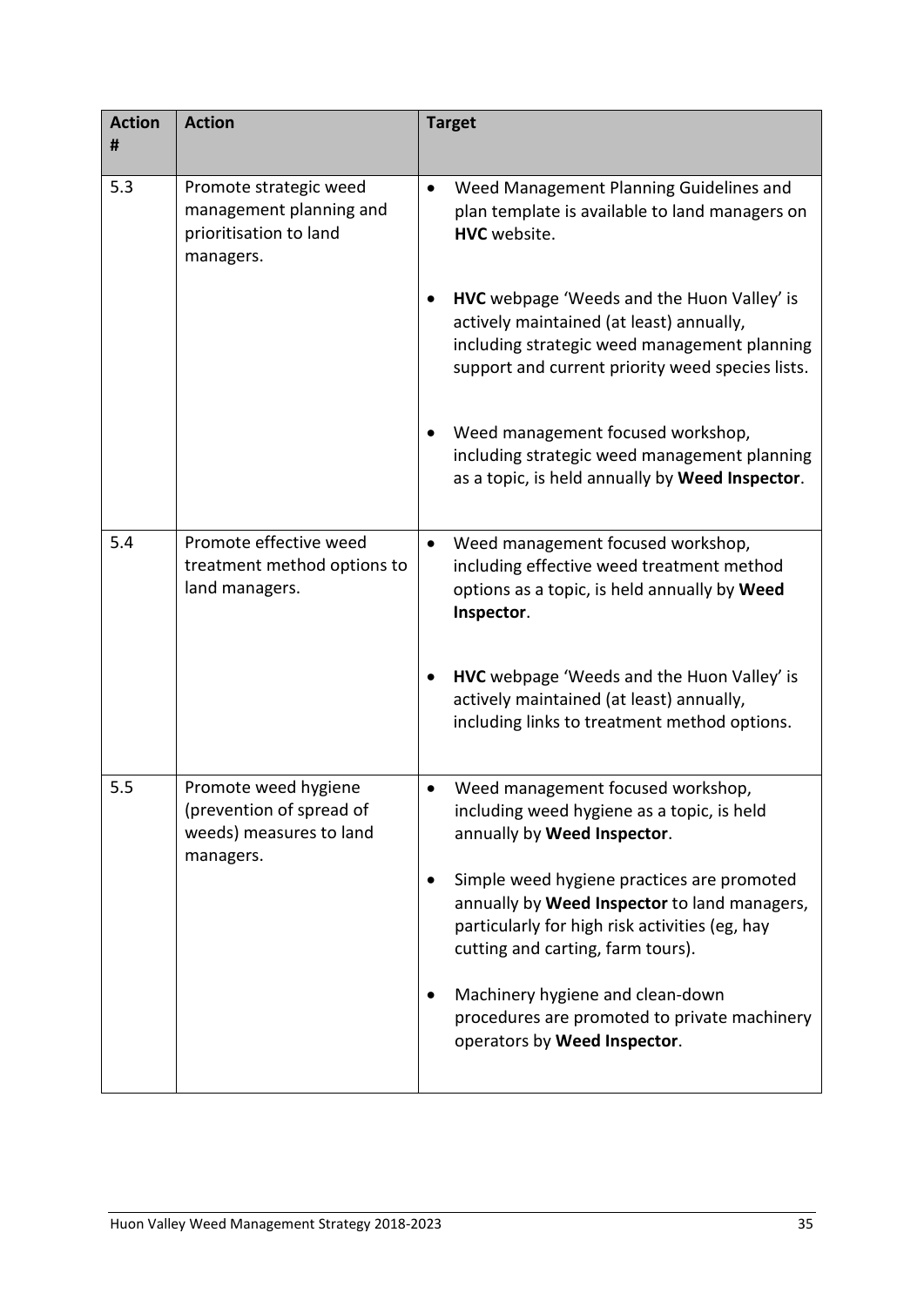**Objective 6** – Increase understanding about how weeds impact natural values.

| <b>Action</b><br># | <b>Action</b>                                                                          | <b>Target</b>                                                                                                                                                                              |
|--------------------|----------------------------------------------------------------------------------------|--------------------------------------------------------------------------------------------------------------------------------------------------------------------------------------------|
| 6.1                | Increase understanding<br>about how specific weed<br>species impact natural<br>values. | Information on how specific weed species impact<br>$\bullet$<br>on natural values is shared between public land<br>managers.                                                               |
|                    |                                                                                        | Information on weed species impacts on natural<br>٠<br>values is sought out by Weed Inspector.                                                                                             |
| 6.2                | Consider impact of weed<br>treatment on other<br>important values.                     | Weed Inspector to include consideration of<br>$\bullet$<br>treatment on other important values within the<br>infestation site in Weed Management Guidelines<br>(available on HVC webpage). |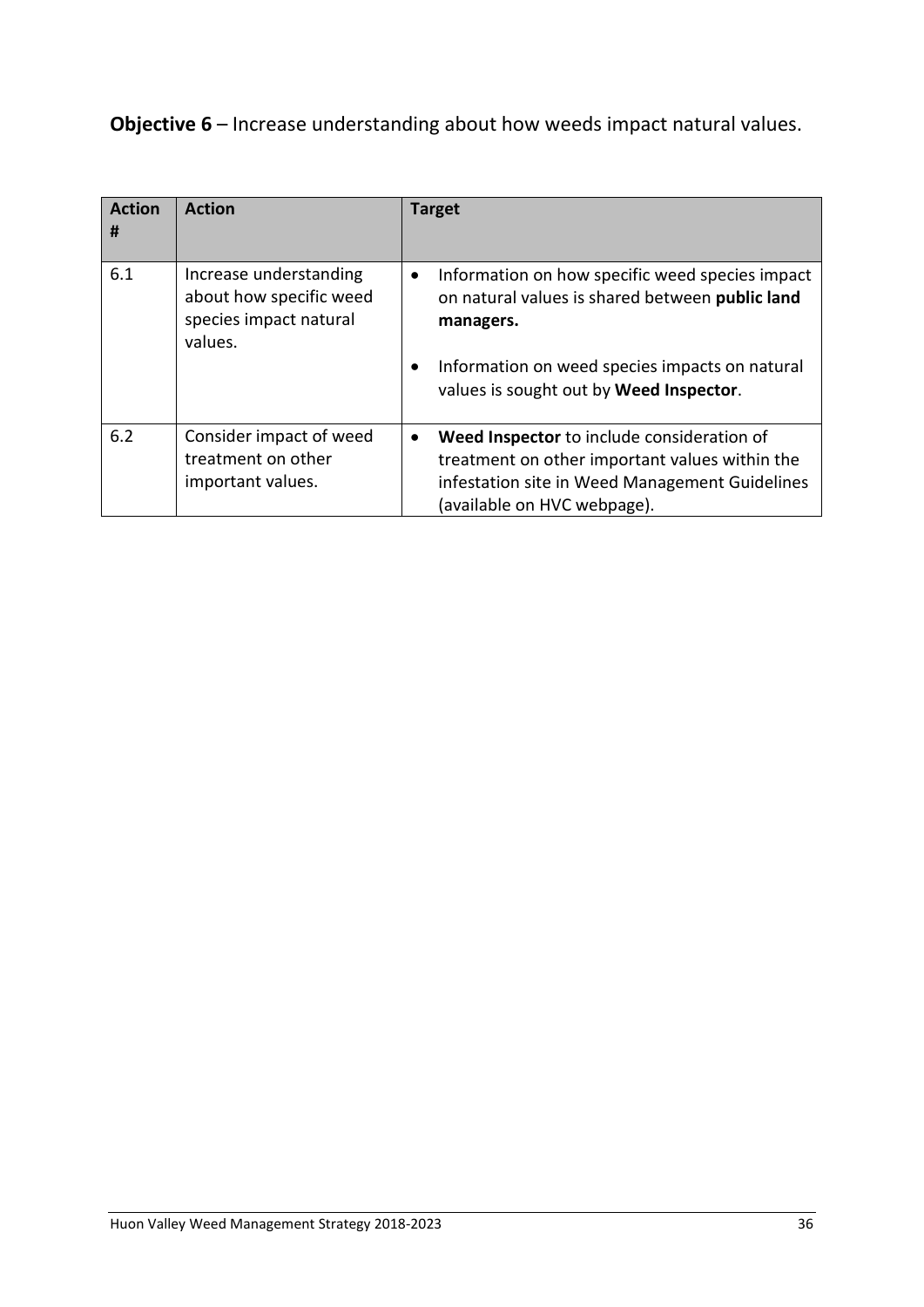#### **6. ASSESSMENT OF THE STRATEGY**

To measure the success of this Strategy two levels of monitoring and evaluation have been developed:

- 1. Monitoring the progress of Strategy implementation.
- 2. Evaluating the effectiveness of the Strategy at addressing the goals and objectives.

#### **Strategy Implementation**

An annual report on the implementation of the strategy will be provided to key decision makers.

#### **Strategy Effectiveness**

Accumulation of the measurable targets for each action allows evaluation of the effectiveness of the Strategy at achieving the objectives.

The overarching goals for weed management in the Strategy are to:

- Goal 1 Prevent the establishment of new weeds in the Huon Valley.
- Goal 2 Reduce the extent of priority weeds in the Huon Valley.
- Goal 3 Reduce the impact of weeds on natural values in the Huon Valley.

The performance indicators in Table 8 below evaluate how effective the Strategy has been at addressing each overarching goal.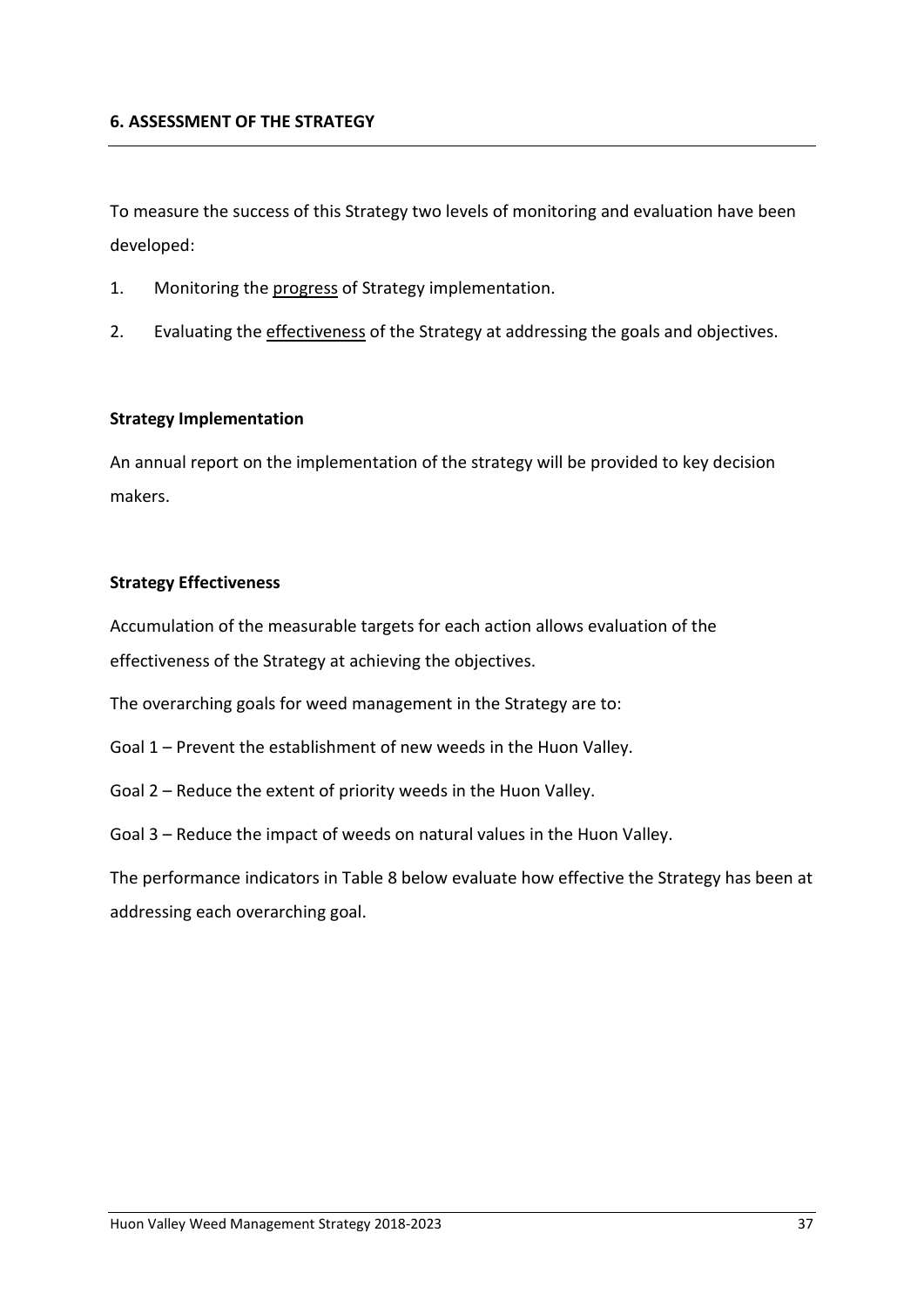**Table 8. Broad Strategy Evaluation Performance Indicators.** With increased survey work, improved data management and information sharing additional high priority weed species and infestations are likely to be found in the Huon Valley. When an infestation is identified it does provide the opportunity to eradicate it before the weed species becomes established in the Huon Valley.

| Goal | Code           | <b>Performance Indicator</b>                                                                        | <b>Measurement Method</b>                                                                                               | <b>Timing</b>      |
|------|----------------|-----------------------------------------------------------------------------------------------------|-------------------------------------------------------------------------------------------------------------------------|--------------------|
| 1    | E1             | Less than 5 new Zone A<br>weeds recorded in the<br>Huon Valley.                                     | A count of any<br>additional declared<br>weed species recorded<br>as present in the Huon<br>Valley after 2016.          | End of 2022        |
|      | E <sub>2</sub> | No established new<br>Zone A weeds                                                                  | An assessment of any of<br>E1 identified declared<br>weed species that<br>would be considered<br>not easy to eradicate. | End of 2022        |
| 2    | E <sub>3</sub> | No increase in number<br>of priority 1 or 2 weed<br>species infestations.                           | A count of infestations<br>per Zone A weed<br>species compared with<br>2017.                                            | <b>End of 2022</b> |
|      | E <sub>4</sub> | 80% of Zone A weed<br>infestations eradicated<br>or under effective<br>annual control.              | Proportion of Zone A<br>sites known to be under<br>effective annual<br>control.                                         | <b>End of 2022</b> |
| 3    | E <sub>5</sub> | Increased<br>understanding of<br>impact on natural<br>values by all weeds in<br>'Non-declared Weeds | A count of weed species<br>which Weed Inspectors<br>have gained/increased<br>knowledge of impact on<br>natural values.  | End of 2022        |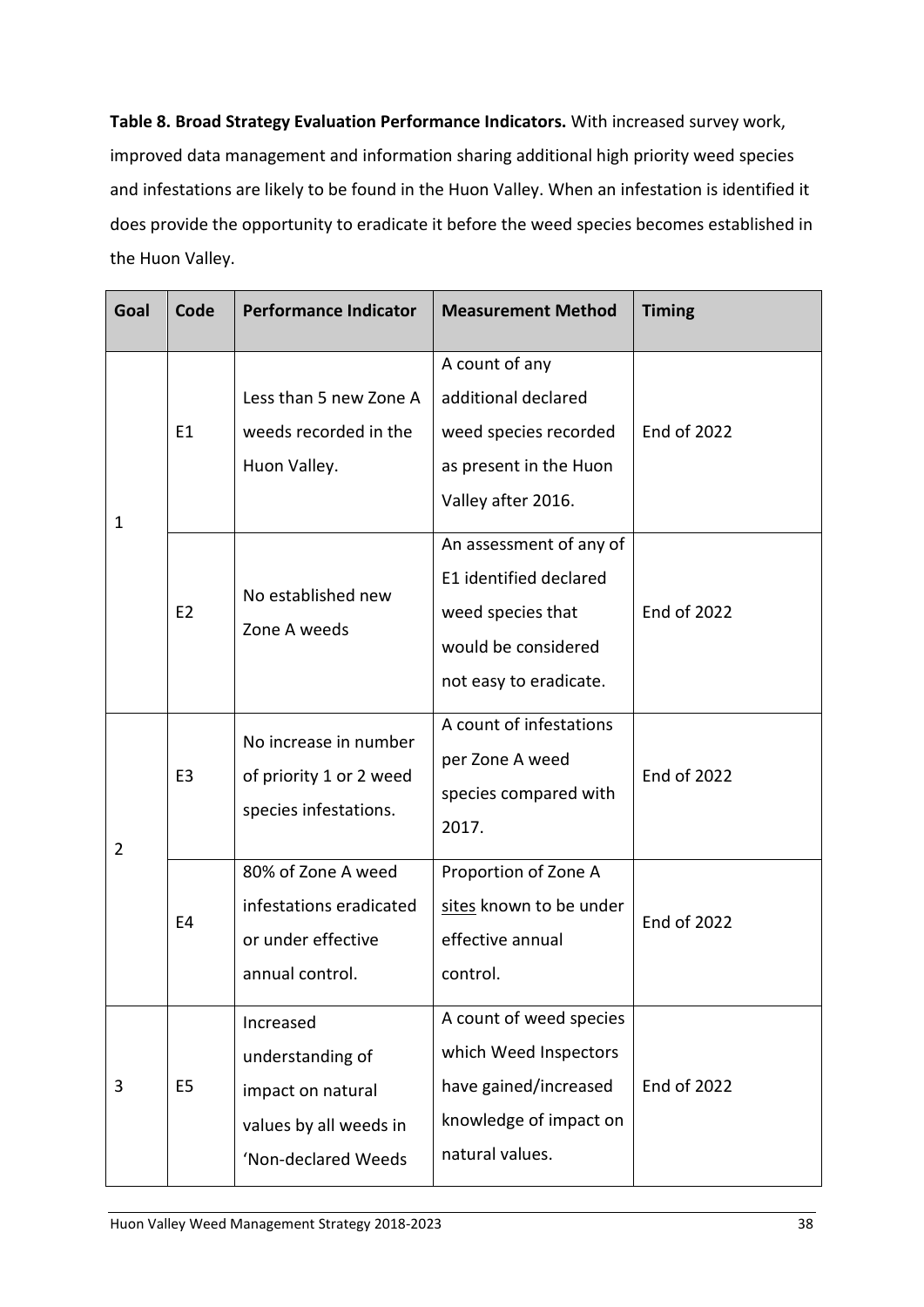| Goal | Code | <b>Performance Indicator</b> | <b>Measurement Method</b> | $\blacksquare$ Timing |
|------|------|------------------------------|---------------------------|-----------------------|
|      |      | Alert List'.                 |                           |                       |

#### **Next Strategy Review**

The next Strategy review will be conducted in 2022, 15 years after the initial strategy was developed. The assessment of the current strategy will dictate the approach for the next five-year period.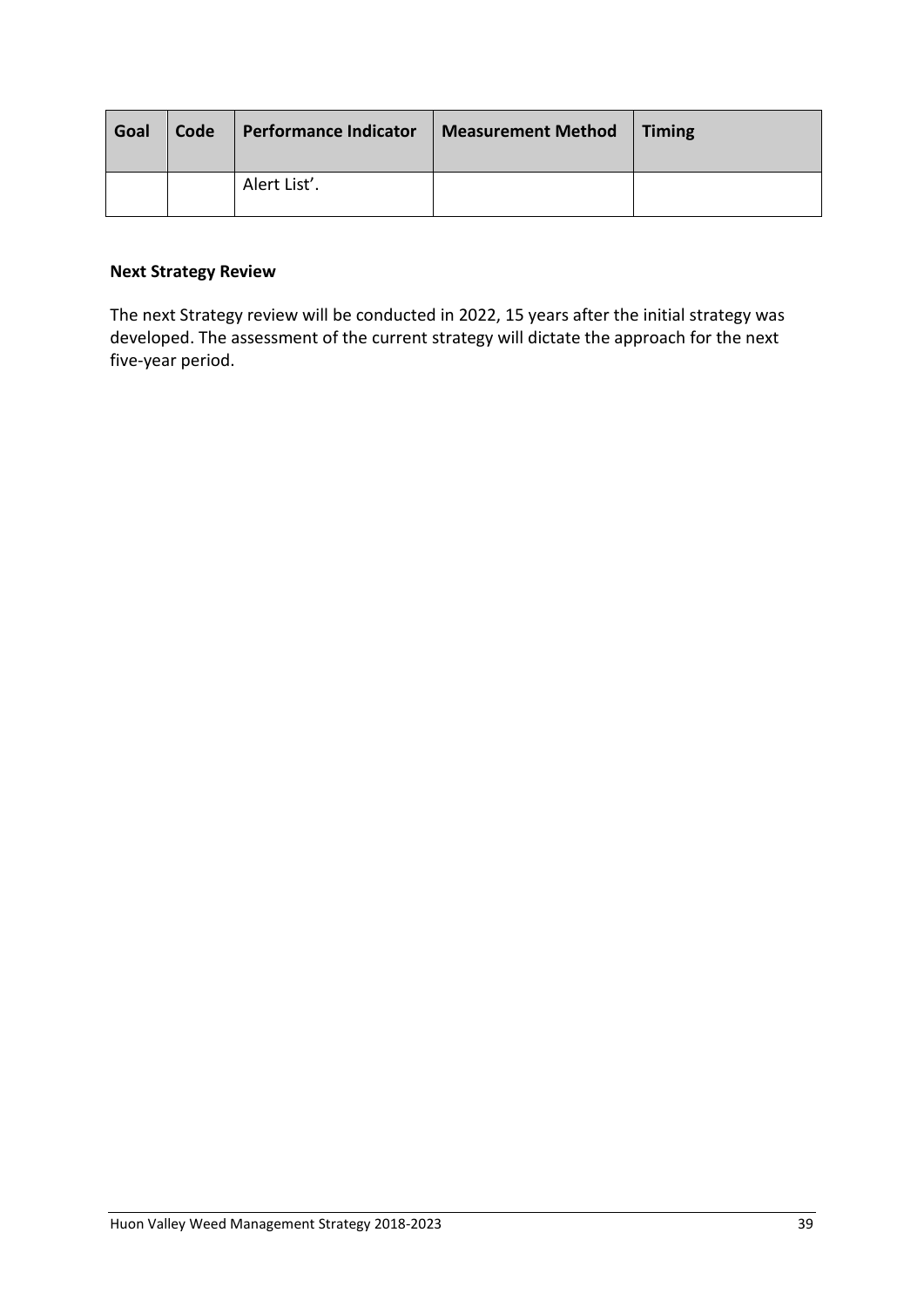### **7. REFERENCES**

- Agricultural and Resource Management Council of Australia and New Zealand, Australia and New Zealand Environment and Conservation Council and Forestry Ministers, (1999) *The National Weeds Strategy- a strategic approach to weed problems of national significance*. Revised Edition. Commonwealth of Australia. Canberra.
- DPIPWE (2015) *Weed and Disease Planning and Hygiene Guidelines Preventing the spread of weeds and diseases in Tasmania*. (Eds.) Karen Stewart and Michael Askey-Doran. Department of Primary Industries, Parks, Water and Environment, Hobart.

(2016) *Tasmanian Wilderness World Heritage Area Management Plan 2016*. Department of Primary Industries, Parks, Water and Environment, Hobart.

Huon Valley Council (2015) *Huon Valley Council Strategic Plan 2015-2025.* Huon Valley Council, Huonville.

> (2016) *Huon Valley Council Natural Resource Management (NRM) Strategy 2015*. Huon Valley Council, Huonville.

- Kingborough Council (2016) *Weed Management Strategy and Action Plan Kingborough Municipal Area 2017-2027*. Kingborough Council, Kingston.
- NRM South, (2016), *Natural Resource Management Strategy for Southern Tasmania 2015- 2020*. NRM South, Hobart.
- Temple-Smith, Ruth (2011) *Southern Tasmanian Weed Strategy 2011-2016,* NRM South, Hobart.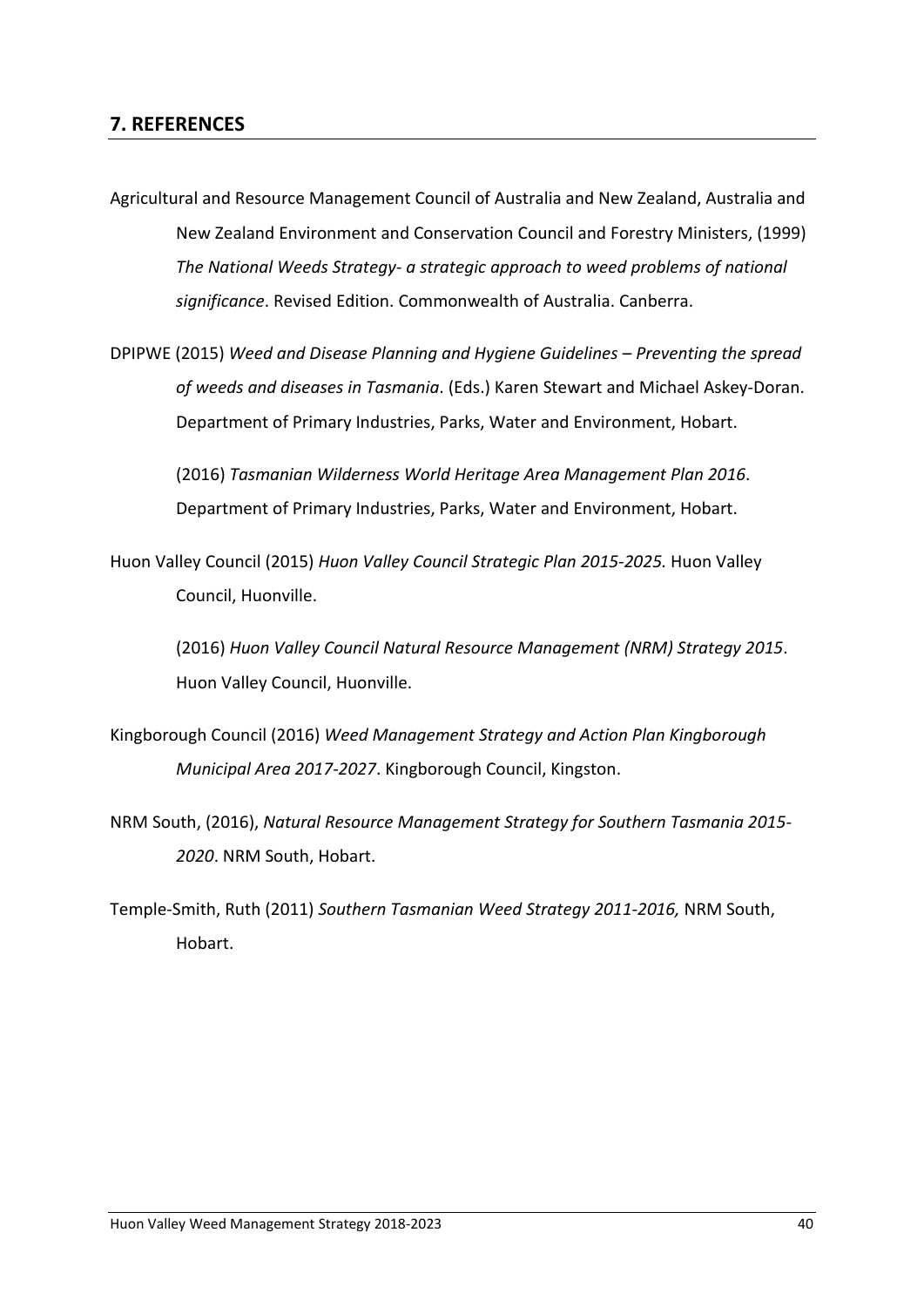## **APPENDIX A - OTHER IMPORTANT WEEDS**

These are not declared (listed under legislation) and therefore there is no head of power for a Weed Inspector to require eradication or containment measures to be taken, but they are considered a threat to natural values in the Huon Valley, outcompete native vegetation species and replace habitat. Also see the Department of Primary Industries, Parks, Water and Environment (DPIPWE)'s Common Environmental Weeds List (non-declared weeds) under their Invasive Species section of their website (http://dpipwe.tas.gov.au/invasivespecies/weeds/environmental-weeds/common-environmental-weeds) for more information.

The approach for 'Other Important Weeds' is to eradicate or contain them to protect key sites, such as important natural values (ie threatened vegetation communities or threatened species).

Land managers are strongly encouraged to ensure these species do not spread beyond their property boundaries if they already have them on their land and not to plant them on their property.

| <b>Scientific Name</b>               | <b>Common Name</b>        |
|--------------------------------------|---------------------------|
| Acacia baileyana                     | Cootamundra wattle        |
| Acer pseudoplatanus                  | sycamore maple            |
| Agapanthus praecox subsp. orientalis | African lily / agapanthus |
| Ammophila arenaria                   | marram grass              |
| Arctotheca calendula                 | capeweed                  |
| Billardiera heterophylla             | bluebell creeper          |
| Calystegia silvatica                 | great bindweed            |
| Carpobrotus edulis                   | yellow pigface            |
| Centranthus ruber                    | red valerian              |
| Chamaecytisus palmensis              | ltree lucerne             |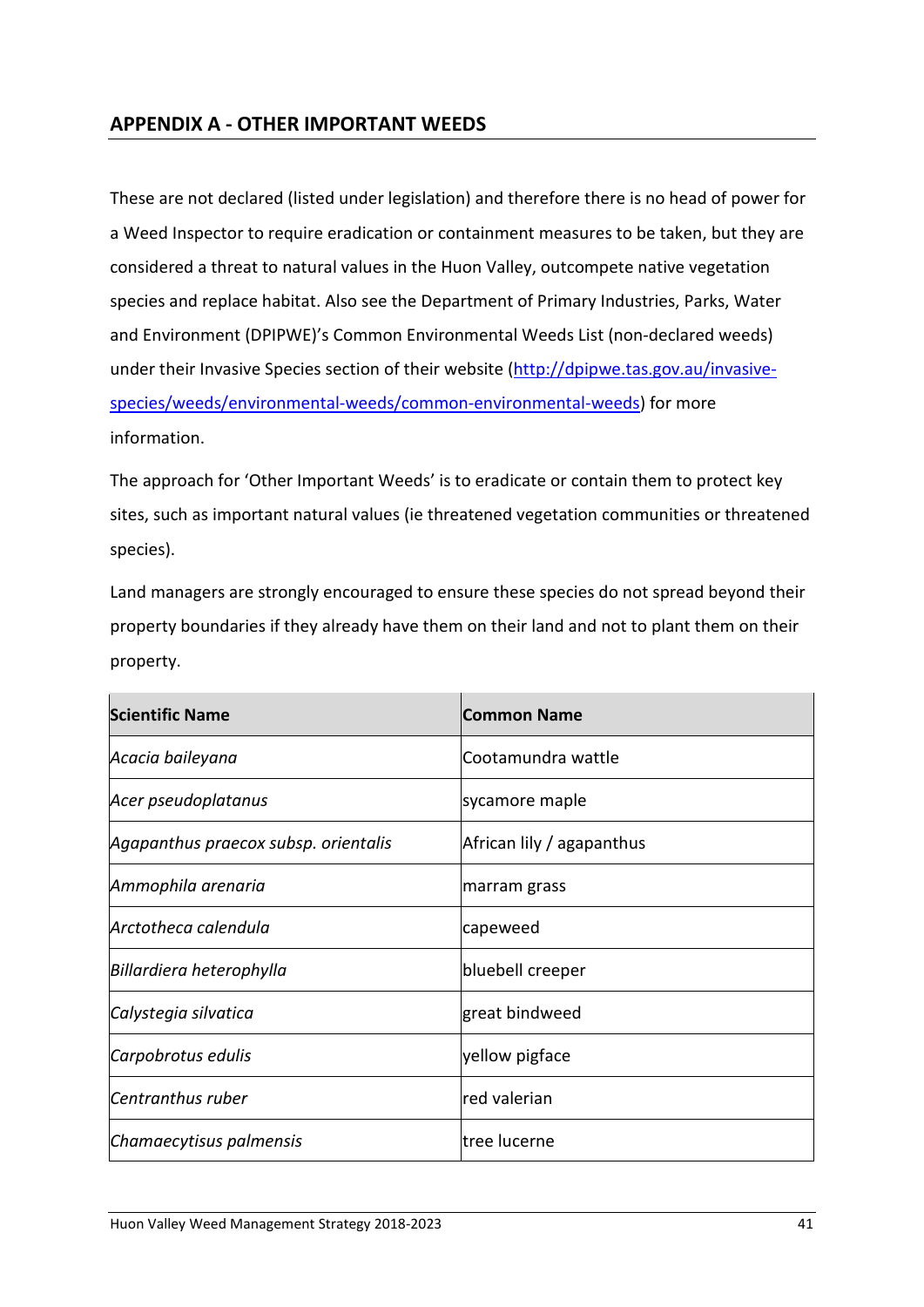| <b>Scientific Name</b>    | <b>Common Name</b>                    |
|---------------------------|---------------------------------------|
| Cirsium vulgare           | spear thistle                         |
| Coprosma repens           | mirror bush                           |
| Cotoneaster spp.          | cotoneaster species                   |
| Crataegus monogyna        | hawthorn                              |
| Crocosmia Xcrocosmiiflora | montbretia                            |
| Cyperus eragrostis        | flatsedge / nutgrass / umbrella sedge |
| Delairea odorata          | cape ivy                              |
| Digitalis purpurea        | foxglove                              |
| Disa bracteata            | South African weed orchid             |
| <b>Echium candicans</b>   | Pride of Madeira                      |
| Euryops abrotanifolius    | winter euryops                        |
| Fuchsia magellanica       | fuchsia                               |
| Gazania spp.              | gazania                               |
| Genista stenopetala       | madeira broom                         |
| Glyceria maxima           | reed sweetgrass                       |
| Hebe elliptica            | shore hebe                            |
| <b>Hedera helix</b>       | ivy                                   |
| Hypericum androsaemum     | tutsan                                |
| Leptospermum laevigatum   | coast teatree                         |
| Leucanthemum vulgare      | oxeye daisy                           |
| Lonicera japonica         | Japanese honeysuckle                  |
| Lupinus arboreus          | tree lupin                            |
| Melaleuca ericifolia      | coast paperbark                       |
| Oenothera stricta         | evening primrose                      |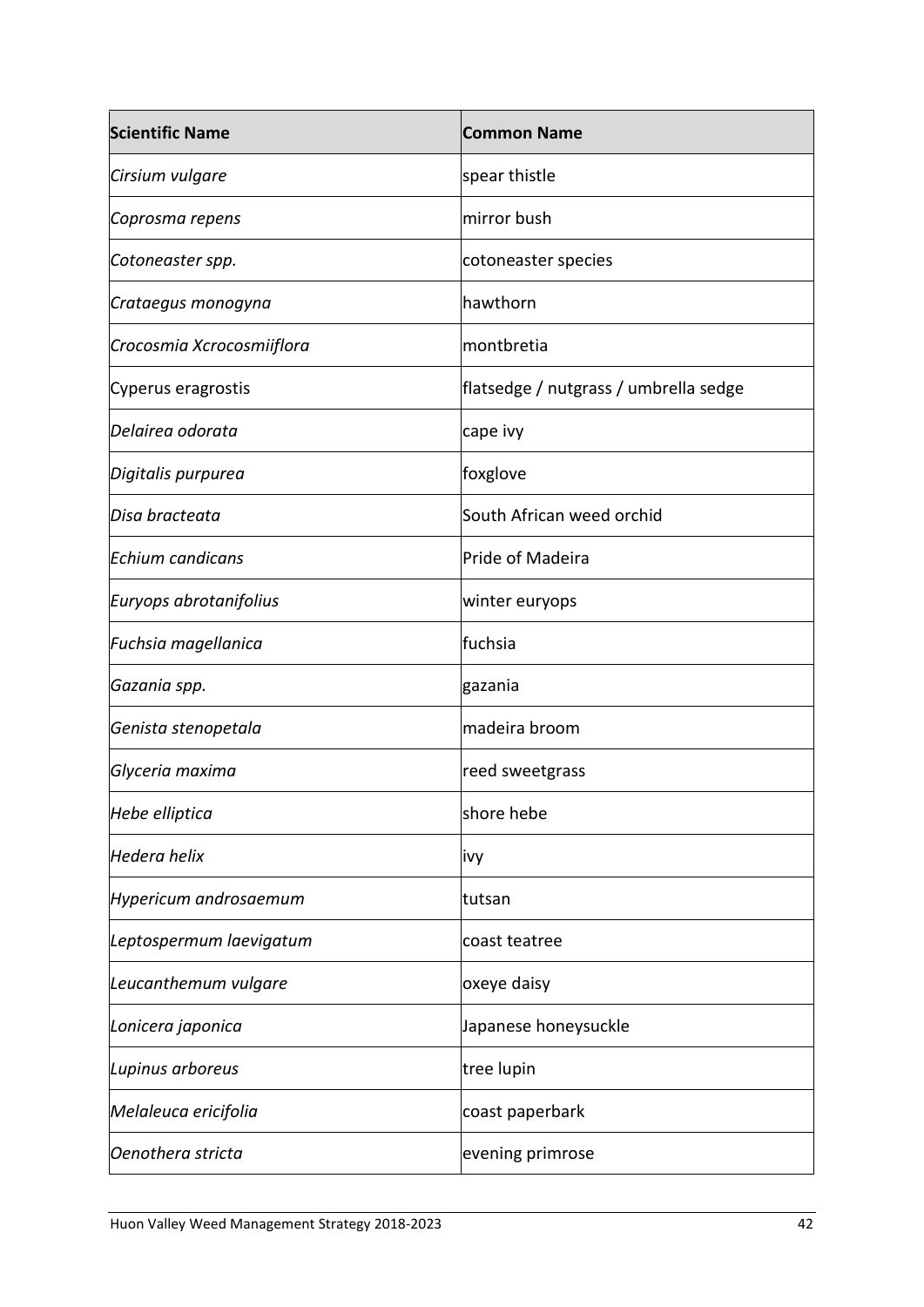| <b>Scientific Name</b>                    | <b>Common Name</b>              |
|-------------------------------------------|---------------------------------|
| Paraserianthes lophantha subsp. lophantha | Cape Leeuwin wattle             |
| Passiflora tarminiana                     | banana passionfruit             |
| Phormium tenax                            | New Zealand flax                |
| Pinus radiata                             | radiata pine                    |
| Pittosporum undulatum                     | sweet pittosporum               |
| Polygala myrtifolia                       | myrtleleaf milkwort             |
| Psoralea pinnata                          | blue butterflybush              |
| Pyracantha spp.                           | firethorn                       |
| Rosa rubiginosa                           | sweet briar / briar rose        |
| Senecio angulatus                         | scrambling / climbing groundsel |
| Solanum nigrum                            | blackberry nightshade           |
| Tropaeolum majus                          | Nasturtium                      |
| Typha latifolia                           | cumbungi / bulrush              |
| Tradescantia fluminensis                  | wandering creeper               |
| <b>Verbascum Thapsus</b>                  | great mullein                   |
| Vinca major                               | blue periwinkle                 |
| Watsonia spp.                             | watsonia                        |
| Zantedeschia aethiopica                   | arum lily                       |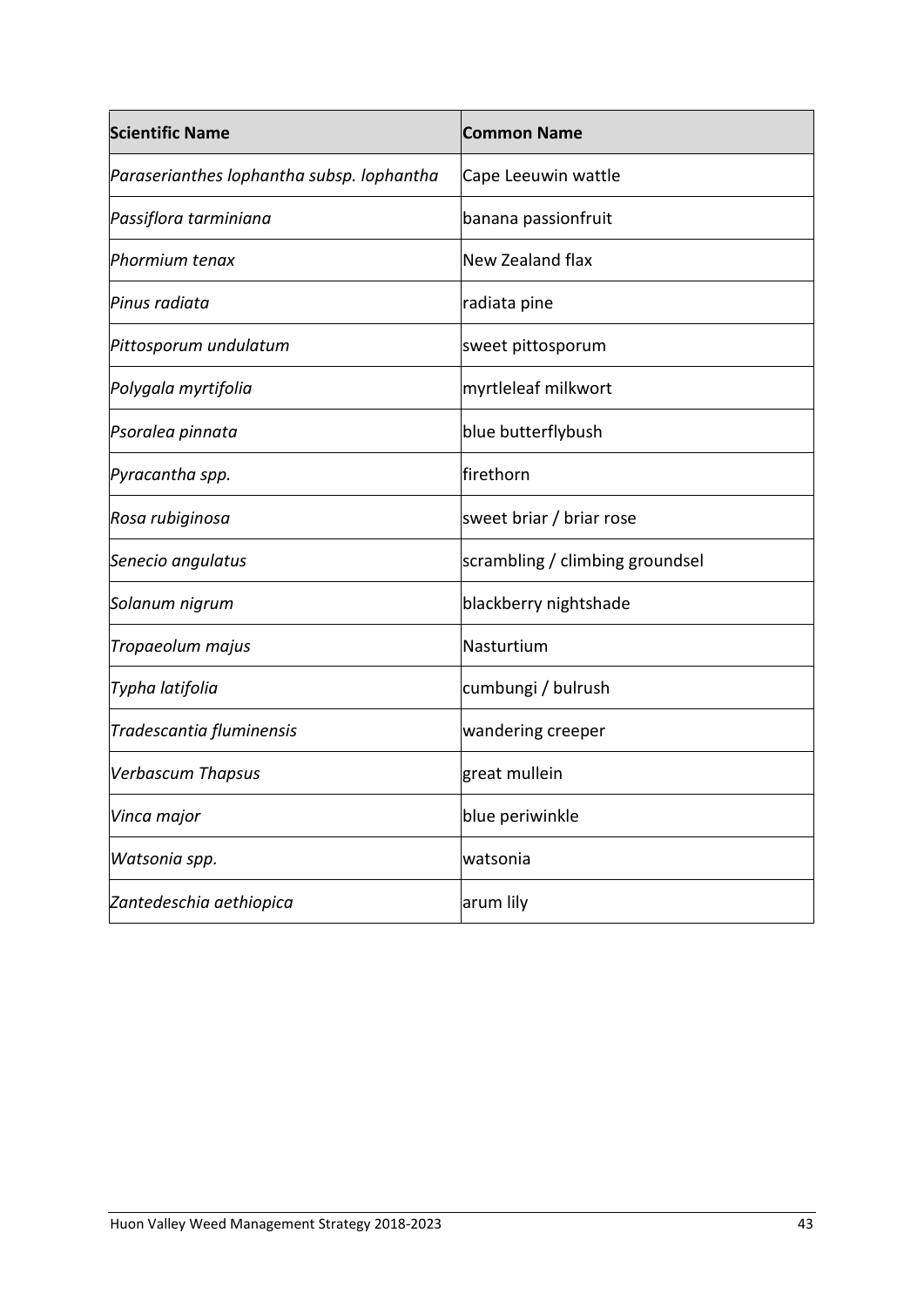## **APPENDIX B - ABBREVIATIONS**

| <b>DPIPWE</b> | Department of Primary Industries, Parks, Water and Environment |
|---------------|----------------------------------------------------------------|
| <b>HVC</b>    | <b>Huon Valley Council</b>                                     |
| <b>NRM</b>    | Natural Resource Management                                    |
| <b>PWS</b>    | Parks and Wildlife Service                                     |
| <b>STT</b>    | Sustainable Timber Tasmania                                    |
| <b>TWWHA</b>  | Tasmanian Wilderness World Heritage Area                       |
| <b>WoNS</b>   | <b>Weeds of National Significance</b>                          |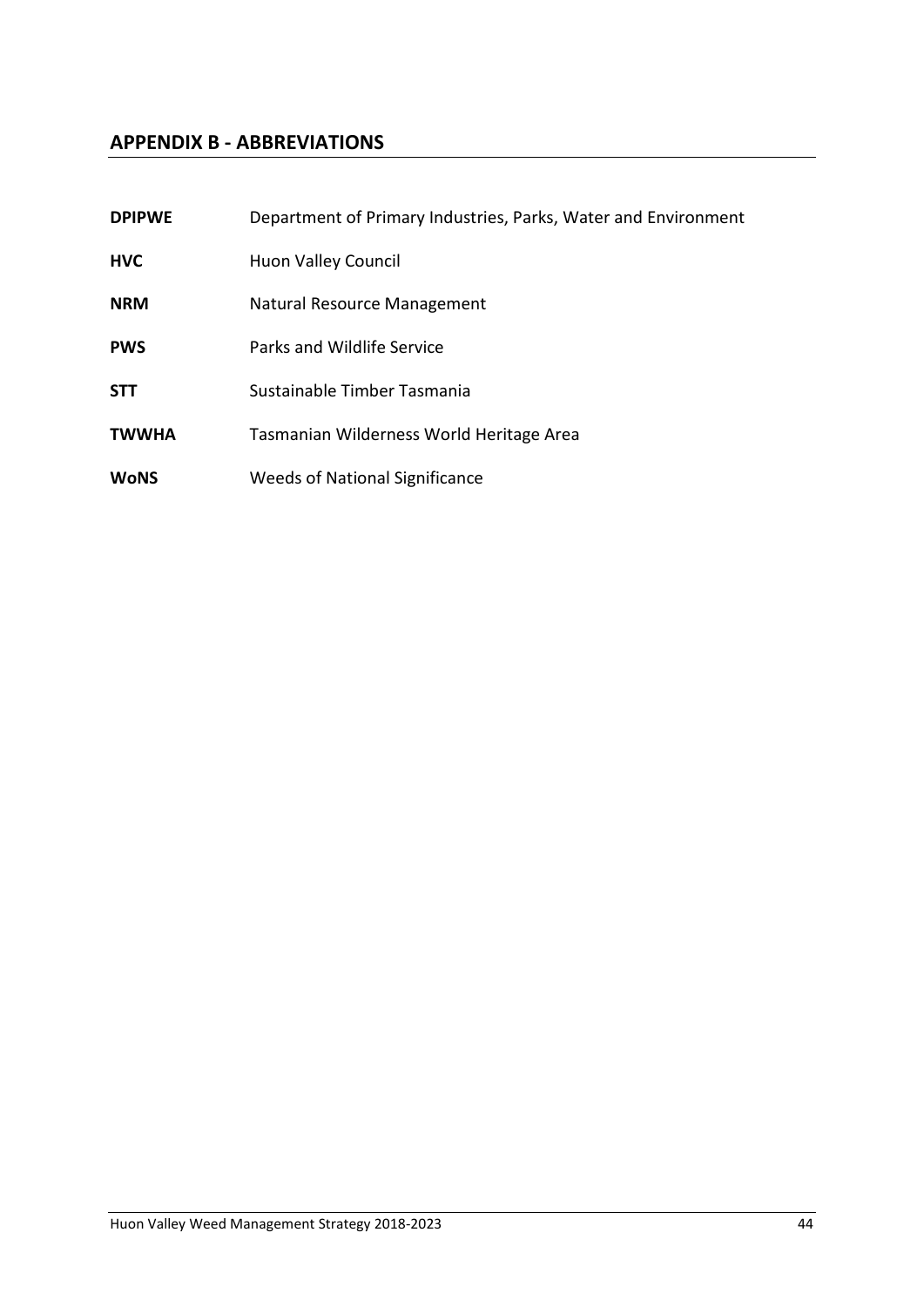# **APPENDIX C - DEFINITIONS**

Below is a list of terminology that is used throughout the Strategy.

| <b>Biosecurity Tasmania</b>          | The part of the Department of Primary Industries, Parks,<br>Water and Environment (DPIPWE) responsible for<br>administering the Weed Management Act 1999.                                                                     |
|--------------------------------------|-------------------------------------------------------------------------------------------------------------------------------------------------------------------------------------------------------------------------------|
| Contain / Containment                | The prevention of spread to areas outside of the infestation.                                                                                                                                                                 |
| Control                              | Weed management measures taken to reduce the size of the<br>infestation.                                                                                                                                                      |
| <b>Declared weed species</b>         | The weeds, or groups of weeds, listed under the Act.                                                                                                                                                                          |
| <b>Non-declared weed</b><br>species  | Weeds that are not declared (listed under legislation), but they<br>are considered a threat to natural values and outcompete<br>native vegetation species and often to agriculture through<br>outcompeting preferred species. |
| <b>Eradicate / Eradication</b>       | Measures taken that result in the complete removal or<br>destruction of the weed infestation.                                                                                                                                 |
| <b>Established</b>                   | A description used to indicate a weed species that would be<br>considered not easy to eradicate.                                                                                                                              |
| <b>Extent</b>                        | The area defined by the outer edges of a particular weed<br>species' infestations.                                                                                                                                            |
| <b>High Priority weed</b><br>species | Usually refers to Zone A weed species, which are priority 1 or 2<br>weeds.                                                                                                                                                    |
| High risk sites or<br>activities     | Sites, properties or activities that have a high potential for<br>weed spread and establishment, such as quarries and Waste<br><b>Transfer Stations.</b>                                                                      |
| <b>Isolated</b>                      | Indicating weed species with limited distribution (not<br>considered to have widespread or broad distribution).                                                                                                               |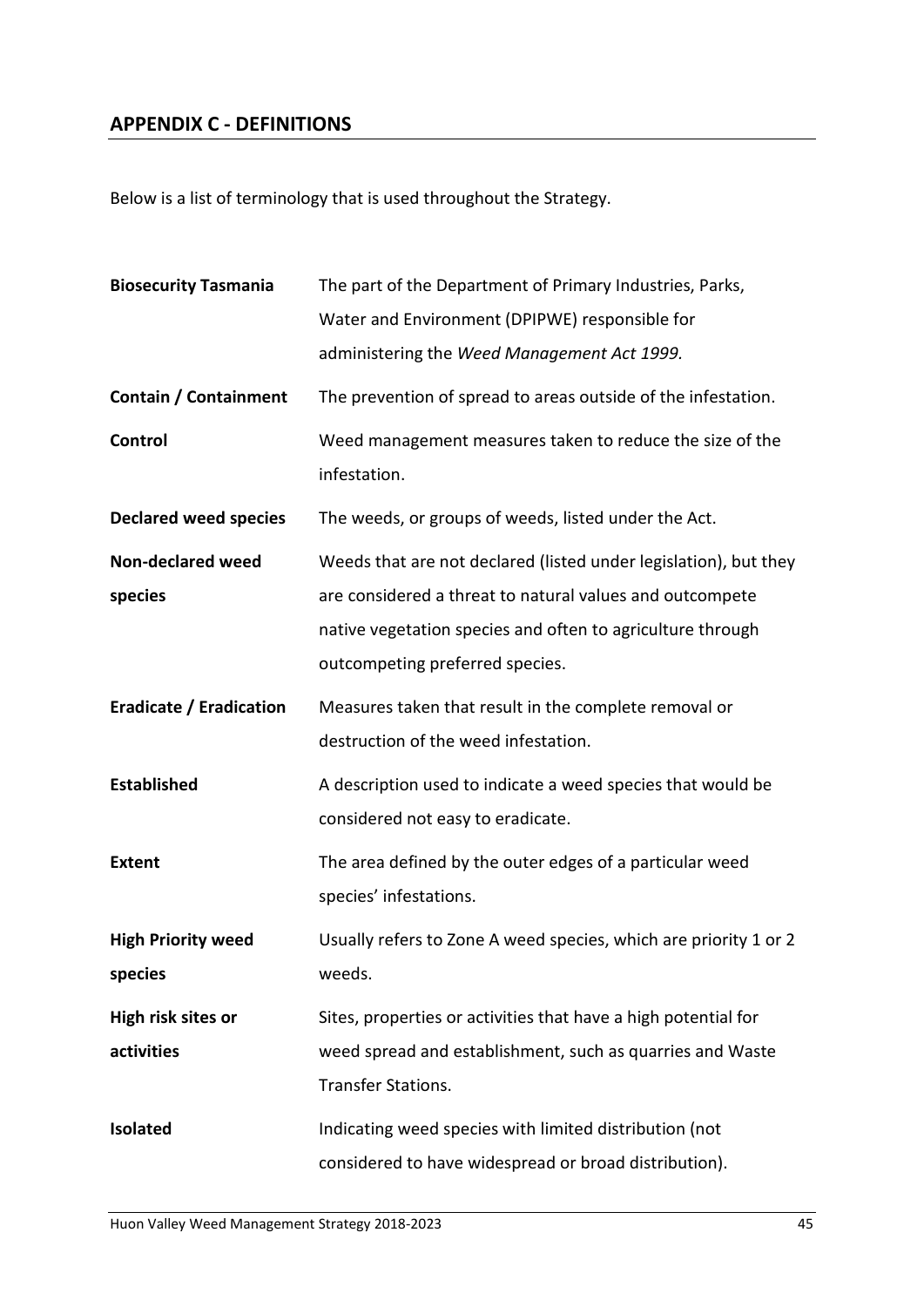| <b>Key sites</b>             | Sites, properties or zones that have high natural values that<br>require protection, including riparian areas, such as the<br>Tasmanian Wilderness World Heritage Area and its immediate<br>surrounds and entry roads and tracks. |
|------------------------------|-----------------------------------------------------------------------------------------------------------------------------------------------------------------------------------------------------------------------------------|
| Land managers                | All people with weed management responsibilities in the Huon<br>Valley eg, private land holders/owners, tenants, public land<br>managers like Huon Valley Council.                                                                |
| <b>Natural values</b>        | An element or group of elements of the environment that are<br>of special value, vulnerable to harm or serve an important<br>ecological function.                                                                                 |
| <b>Priority weed species</b> | Species listed in the tables under section 4.1 'Priority Weed<br>Species' of the Strategy.                                                                                                                                        |
| <b>Private land managers</b> | All non-publically owned land managers including tenants,<br>property and farm managers.                                                                                                                                          |
| <b>Public land managers</b>  | Public land managers: Huon Valley Council, State Growth,<br>Sustainable Timber Tasmania (previously Forestry Tasmania),<br>Parks & Wildlife Service, Crown Land Service.                                                          |
| Riparian                     | Relating to or situated on the banks of a waterway.                                                                                                                                                                               |
| <b>Spread</b>                | Widening distribution of a weed species or infestation area.                                                                                                                                                                      |
| <b>Stakeholders</b>          | Individuals who have a special interest in a topic or specific<br>information as it either impacts on them or they are required<br>to act upon it.                                                                                |
| <b>Statutory Weed</b>        | A plan developed by DPIPWE for each declared weed and                                                                                                                                                                             |
| <b>Management Plan</b>       | weed group, which states the management zone in each<br>municipal area in Tasmania, ie Zone A or Zone B.                                                                                                                          |
| The Act / legislation        | Weed Management Act 1999.                                                                                                                                                                                                         |
| <b>The Strategy</b>          | This document. The Huon Valley Weed Management Strategy.<br>Note the Huon Valley Weed Management Strategy 2007-2012                                                                                                               |